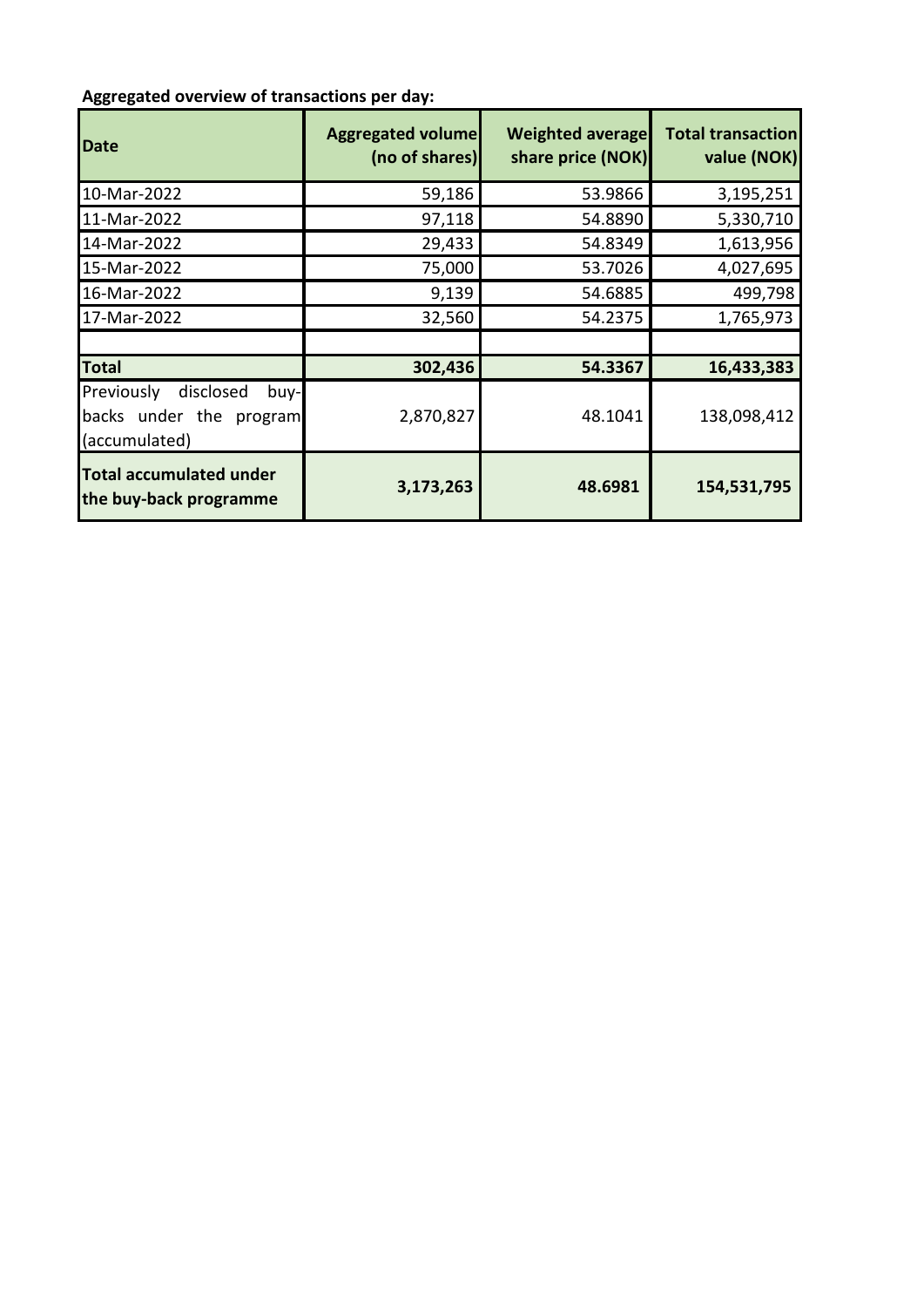| <b>Order</b>   | <b>Ticker</b> | <b>ISIN</b>      | <b>Currency</b> | <b>Volume</b> | <b>Price</b>  | <b>Consideration</b> | <b>MIC</b> | Date               | <b>Time</b> |
|----------------|---------------|------------------|-----------------|---------------|---------------|----------------------|------------|--------------------|-------------|
| 48717721 BWLPG |               | BMG173841013     | <b>NOK</b>      |               | $(18)$ 54.75  |                      | (986) AQEU | 3/17/2022          | 9:29:20     |
| 48717721 BWLPG |               | BMG173841013     | <b>NOK</b>      |               | $(14)$ 55.00  |                      | (770) CEUX | 3/17/2022          | 9:32:30     |
| 48717721 BWLPG |               | BMG173841013     | <b>NOK</b>      |               | $(201)$ 55.00 | $(11,055)$ CEUX      |            | 3/17/2022          | 9:32:30     |
| 48717721 BWLPG |               | BMG173841013     | <b>NOK</b>      |               | $(427)$ 55.00 | (23,485) XOSL        |            | 3/17/2022          | 9:32:30     |
| 48717721 BWLPG |               | BMG173841013     | <b>NOK</b>      |               | $(51)$ 54.95  | (2,802) CEUX         |            | 3/17/2022          | 9:42:38     |
| 48717721 BWLPG |               | BMG173841013     | <b>NOK</b>      |               | $(92)$ 54.95  | (5,055) CEUX         |            | 3/17/2022          | 9:42:38     |
| 48717721 BWLPG |               | BMG173841013     | <b>NOK</b>      |               | $(174)$ 54.90 | (9,553) BEUP         |            | 3/17/2022          | 9:52:21     |
| 48717721 BWLPG |               | BMG173841013     | <b>NOK</b>      |               | $(211)$ 54.90 | (11,584) BEUP        |            | 3/17/2022          | 9:52:30     |
| 48717721 BWLPG |               | BMG173841013     | <b>NOK</b>      |               | $(40)$ 54.85  | (2,194) CEUX         |            | 3/17/2022          | 9:52:49     |
| 48717721 BWLPG |               | BMG173841013     | <b>NOK</b>      |               | $(12)$ 54.85  |                      | (658) CEUX | 3/17/2022          | 9:52:49     |
| 48717721 BWLPG |               | BMG173841013     | <b>NOK</b>      |               | $(32)$ 54.85  | $(1,755)$ XOSL       |            | 3/17/2022          | 9:52:49     |
| 48717721 BWLPG |               | BMG173841013     | <b>NOK</b>      |               | $(91)$ 54.85  | (4,991) CEUX         |            | 3/17/2022          | 9:52:49     |
| 48717721 BWLPG |               | BMG173841013     | <b>NOK</b>      |               | $(252)$ 54.85 | (13,822) XOSL        |            | 3/17/2022          | 9:52:49     |
| 48717721 BWLPG |               | BMG173841013     | <b>NOK</b>      |               | $(34)$ 54.95  | $(1,868)$ GSEI       |            | 3/17/2022          | 9:59:11     |
| 48717721 BWLPG |               | BMG173841013     | <b>NOK</b>      |               | $(30)$ 54.95  | (1,649) CEUX         |            | 3/17/2022 10:00:28 |             |
| 48717721 BWLPG |               | BMG173841013     | <b>NOK</b>      |               | $(22)$ 54.95  | (1,209) CEUX         |            | 3/17/2022 10:00:28 |             |
| 48717721 BWLPG |               | BMG173841013     | <b>NOK</b>      |               | $(15)$ 54.95  |                      | (824) CEUX | 3/17/2022 10:00:28 |             |
| 48717721 BWLPG |               | BMG173841013     | <b>NOK</b>      |               | $(76)$ 54.95  | (4,176) CEUX         |            | 3/17/2022 10:00:28 |             |
| 48717721 BWLPG |               | BMG173841013     | <b>NOK</b>      |               | $(52)$ 54.95  | (2,857) CEUX         |            | 3/17/2022 10:00:28 |             |
| 48717721 BWLPG |               | BMG173841013     | <b>NOK</b>      |               | $(250)$ 55.00 | (13,750) XOSL        |            | 3/17/2022 10:04:39 |             |
| 48717721 BWLPG |               | BMG173841013     | <b>NOK</b>      |               | $(143)$ 55.00 | (7,865) CEUX         |            | 3/17/2022 10:04:39 |             |
| 48717721 BWLPG |               | BMG173841013     | <b>NOK</b>      |               | $(90)$ 55.00  | (4,950) XOSL         |            | 3/17/2022 10:04:39 |             |
| 48717721 BWLPG |               | BMG173841013     | <b>NOK</b>      |               | $(143)$ 55.00 | (7,865) CEUX         |            | 3/17/2022 10:11:05 |             |
| 48717721 BWLPG |               | BMG173841013     | <b>NOK</b>      |               | $(247)$ 55.00 | (13,585) XOSL        |            | 3/17/2022 10:11:05 |             |
| 48717721 BWLPG |               | BMG173841013     | <b>NOK</b>      |               | $(7)$ 54.85   | (384) GSEI           |            | 3/17/2022 10:16:11 |             |
| 48717721 BWLPG |               | BMG173841013     | <b>NOK</b>      |               | $(406)$ 54.90 | (22,289) BEUP        |            | 3/17/2022 10:16:11 |             |
| 48717721 BWLPG |               | BMG173841013     | <b>NOK</b>      |               | $(20)$ 54.85  | (1,097) CEUX         |            | 3/17/2022 10:16:49 |             |
| 48717721 BWLPG |               | BMG173841013     | <b>NOK</b>      |               | $(27)$ 54.85  | (1,481) CEUX         |            | 3/17/2022 10:16:49 |             |
| 48717721 BWLPG |               | BMG173841013     | <b>NOK</b>      |               | $(215)$ 54.75 | (11,771) CEUX        |            | 3/17/2022 10:23:03 |             |
| 48717721 BWLPG |               | BMG173841013     | <b>NOK</b>      |               | $(417)$ 54.75 | (22,831) XOSL        |            | 3/17/2022 10:23:03 |             |
| 48717721 BWLPG |               | BMG173841013     | <b>NOK</b>      |               | $(143)$ 54.65 | (7,815) CEUX         |            | 3/17/2022 10:27:57 |             |
| 48717721 BWLPG |               | BMG173841013     | <b>NOK</b>      |               | $(268)$ 54.65 | (14,646) XOSL        |            | 3/17/2022 10:27:57 |             |
| 48717721 BWLPG |               | BMG173841013     | <b>NOK</b>      |               | $(261)$ 54.55 | (14,238) XOSL        |            | 3/17/2022 10:30:33 |             |
| 48717721 BWLPG |               | BMG173841013 NOK |                 |               | $(141)$ 54.55 | (7,692) GSEI         |            | 3/17/2022 10:30:57 |             |
| 48717721 BWLPG |               | BMG173841013 NOK |                 |               | $(143)$ 54.45 | (7,786) CEUX         |            | 3/17/2022 10:34:03 |             |
| 48717721 BWLPG |               | BMG173841013 NOK |                 |               | (332) 54.45   | (18,077) XOSL        |            | 3/17/2022 10:34:03 |             |
| 48717721 BWLPG |               | BMG173841013 NOK |                 |               | $(525)$ 54.68 | (28,704) SGMV        |            | 3/17/2022 10:34:13 |             |
| 48717721 BWLPG |               | BMG173841013 NOK |                 |               | $(215)$ 54.55 | (11,728) CEUX        |            | 3/17/2022 10:35:43 |             |
| 48717721 BWLPG |               | BMG173841013     | <b>NOK</b>      |               | $(366)$ 54.55 | (19,965) XOSL        |            | 3/17/2022 10:35:43 |             |
| 48717721 BWLPG |               | BMG173841013 NOK |                 |               | $(143)$ 54.60 | (7,808) CEUX         |            | 3/17/2022 11:07:56 |             |
| 48717721 BWLPG |               | BMG173841013 NOK |                 |               | $(275)$ 54.60 | (15,015) XOSL        |            | 3/17/2022 11:07:56 |             |
| 48717721 BWLPG |               | BMG173841013 NOK |                 |               | $(143)$ 54.55 | (7,801) CEUX         |            | 3/17/2022 11:16:33 |             |
| 48717721 BWLPG |               | BMG173841013     | <b>NOK</b>      |               | $(81)$ 54.55  | $(4,419)$ XOSL       |            | 3/17/2022 11:16:33 |             |
| 48717721 BWLPG |               | BMG173841013 NOK |                 |               | $(236)$ 54.55 | (12,874) XOSL        |            | 3/17/2022 11:16:33 |             |
| 48717721 BWLPG |               | BMG173841013 NOK |                 |               | $(143)$ 54.50 | (7,794) CEUX         |            | 3/17/2022 11:21:23 |             |
| 48717721 BWLPG |               | BMG173841013 NOK |                 |               | $(250)$ 54.50 | (13,625) XOSL        |            | 3/17/2022 11:21:23 |             |
| 48717721 BWLPG |               | BMG173841013 NOK |                 |               | $(140)$ 54.48 | (7,627) MOSE         |            | 3/17/2022 11:38:57 |             |
| 48717721 BWLPG |               | BMG173841013     | <b>NOK</b>      |               | (383) 54.40   | (20,835) BEUP        |            | 3/17/2022 11:42:47 |             |
| 48717721 BWLPG |               | BMG173841013 NOK |                 |               | $(125)$ 54.35 | (6,794) CEUX         |            | 3/17/2022 11:42:54 |             |
| 48717721 BWLPG |               | BMG173841013 NOK |                 |               | $(242)$ 54.35 | $(13, 153)$ XOSL     |            | 3/17/2022 11:42:54 |             |
| 48717721 BWLPG |               | BMG173841013 NOK |                 |               | $(18)$ 54.35  |                      | (978) CEUX | 3/17/2022 11:42:54 |             |
| 48717721 BWLPG |               | BMG173841013 NOK |                 |               | $(143)$ 54.15 | (7,743) CEUX         |            | 3/17/2022 11:44:40 |             |
| 48717721 BWLPG |               | BMG173841013 NOK |                 |               | $(48)$ 54.15  | (2,599) XOSL         |            | 3/17/2022 11:44:40 |             |
| 48717721 BWLPG |               | BMG173841013 NOK |                 |               | $(202)$ 54.15 | (10,938) XOSL        |            | 3/17/2022 11:44:40 |             |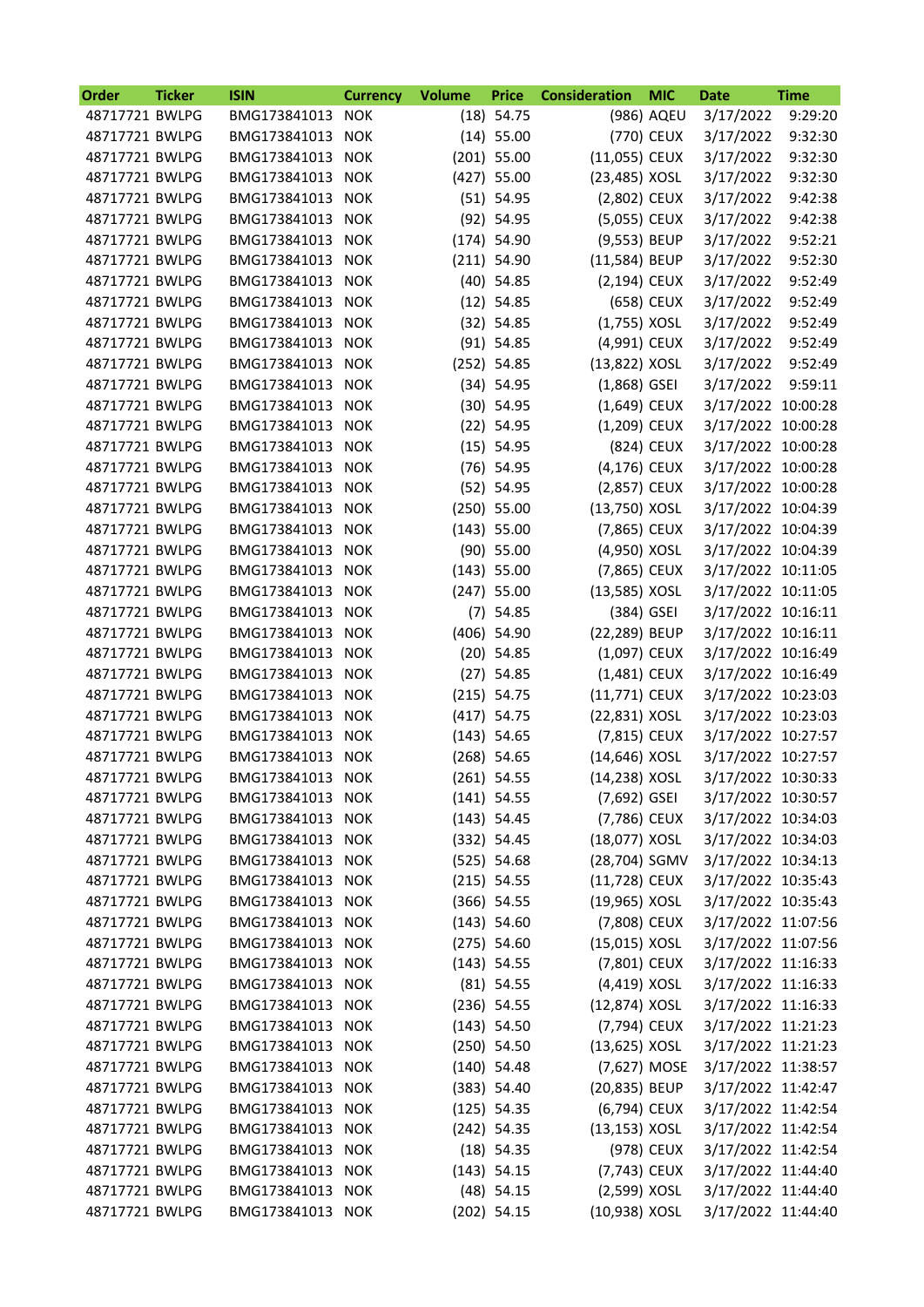| 48717721 BWLPG | BMG173841013 NOK |            |                 | $(408)$ 54.25 | (22,134) BEUP  |            | 3/17/2022 11:48:15 |  |
|----------------|------------------|------------|-----------------|---------------|----------------|------------|--------------------|--|
| 48717721 BWLPG | BMG173841013 NOK |            |                 | $(197)$ 54.40 | (10,717) XOSL  |            | 3/17/2022 12:21:24 |  |
| 48717721 BWLPG | BMG173841013     | <b>NOK</b> |                 | $(39)$ 54.40  | (2,122) MOSE   |            | 3/17/2022 12:56:14 |  |
| 48717721 BWLPG | BMG173841013     | <b>NOK</b> |                 | $(215)$ 54.35 | (11,685) CEUX  |            | 3/17/2022 13:00:06 |  |
| 48717721 BWLPG | BMG173841013 NOK |            |                 | $(140)$ 54.40 | $(7,616)$ GSEI |            | 3/17/2022 13:04:12 |  |
| 48717721 BWLPG | BMG173841013 NOK |            |                 | $(260)$ 54.35 | (14,131) CEUX  |            | 3/17/2022 13:14:16 |  |
| 48717721 BWLPG | BMG173841013 NOK |            |                 | $(112)$ 54.35 | (6,087) CEUX   |            | 3/17/2022 13:14:16 |  |
| 48717721 BWLPG | BMG173841013     | <b>NOK</b> |                 | $(130)$ 54.35 | $(7,066)$ GSEI |            | 3/17/2022 13:14:16 |  |
| 48717721 BWLPG | BMG173841013     | <b>NOK</b> |                 | $(418)$ 54.45 | (22,760) SGMV  |            | 3/17/2022 13:15:20 |  |
| 48717721 BWLPG | BMG173841013 NOK |            |                 | $(138)$ 54.35 | (7,500) XOSL   |            | 3/17/2022 13:16:01 |  |
| 48717721 BWLPG | BMG173841013 NOK |            |                 | $(114)$ 54.35 | (6,196) XOSL   |            | 3/17/2022 13:16:01 |  |
| 48717721 BWLPG | BMG173841013     | <b>NOK</b> |                 | $(279)$ 54.30 | (15,150) XOSL  |            | 3/17/2022 13:20:18 |  |
| 48717721 BWLPG | BMG173841013     | <b>NOK</b> |                 | $(229)$ 54.30 | (12,435) XOSL  |            | 3/17/2022 13:20:56 |  |
| 48717721 BWLPG | BMG173841013 NOK |            |                 | $(143)$ 54.30 | (7,765) CEUX   |            | 3/17/2022 13:29:29 |  |
| 48717721 BWLPG | BMG173841013 NOK |            |                 | $(257)$ 54.30 | (13,955) XOSL  |            | 3/17/2022 13:29:29 |  |
| 48717721 BWLPG | BMG173841013 NOK |            |                 | $(381)$ 54.28 | (20,679) SGMV  |            | 3/17/2022 13:49:46 |  |
| 48717721 BWLPG | BMG173841013     | <b>NOK</b> |                 | (515) 54.30   | (27,965) XUBS  |            | 3/17/2022 14:01:42 |  |
| 48717721 BWLPG | BMG173841013     | <b>NOK</b> |                 | $(458)$ 54.15 | (24,801) MOSE  |            | 3/17/2022 14:05:06 |  |
| 48717721 BWLPG | BMG173841013 NOK |            |                 | $(266)$ 54.15 | (14,404) SGMV  |            | 3/17/2022 14:05:06 |  |
| 48717721 BWLPG | BMG173841013 NOK |            |                 | $(458)$ 54.15 | (24,801) MOSE  |            | 3/17/2022 14:05:07 |  |
| 48717721 BWLPG | BMG173841013     | <b>NOK</b> |                 | $(220)$ 54.15 | (11,913) SGMV  |            | 3/17/2022 14:05:07 |  |
| 48717721 BWLPG | BMG173841013     | <b>NOK</b> |                 | (143) 54.10   | (7,736) CEUX   |            | 3/17/2022 14:06:42 |  |
| 48717721 BWLPG | BMG173841013 NOK |            |                 | $(326)$ 54.10 | (17,637) XOSL  |            | 3/17/2022 14:06:42 |  |
| 48717721 BWLPG | BMG173841013 NOK |            |                 | $(427)$ 54.03 | (23,069) BEUP  |            | 3/17/2022 14:06:50 |  |
| 48717721 BWLPG | BMG173841013 NOK |            |                 | (940) 54.00   | (50,760) CEUX  |            | 3/17/2022 14:06:50 |  |
| 48717721 BWLPG | BMG173841013     | <b>NOK</b> |                 | (400) 54.00   | (21,600) CEUX  |            | 3/17/2022 14:06:50 |  |
| 48717721 BWLPG | BMG173841013     | <b>NOK</b> |                 | $(540)$ 54.00 | (29,160) CEUX  |            | 3/17/2022 14:06:50 |  |
| 48717721 BWLPG | BMG173841013     | <b>NOK</b> |                 | $(36)$ 54.00  | (1,944) CEUX   |            | 3/17/2022 14:06:50 |  |
| 48717721 BWLPG | BMG173841013 NOK |            | $(1,560)$ 54.00 |               | (84,240) XOSL  |            | 3/17/2022 14:06:50 |  |
| 48717721 BWLPG | BMG173841013     | <b>NOK</b> |                 | $(79)$ 54.00  | (4,266) XOSL   |            | 3/17/2022 14:06:50 |  |
| 48717721 BWLPG | BMG173841013     | <b>NOK</b> | $(1,481)$ 54.00 |               | (79,974) XOSL  |            | 3/17/2022 14:06:50 |  |
| 48717721 BWLPG | BMG173841013     | <b>NOK</b> |                 | $(79)$ 54.00  | (4,266) XOSL   |            | 3/17/2022 14:06:50 |  |
| 48717721 BWLPG | BMG173841013 NOK |            |                 | $(700)$ 54.00 |                |            |                    |  |
|                | BMG173841013 NOK |            |                 |               | (37,800) XOSL  |            | 3/17/2022 14:06:50 |  |
| 48717721 BWLPG |                  |            |                 | (938) 54.03   | (50,675) BEUP  |            | 3/17/2022 14:06:51 |  |
| 48717721 BWLPG | BMG173841013 NOK |            |                 | (559) 54.03   | (30,200) SGMV  |            | 3/17/2022 14:06:51 |  |
| 48717721 BWLPG | BMG173841013     | <b>NOK</b> |                 | $(7)$ 54.00   |                | (378) CEUX | 3/17/2022 14:06:57 |  |
| 48717721 BWLPG | BMG173841013 NOK |            |                 | $(414)$ 54.08 | (22,387) SGMV  |            | 3/17/2022 14:10:52 |  |
| 48717721 BWLPG | BMG173841013 NOK |            |                 | $(229)$ 54.00 | (12,366) XOSL  |            | 3/17/2022 14:12:15 |  |
| 48717721 BWLPG | BMG173841013 NOK |            |                 | (800) 54.00   | (43,200) CEUX  |            | 3/17/2022 14:15:47 |  |
| 48717721 BWLPG | BMG173841013     | <b>NOK</b> |                 | $(97)$ 54.00  | (5,238) CEUX   |            | 3/17/2022 14:15:47 |  |
| 48717721 BWLPG | BMG173841013 NOK |            |                 | $(74)$ 54.00  | (3,996) CEUX   |            | 3/17/2022 14:15:47 |  |
| 48717721 BWLPG | BMG173841013 NOK |            |                 | $(841)$ 54.00 | (45,414) CEUX  |            | 3/17/2022 14:15:47 |  |
| 48717721 BWLPG | BMG173841013 NOK |            |                 | $(631)$ 54.00 | (34,074) XOSL  |            | 3/17/2022 14:15:47 |  |
| 48717721 BWLPG | BMG173841013 NOK |            |                 | (359) 54.00   | (19,386) XOSL  |            | 3/17/2022 14:15:47 |  |
| 48717721 BWLPG | BMG173841013     | <b>NOK</b> |                 | (519) 54.05   | (28,052) XUBS  |            | 3/17/2022 14:15:47 |  |
| 48717721 BWLPG | BMG173841013 NOK |            |                 | $(25)$ 54.00  | (1,350) CEUX   |            | 3/17/2022 14:15:57 |  |
| 48717721 BWLPG | BMG173841013 NOK |            |                 | $(708)$ 54.00 | (38,232) XOSL  |            | 3/17/2022 14:15:57 |  |
| 48717721 BWLPG | BMG173841013 NOK |            |                 | $(145)$ 54.00 | (7,830) XOSL   |            | 3/17/2022 14:15:57 |  |
| 48717721 BWLPG | BMG173841013 NOK |            |                 | (93) 54.00    | (5,022) XOSL   |            | 3/17/2022 14:15:57 |  |
| 48717721 BWLPG | BMG173841013 NOK |            |                 | $(176)$ 54.00 | (9,504) CEUX   |            | 3/17/2022 14:15:57 |  |
| 48717721 BWLPG | BMG173841013 NOK |            |                 | (384) 54.15   | (20,794) BEUP  |            | 3/17/2022 14:34:56 |  |
| 48717721 BWLPG | BMG173841013 NOK |            |                 | $(143)$ 54.10 | (7,736) CEUX   |            | 3/17/2022 14:49:38 |  |
| 48717721 BWLPG | BMG173841013     | <b>NOK</b> |                 | $(413)$ 54.10 | (22,343) XOSL  |            | 3/17/2022 14:49:38 |  |
| 48717721 BWLPG | BMG173841013 NOK |            |                 | (595) 54.00   | (32,130) CEUD  |            | 3/17/2022 14:49:38 |  |
| 48717721 BWLPG | BMG173841013 NOK |            |                 | (431) 53.98   | (23,263) BEUP  |            | 3/17/2022 14:49:51 |  |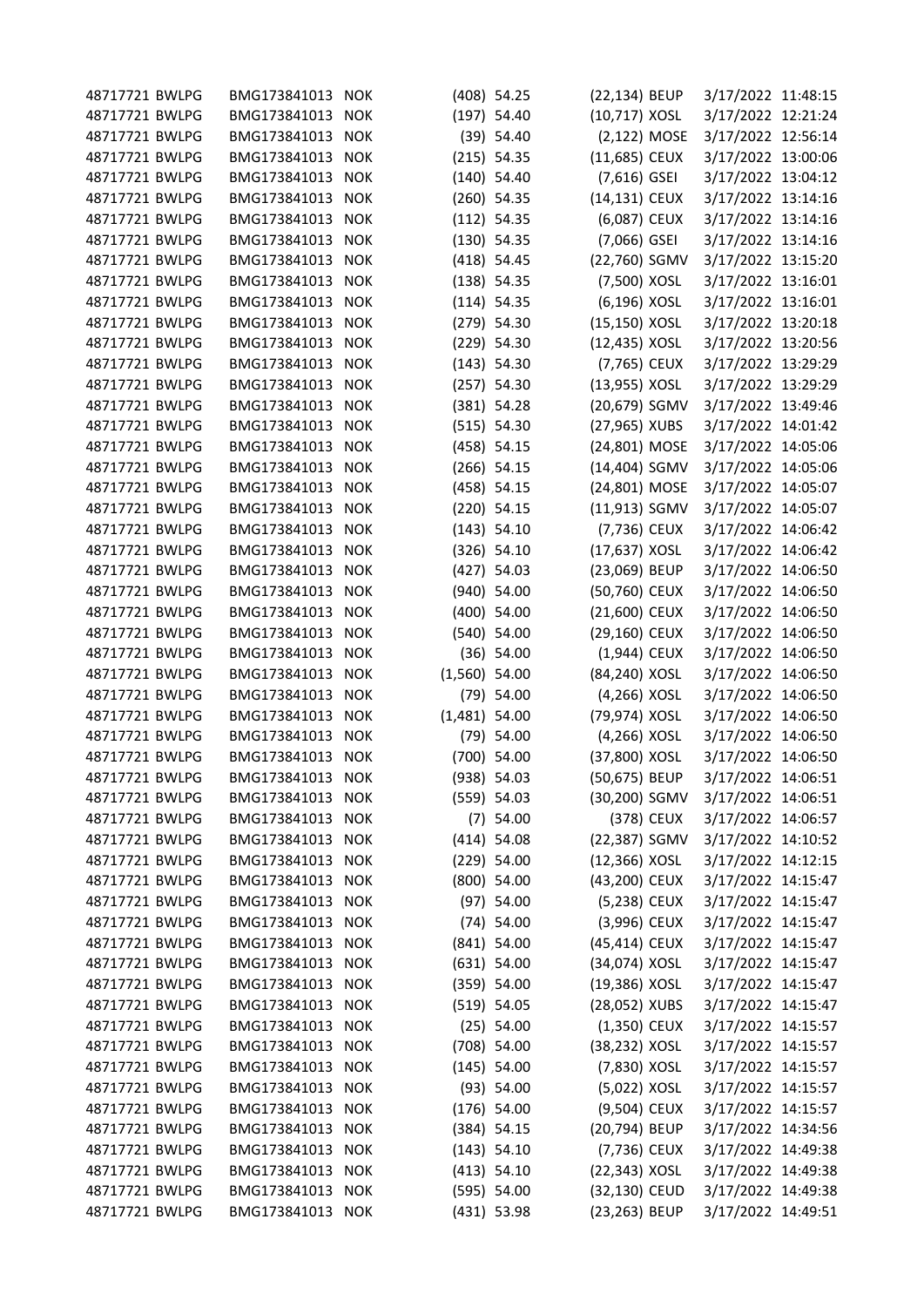| 48717721 BWLPG | BMG173841013 NOK |          | $(1)$ 54.05   | (54) XOSL      | 3/17/2022 15:14:40 |  |
|----------------|------------------|----------|---------------|----------------|--------------------|--|
| 48717721 BWLPG | BMG173841013 NOK |          | $(143)$ 54.05 | (7,729) CEUX   | 3/17/2022 15:14:40 |  |
| 48717721 BWLPG | BMG173841013 NOK |          | $(276)$ 54.05 | (14,918) XOSL  | 3/17/2022 15:14:40 |  |
| 48717721 BWLPG | BMG173841013 NOK |          | $(431)$ 54.08 | (23,306) BEUP  | 3/17/2022 15:32:41 |  |
| 48717721 BWLPG | BMG173841013 NOK |          | $(179)$ 54.00 | (9,666) XOSL   | 3/17/2022 15:39:42 |  |
| 48717721 BWLPG | BMG173841013 NOK |          | $(239)$ 54.00 | (12,906) XOSL  | 3/17/2022 15:41:37 |  |
| 48717721 BWLPG | BMG173841013 NOK |          | (106) 53.95   | (5,719) XOSL   | 3/17/2022 15:48:06 |  |
| 48717721 BWLPG | BMG173841013 NOK |          | $(13)$ 53.95  | (701) XOSL     | 3/17/2022 15:48:16 |  |
| 48717721 BWLPG | BMG173841013 NOK |          | $(255)$ 53.95 | (13,757) XOSL  | 3/17/2022 15:48:16 |  |
| 48717721 BWLPG | BMG173841013 NOK |          | $(255)$ 53.95 | (13,757) XOSL  | 3/17/2022 15:48:32 |  |
| 48717721 BWLPG | BMG173841013 NOK |          | $(3)$ 53.95   | (162) XOSL     | 3/17/2022 15:52:15 |  |
| 48717721 BWLPG | BMG173841013 NOK |          | $(140)$ 53.95 | (7,553) XOSL   | 3/17/2022 15:52:48 |  |
| 48717721 BWLPG | BMG173841013 NOK |          | $(3)$ 53.95   | $(162)$ XOSL   | 3/17/2022 15:52:48 |  |
| 48717721 BWLPG | BMG173841013 NOK |          | $(43)$ 53.95  | $(2,320)$ GSEI | 3/17/2022 15:52:48 |  |
| 48717721 BWLPG | BMG173841013 NOK |          | $(248)$ 53.95 | (13,380) XOSL  | 3/17/2022 15:52:48 |  |
| 48717721 BWLPG | BMG173841013 NOK |          | $(319)$ 53.90 | (17,194) XOSL  | 3/17/2022 15:54:13 |  |
| 48717721 BWLPG | BMG173841013 NOK |          | $(89)$ 54.05  | $(4,810)$ GSEI | 3/17/2022 16:13:02 |  |
| 48717721 BWLPG | BMG173841013 NOK |          | $(319)$ 54.05 | (17,242) XOSL  | 3/17/2022 16:14:21 |  |
| 48717721 BWLPG | BMG173841013 NOK |          | $(54)$ 54.05  | $(2,919)$ XOSL | 3/17/2022 16:14:21 |  |
|                |                  | (32,560) |               |                |                    |  |
|                |                  |          |               |                |                    |  |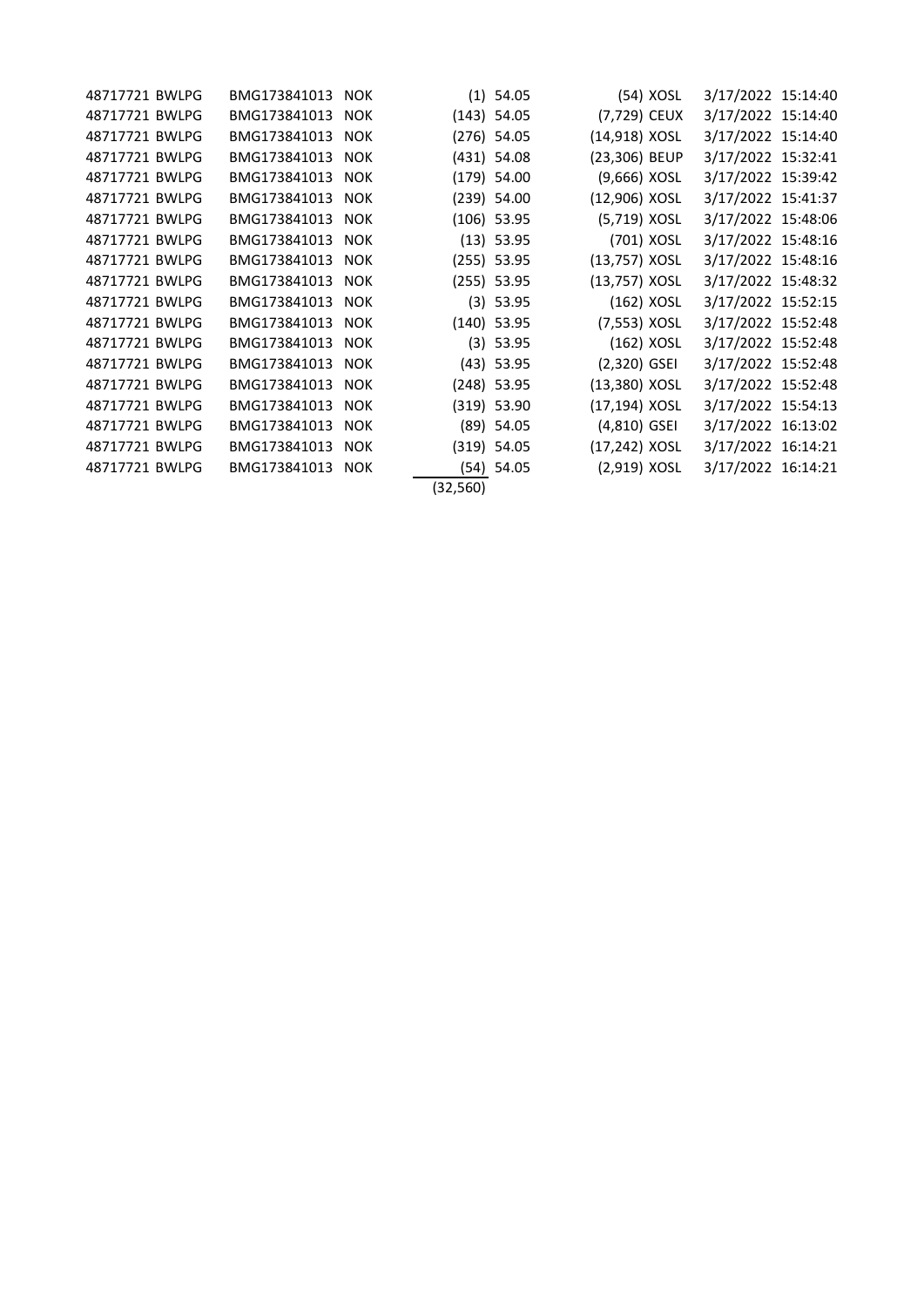| 3/16/2022<br>48709351 BWLPG<br>BMG173841013<br><b>NOK</b><br>(505) 54.70<br>(27,623.50) XOSL<br>9:35:07<br>48709351 BWLPG<br>(16,245.90) CEUX<br>3/16/2022<br>9:35:07<br>BMG173841013<br><b>NOK</b><br>(297) 54.70<br>(59) 54.70<br>48709351 BWLPG<br>(3,227.30) CEUX<br>9:41:27<br>BMG173841013<br><b>NOK</b><br>3/16/2022<br>$(81)$ 54.70<br>48709351 BWLPG<br>(4,430.70) CEUX<br>BMG173841013<br><b>NOK</b><br>3/16/2022<br>9:41:27<br>BMG173841013<br>(356) 54.70<br>(19,473.20) XOSL<br>9:41:27<br>48709351 BWLPG<br><b>NOK</b><br>3/16/2022<br>48709351 BWLPG<br>9:45:48<br>BMG173841013<br><b>NOK</b><br>$(205)$ 54.70<br>(11,213.50) CEUX<br>3/16/2022<br>48709351 BWLPG<br>(135) 54.70<br>(7,384.50) CEUX<br>3/16/2022<br>9:45:48<br>BMG173841013<br><b>NOK</b><br>$(224)$ 54.70<br>(12,252.80) CEUX<br>3/16/2022<br>9:46:14<br>48709351 BWLPG<br>BMG173841013<br><b>NOK</b><br>$(22)$ 54.70<br>$(1,203.40)$ CEUX<br>3/16/2022<br>9:46:14<br>48709351 BWLPG<br>BMG173841013<br><b>NOK</b><br>(12,963.90) XOSL<br>9:46:14<br>48709351 BWLPG<br>BMG173841013<br><b>NOK</b><br>$(237)$ 54.70<br>3/16/2022<br>(195) 54.70<br>(10,666.50) CEUX<br>9:46:14<br>48709351 BWLPG<br>BMG173841013<br><b>NOK</b><br>3/16/2022<br>(15) 54.70<br>(820.50) CEUX<br>9:46:14<br>48709351 BWLPG<br>BMG173841013<br><b>NOK</b><br>3/16/2022<br>48709351 BWLPG<br>BMG173841013<br>(9,955.40) XOSL<br>3/16/2022<br>9:46:14<br><b>NOK</b><br>$(182)$ 54.70<br>48709351 BWLPG<br>(292) 54.70<br>(15,972.40) XOSL<br>3/16/2022<br>9:46:14<br>BMG173841013<br><b>NOK</b><br>(460) 54.70<br>48709351 BWLPG<br>(25,162.00) XOSL<br>3/16/2022<br>9:51:57<br>BMG173841013<br><b>NOK</b><br>48709351 BWLPG<br>$(210)$ 54.70<br>(11,487.00) CEUX<br>3/16/2022<br>9:51:57<br>BMG173841013<br><b>NOK</b><br>48709351 BWLPG<br>$(140)$ 54.70<br>(7,658.00) CEUX<br>3/16/2022<br>9:53:24<br>BMG173841013<br><b>NOK</b><br>(290) 54.70<br>(15,863.00) XOSL<br>9:53:24<br>48709351 BWLPG<br>BMG173841013<br><b>NOK</b><br>3/16/2022<br>$(140)$ 54.60<br>48709351 BWLPG<br>(7,644.00) CEUX<br>9:55:52<br>BMG173841013<br><b>NOK</b><br>3/16/2022<br>48709351 BWLPG<br>BMG173841013<br>(292) 54.60<br>(15,943.20) XOSL<br>3/16/2022<br>9:55:52<br><b>NOK</b><br>9:59:54<br>48709351 BWLPG<br>BMG173841013<br>(13,528.40) XOSL<br>3/16/2022<br><b>NOK</b><br>$(248)$ 54.55<br>$(140)$ 54.55<br>(7,637.00) CEUX<br>9:59:54<br>48709351 BWLPG<br>BMG173841013<br><b>NOK</b><br>3/16/2022<br>$(210)$ 54.70<br>(11,487.00) CEUX<br>48709351 BWLPG<br>BMG173841013<br><b>NOK</b><br>3/16/2022 10:18:45<br>(26,091.90) XOSL<br>48709351 BWLPG<br>BMG173841013<br><b>NOK</b><br>(477) 54.70<br>3/16/2022 10:18:45<br>48709351 BWLPG<br>(7,658.00) CEUX<br>BMG173841013<br><b>NOK</b><br>$(140)$ 54.70<br>3/16/2022 10:29:25<br>48709351 BWLPG<br>$(140)$ 54.70<br>(7,658.00) CEUX<br>3/16/2022 10:29:25<br>BMG173841013<br><b>NOK</b><br>(376) 54.70<br>48709351 BWLPG<br>(20,567.20) XOSL<br>3/16/2022 10:29:25<br>BMG173841013<br><b>NOK</b><br>BMG173841013<br>(329) 54.70<br>(17,996.30) XOSL<br>48709351 BWLPG<br><b>NOK</b><br>3/16/2022 10:29:25<br>48709351 BWLPG<br>BMG173841013<br><b>NOK</b><br>$(140)$ 54.70<br>(7,658.00) CEUX<br>3/16/2022 10:40:21<br>48709351 BWLPG<br>(381) 54.70<br>(20,840.70) XOSL<br>BMG173841013<br><b>NOK</b><br>3/16/2022 10:40:21<br>$(140)$ 54.70<br>48709351 BWLPG<br>BMG173841013<br>(7,658.00) CEUX<br>3/16/2022 10:56:39<br><b>NOK</b><br>(352) 54.70<br>(19,254.40) XOSL<br>3/16/2022 10:56:39<br>48709351 BWLPG<br>BMG173841013<br><b>NOK</b><br>48709351 BWLPG BMG173841013<br>(2,074.80) XOSL<br>3/16/2022 10:59:38<br>$(38)$ 54.60<br><b>NOK</b><br>48709351 BWLPG<br>BMG173841013<br>$(27)$ 54.70<br>(1,476.90) XOSL<br>3/16/2022 11:12:16<br><b>NOK</b><br>BMG173841013<br>(7,658.00) CEUX<br>3/16/2022 11:17:19<br>48709351 BWLPG<br><b>NOK</b><br>$(140)$ 54.70<br>48709351 BWLPG<br>BMG173841013<br>(16,628.80) XOSL<br>3/16/2022 11:17:19<br><b>NOK</b><br>$(304)$ 54.70<br>48709351 BWLPG<br>BMG173841013<br><b>NOK</b><br>(7,658.00) CEUX<br>3/16/2022 11:19:27<br>$(140)$ 54.70<br>(875.20) XOSL<br>48709351 BWLPG<br>BMG173841013<br>$(16)$ 54.70<br>3/16/2022 11:19:27<br><b>NOK</b> | Order | <b>Ticker</b> | <b>ISIN</b>  | <b>Currency</b> | <b>Volume</b> | <b>Price</b> | <b>Consideration</b> | <b>MIC</b> | <b>Date</b> | <b>Time</b> |
|--------------------------------------------------------------------------------------------------------------------------------------------------------------------------------------------------------------------------------------------------------------------------------------------------------------------------------------------------------------------------------------------------------------------------------------------------------------------------------------------------------------------------------------------------------------------------------------------------------------------------------------------------------------------------------------------------------------------------------------------------------------------------------------------------------------------------------------------------------------------------------------------------------------------------------------------------------------------------------------------------------------------------------------------------------------------------------------------------------------------------------------------------------------------------------------------------------------------------------------------------------------------------------------------------------------------------------------------------------------------------------------------------------------------------------------------------------------------------------------------------------------------------------------------------------------------------------------------------------------------------------------------------------------------------------------------------------------------------------------------------------------------------------------------------------------------------------------------------------------------------------------------------------------------------------------------------------------------------------------------------------------------------------------------------------------------------------------------------------------------------------------------------------------------------------------------------------------------------------------------------------------------------------------------------------------------------------------------------------------------------------------------------------------------------------------------------------------------------------------------------------------------------------------------------------------------------------------------------------------------------------------------------------------------------------------------------------------------------------------------------------------------------------------------------------------------------------------------------------------------------------------------------------------------------------------------------------------------------------------------------------------------------------------------------------------------------------------------------------------------------------------------------------------------------------------------------------------------------------------------------------------------------------------------------------------------------------------------------------------------------------------------------------------------------------------------------------------------------------------------------------------------------------------------------------------------------------------------------------------------------------------------------------------------------------------------------------------------------------------------------------------------------------------------------------------------------------------------------------------------------------------------------------------------------------------------------------------------------------------------------------------------------------------------------------------------------------------------------------------------------------------------------------------------------------------------------------------|-------|---------------|--------------|-----------------|---------------|--------------|----------------------|------------|-------------|-------------|
|                                                                                                                                                                                                                                                                                                                                                                                                                                                                                                                                                                                                                                                                                                                                                                                                                                                                                                                                                                                                                                                                                                                                                                                                                                                                                                                                                                                                                                                                                                                                                                                                                                                                                                                                                                                                                                                                                                                                                                                                                                                                                                                                                                                                                                                                                                                                                                                                                                                                                                                                                                                                                                                                                                                                                                                                                                                                                                                                                                                                                                                                                                                                                                                                                                                                                                                                                                                                                                                                                                                                                                                                                                                                                                                                                                                                                                                                                                                                                                                                                                                                                                                                                                                                              |       |               |              |                 |               |              |                      |            |             |             |
|                                                                                                                                                                                                                                                                                                                                                                                                                                                                                                                                                                                                                                                                                                                                                                                                                                                                                                                                                                                                                                                                                                                                                                                                                                                                                                                                                                                                                                                                                                                                                                                                                                                                                                                                                                                                                                                                                                                                                                                                                                                                                                                                                                                                                                                                                                                                                                                                                                                                                                                                                                                                                                                                                                                                                                                                                                                                                                                                                                                                                                                                                                                                                                                                                                                                                                                                                                                                                                                                                                                                                                                                                                                                                                                                                                                                                                                                                                                                                                                                                                                                                                                                                                                                              |       |               |              |                 |               |              |                      |            |             |             |
|                                                                                                                                                                                                                                                                                                                                                                                                                                                                                                                                                                                                                                                                                                                                                                                                                                                                                                                                                                                                                                                                                                                                                                                                                                                                                                                                                                                                                                                                                                                                                                                                                                                                                                                                                                                                                                                                                                                                                                                                                                                                                                                                                                                                                                                                                                                                                                                                                                                                                                                                                                                                                                                                                                                                                                                                                                                                                                                                                                                                                                                                                                                                                                                                                                                                                                                                                                                                                                                                                                                                                                                                                                                                                                                                                                                                                                                                                                                                                                                                                                                                                                                                                                                                              |       |               |              |                 |               |              |                      |            |             |             |
|                                                                                                                                                                                                                                                                                                                                                                                                                                                                                                                                                                                                                                                                                                                                                                                                                                                                                                                                                                                                                                                                                                                                                                                                                                                                                                                                                                                                                                                                                                                                                                                                                                                                                                                                                                                                                                                                                                                                                                                                                                                                                                                                                                                                                                                                                                                                                                                                                                                                                                                                                                                                                                                                                                                                                                                                                                                                                                                                                                                                                                                                                                                                                                                                                                                                                                                                                                                                                                                                                                                                                                                                                                                                                                                                                                                                                                                                                                                                                                                                                                                                                                                                                                                                              |       |               |              |                 |               |              |                      |            |             |             |
|                                                                                                                                                                                                                                                                                                                                                                                                                                                                                                                                                                                                                                                                                                                                                                                                                                                                                                                                                                                                                                                                                                                                                                                                                                                                                                                                                                                                                                                                                                                                                                                                                                                                                                                                                                                                                                                                                                                                                                                                                                                                                                                                                                                                                                                                                                                                                                                                                                                                                                                                                                                                                                                                                                                                                                                                                                                                                                                                                                                                                                                                                                                                                                                                                                                                                                                                                                                                                                                                                                                                                                                                                                                                                                                                                                                                                                                                                                                                                                                                                                                                                                                                                                                                              |       |               |              |                 |               |              |                      |            |             |             |
|                                                                                                                                                                                                                                                                                                                                                                                                                                                                                                                                                                                                                                                                                                                                                                                                                                                                                                                                                                                                                                                                                                                                                                                                                                                                                                                                                                                                                                                                                                                                                                                                                                                                                                                                                                                                                                                                                                                                                                                                                                                                                                                                                                                                                                                                                                                                                                                                                                                                                                                                                                                                                                                                                                                                                                                                                                                                                                                                                                                                                                                                                                                                                                                                                                                                                                                                                                                                                                                                                                                                                                                                                                                                                                                                                                                                                                                                                                                                                                                                                                                                                                                                                                                                              |       |               |              |                 |               |              |                      |            |             |             |
|                                                                                                                                                                                                                                                                                                                                                                                                                                                                                                                                                                                                                                                                                                                                                                                                                                                                                                                                                                                                                                                                                                                                                                                                                                                                                                                                                                                                                                                                                                                                                                                                                                                                                                                                                                                                                                                                                                                                                                                                                                                                                                                                                                                                                                                                                                                                                                                                                                                                                                                                                                                                                                                                                                                                                                                                                                                                                                                                                                                                                                                                                                                                                                                                                                                                                                                                                                                                                                                                                                                                                                                                                                                                                                                                                                                                                                                                                                                                                                                                                                                                                                                                                                                                              |       |               |              |                 |               |              |                      |            |             |             |
|                                                                                                                                                                                                                                                                                                                                                                                                                                                                                                                                                                                                                                                                                                                                                                                                                                                                                                                                                                                                                                                                                                                                                                                                                                                                                                                                                                                                                                                                                                                                                                                                                                                                                                                                                                                                                                                                                                                                                                                                                                                                                                                                                                                                                                                                                                                                                                                                                                                                                                                                                                                                                                                                                                                                                                                                                                                                                                                                                                                                                                                                                                                                                                                                                                                                                                                                                                                                                                                                                                                                                                                                                                                                                                                                                                                                                                                                                                                                                                                                                                                                                                                                                                                                              |       |               |              |                 |               |              |                      |            |             |             |
|                                                                                                                                                                                                                                                                                                                                                                                                                                                                                                                                                                                                                                                                                                                                                                                                                                                                                                                                                                                                                                                                                                                                                                                                                                                                                                                                                                                                                                                                                                                                                                                                                                                                                                                                                                                                                                                                                                                                                                                                                                                                                                                                                                                                                                                                                                                                                                                                                                                                                                                                                                                                                                                                                                                                                                                                                                                                                                                                                                                                                                                                                                                                                                                                                                                                                                                                                                                                                                                                                                                                                                                                                                                                                                                                                                                                                                                                                                                                                                                                                                                                                                                                                                                                              |       |               |              |                 |               |              |                      |            |             |             |
|                                                                                                                                                                                                                                                                                                                                                                                                                                                                                                                                                                                                                                                                                                                                                                                                                                                                                                                                                                                                                                                                                                                                                                                                                                                                                                                                                                                                                                                                                                                                                                                                                                                                                                                                                                                                                                                                                                                                                                                                                                                                                                                                                                                                                                                                                                                                                                                                                                                                                                                                                                                                                                                                                                                                                                                                                                                                                                                                                                                                                                                                                                                                                                                                                                                                                                                                                                                                                                                                                                                                                                                                                                                                                                                                                                                                                                                                                                                                                                                                                                                                                                                                                                                                              |       |               |              |                 |               |              |                      |            |             |             |
|                                                                                                                                                                                                                                                                                                                                                                                                                                                                                                                                                                                                                                                                                                                                                                                                                                                                                                                                                                                                                                                                                                                                                                                                                                                                                                                                                                                                                                                                                                                                                                                                                                                                                                                                                                                                                                                                                                                                                                                                                                                                                                                                                                                                                                                                                                                                                                                                                                                                                                                                                                                                                                                                                                                                                                                                                                                                                                                                                                                                                                                                                                                                                                                                                                                                                                                                                                                                                                                                                                                                                                                                                                                                                                                                                                                                                                                                                                                                                                                                                                                                                                                                                                                                              |       |               |              |                 |               |              |                      |            |             |             |
|                                                                                                                                                                                                                                                                                                                                                                                                                                                                                                                                                                                                                                                                                                                                                                                                                                                                                                                                                                                                                                                                                                                                                                                                                                                                                                                                                                                                                                                                                                                                                                                                                                                                                                                                                                                                                                                                                                                                                                                                                                                                                                                                                                                                                                                                                                                                                                                                                                                                                                                                                                                                                                                                                                                                                                                                                                                                                                                                                                                                                                                                                                                                                                                                                                                                                                                                                                                                                                                                                                                                                                                                                                                                                                                                                                                                                                                                                                                                                                                                                                                                                                                                                                                                              |       |               |              |                 |               |              |                      |            |             |             |
|                                                                                                                                                                                                                                                                                                                                                                                                                                                                                                                                                                                                                                                                                                                                                                                                                                                                                                                                                                                                                                                                                                                                                                                                                                                                                                                                                                                                                                                                                                                                                                                                                                                                                                                                                                                                                                                                                                                                                                                                                                                                                                                                                                                                                                                                                                                                                                                                                                                                                                                                                                                                                                                                                                                                                                                                                                                                                                                                                                                                                                                                                                                                                                                                                                                                                                                                                                                                                                                                                                                                                                                                                                                                                                                                                                                                                                                                                                                                                                                                                                                                                                                                                                                                              |       |               |              |                 |               |              |                      |            |             |             |
|                                                                                                                                                                                                                                                                                                                                                                                                                                                                                                                                                                                                                                                                                                                                                                                                                                                                                                                                                                                                                                                                                                                                                                                                                                                                                                                                                                                                                                                                                                                                                                                                                                                                                                                                                                                                                                                                                                                                                                                                                                                                                                                                                                                                                                                                                                                                                                                                                                                                                                                                                                                                                                                                                                                                                                                                                                                                                                                                                                                                                                                                                                                                                                                                                                                                                                                                                                                                                                                                                                                                                                                                                                                                                                                                                                                                                                                                                                                                                                                                                                                                                                                                                                                                              |       |               |              |                 |               |              |                      |            |             |             |
|                                                                                                                                                                                                                                                                                                                                                                                                                                                                                                                                                                                                                                                                                                                                                                                                                                                                                                                                                                                                                                                                                                                                                                                                                                                                                                                                                                                                                                                                                                                                                                                                                                                                                                                                                                                                                                                                                                                                                                                                                                                                                                                                                                                                                                                                                                                                                                                                                                                                                                                                                                                                                                                                                                                                                                                                                                                                                                                                                                                                                                                                                                                                                                                                                                                                                                                                                                                                                                                                                                                                                                                                                                                                                                                                                                                                                                                                                                                                                                                                                                                                                                                                                                                                              |       |               |              |                 |               |              |                      |            |             |             |
|                                                                                                                                                                                                                                                                                                                                                                                                                                                                                                                                                                                                                                                                                                                                                                                                                                                                                                                                                                                                                                                                                                                                                                                                                                                                                                                                                                                                                                                                                                                                                                                                                                                                                                                                                                                                                                                                                                                                                                                                                                                                                                                                                                                                                                                                                                                                                                                                                                                                                                                                                                                                                                                                                                                                                                                                                                                                                                                                                                                                                                                                                                                                                                                                                                                                                                                                                                                                                                                                                                                                                                                                                                                                                                                                                                                                                                                                                                                                                                                                                                                                                                                                                                                                              |       |               |              |                 |               |              |                      |            |             |             |
|                                                                                                                                                                                                                                                                                                                                                                                                                                                                                                                                                                                                                                                                                                                                                                                                                                                                                                                                                                                                                                                                                                                                                                                                                                                                                                                                                                                                                                                                                                                                                                                                                                                                                                                                                                                                                                                                                                                                                                                                                                                                                                                                                                                                                                                                                                                                                                                                                                                                                                                                                                                                                                                                                                                                                                                                                                                                                                                                                                                                                                                                                                                                                                                                                                                                                                                                                                                                                                                                                                                                                                                                                                                                                                                                                                                                                                                                                                                                                                                                                                                                                                                                                                                                              |       |               |              |                 |               |              |                      |            |             |             |
|                                                                                                                                                                                                                                                                                                                                                                                                                                                                                                                                                                                                                                                                                                                                                                                                                                                                                                                                                                                                                                                                                                                                                                                                                                                                                                                                                                                                                                                                                                                                                                                                                                                                                                                                                                                                                                                                                                                                                                                                                                                                                                                                                                                                                                                                                                                                                                                                                                                                                                                                                                                                                                                                                                                                                                                                                                                                                                                                                                                                                                                                                                                                                                                                                                                                                                                                                                                                                                                                                                                                                                                                                                                                                                                                                                                                                                                                                                                                                                                                                                                                                                                                                                                                              |       |               |              |                 |               |              |                      |            |             |             |
|                                                                                                                                                                                                                                                                                                                                                                                                                                                                                                                                                                                                                                                                                                                                                                                                                                                                                                                                                                                                                                                                                                                                                                                                                                                                                                                                                                                                                                                                                                                                                                                                                                                                                                                                                                                                                                                                                                                                                                                                                                                                                                                                                                                                                                                                                                                                                                                                                                                                                                                                                                                                                                                                                                                                                                                                                                                                                                                                                                                                                                                                                                                                                                                                                                                                                                                                                                                                                                                                                                                                                                                                                                                                                                                                                                                                                                                                                                                                                                                                                                                                                                                                                                                                              |       |               |              |                 |               |              |                      |            |             |             |
|                                                                                                                                                                                                                                                                                                                                                                                                                                                                                                                                                                                                                                                                                                                                                                                                                                                                                                                                                                                                                                                                                                                                                                                                                                                                                                                                                                                                                                                                                                                                                                                                                                                                                                                                                                                                                                                                                                                                                                                                                                                                                                                                                                                                                                                                                                                                                                                                                                                                                                                                                                                                                                                                                                                                                                                                                                                                                                                                                                                                                                                                                                                                                                                                                                                                                                                                                                                                                                                                                                                                                                                                                                                                                                                                                                                                                                                                                                                                                                                                                                                                                                                                                                                                              |       |               |              |                 |               |              |                      |            |             |             |
|                                                                                                                                                                                                                                                                                                                                                                                                                                                                                                                                                                                                                                                                                                                                                                                                                                                                                                                                                                                                                                                                                                                                                                                                                                                                                                                                                                                                                                                                                                                                                                                                                                                                                                                                                                                                                                                                                                                                                                                                                                                                                                                                                                                                                                                                                                                                                                                                                                                                                                                                                                                                                                                                                                                                                                                                                                                                                                                                                                                                                                                                                                                                                                                                                                                                                                                                                                                                                                                                                                                                                                                                                                                                                                                                                                                                                                                                                                                                                                                                                                                                                                                                                                                                              |       |               |              |                 |               |              |                      |            |             |             |
|                                                                                                                                                                                                                                                                                                                                                                                                                                                                                                                                                                                                                                                                                                                                                                                                                                                                                                                                                                                                                                                                                                                                                                                                                                                                                                                                                                                                                                                                                                                                                                                                                                                                                                                                                                                                                                                                                                                                                                                                                                                                                                                                                                                                                                                                                                                                                                                                                                                                                                                                                                                                                                                                                                                                                                                                                                                                                                                                                                                                                                                                                                                                                                                                                                                                                                                                                                                                                                                                                                                                                                                                                                                                                                                                                                                                                                                                                                                                                                                                                                                                                                                                                                                                              |       |               |              |                 |               |              |                      |            |             |             |
|                                                                                                                                                                                                                                                                                                                                                                                                                                                                                                                                                                                                                                                                                                                                                                                                                                                                                                                                                                                                                                                                                                                                                                                                                                                                                                                                                                                                                                                                                                                                                                                                                                                                                                                                                                                                                                                                                                                                                                                                                                                                                                                                                                                                                                                                                                                                                                                                                                                                                                                                                                                                                                                                                                                                                                                                                                                                                                                                                                                                                                                                                                                                                                                                                                                                                                                                                                                                                                                                                                                                                                                                                                                                                                                                                                                                                                                                                                                                                                                                                                                                                                                                                                                                              |       |               |              |                 |               |              |                      |            |             |             |
|                                                                                                                                                                                                                                                                                                                                                                                                                                                                                                                                                                                                                                                                                                                                                                                                                                                                                                                                                                                                                                                                                                                                                                                                                                                                                                                                                                                                                                                                                                                                                                                                                                                                                                                                                                                                                                                                                                                                                                                                                                                                                                                                                                                                                                                                                                                                                                                                                                                                                                                                                                                                                                                                                                                                                                                                                                                                                                                                                                                                                                                                                                                                                                                                                                                                                                                                                                                                                                                                                                                                                                                                                                                                                                                                                                                                                                                                                                                                                                                                                                                                                                                                                                                                              |       |               |              |                 |               |              |                      |            |             |             |
|                                                                                                                                                                                                                                                                                                                                                                                                                                                                                                                                                                                                                                                                                                                                                                                                                                                                                                                                                                                                                                                                                                                                                                                                                                                                                                                                                                                                                                                                                                                                                                                                                                                                                                                                                                                                                                                                                                                                                                                                                                                                                                                                                                                                                                                                                                                                                                                                                                                                                                                                                                                                                                                                                                                                                                                                                                                                                                                                                                                                                                                                                                                                                                                                                                                                                                                                                                                                                                                                                                                                                                                                                                                                                                                                                                                                                                                                                                                                                                                                                                                                                                                                                                                                              |       |               |              |                 |               |              |                      |            |             |             |
|                                                                                                                                                                                                                                                                                                                                                                                                                                                                                                                                                                                                                                                                                                                                                                                                                                                                                                                                                                                                                                                                                                                                                                                                                                                                                                                                                                                                                                                                                                                                                                                                                                                                                                                                                                                                                                                                                                                                                                                                                                                                                                                                                                                                                                                                                                                                                                                                                                                                                                                                                                                                                                                                                                                                                                                                                                                                                                                                                                                                                                                                                                                                                                                                                                                                                                                                                                                                                                                                                                                                                                                                                                                                                                                                                                                                                                                                                                                                                                                                                                                                                                                                                                                                              |       |               |              |                 |               |              |                      |            |             |             |
|                                                                                                                                                                                                                                                                                                                                                                                                                                                                                                                                                                                                                                                                                                                                                                                                                                                                                                                                                                                                                                                                                                                                                                                                                                                                                                                                                                                                                                                                                                                                                                                                                                                                                                                                                                                                                                                                                                                                                                                                                                                                                                                                                                                                                                                                                                                                                                                                                                                                                                                                                                                                                                                                                                                                                                                                                                                                                                                                                                                                                                                                                                                                                                                                                                                                                                                                                                                                                                                                                                                                                                                                                                                                                                                                                                                                                                                                                                                                                                                                                                                                                                                                                                                                              |       |               |              |                 |               |              |                      |            |             |             |
|                                                                                                                                                                                                                                                                                                                                                                                                                                                                                                                                                                                                                                                                                                                                                                                                                                                                                                                                                                                                                                                                                                                                                                                                                                                                                                                                                                                                                                                                                                                                                                                                                                                                                                                                                                                                                                                                                                                                                                                                                                                                                                                                                                                                                                                                                                                                                                                                                                                                                                                                                                                                                                                                                                                                                                                                                                                                                                                                                                                                                                                                                                                                                                                                                                                                                                                                                                                                                                                                                                                                                                                                                                                                                                                                                                                                                                                                                                                                                                                                                                                                                                                                                                                                              |       |               |              |                 |               |              |                      |            |             |             |
|                                                                                                                                                                                                                                                                                                                                                                                                                                                                                                                                                                                                                                                                                                                                                                                                                                                                                                                                                                                                                                                                                                                                                                                                                                                                                                                                                                                                                                                                                                                                                                                                                                                                                                                                                                                                                                                                                                                                                                                                                                                                                                                                                                                                                                                                                                                                                                                                                                                                                                                                                                                                                                                                                                                                                                                                                                                                                                                                                                                                                                                                                                                                                                                                                                                                                                                                                                                                                                                                                                                                                                                                                                                                                                                                                                                                                                                                                                                                                                                                                                                                                                                                                                                                              |       |               |              |                 |               |              |                      |            |             |             |
|                                                                                                                                                                                                                                                                                                                                                                                                                                                                                                                                                                                                                                                                                                                                                                                                                                                                                                                                                                                                                                                                                                                                                                                                                                                                                                                                                                                                                                                                                                                                                                                                                                                                                                                                                                                                                                                                                                                                                                                                                                                                                                                                                                                                                                                                                                                                                                                                                                                                                                                                                                                                                                                                                                                                                                                                                                                                                                                                                                                                                                                                                                                                                                                                                                                                                                                                                                                                                                                                                                                                                                                                                                                                                                                                                                                                                                                                                                                                                                                                                                                                                                                                                                                                              |       |               |              |                 |               |              |                      |            |             |             |
|                                                                                                                                                                                                                                                                                                                                                                                                                                                                                                                                                                                                                                                                                                                                                                                                                                                                                                                                                                                                                                                                                                                                                                                                                                                                                                                                                                                                                                                                                                                                                                                                                                                                                                                                                                                                                                                                                                                                                                                                                                                                                                                                                                                                                                                                                                                                                                                                                                                                                                                                                                                                                                                                                                                                                                                                                                                                                                                                                                                                                                                                                                                                                                                                                                                                                                                                                                                                                                                                                                                                                                                                                                                                                                                                                                                                                                                                                                                                                                                                                                                                                                                                                                                                              |       |               |              |                 |               |              |                      |            |             |             |
|                                                                                                                                                                                                                                                                                                                                                                                                                                                                                                                                                                                                                                                                                                                                                                                                                                                                                                                                                                                                                                                                                                                                                                                                                                                                                                                                                                                                                                                                                                                                                                                                                                                                                                                                                                                                                                                                                                                                                                                                                                                                                                                                                                                                                                                                                                                                                                                                                                                                                                                                                                                                                                                                                                                                                                                                                                                                                                                                                                                                                                                                                                                                                                                                                                                                                                                                                                                                                                                                                                                                                                                                                                                                                                                                                                                                                                                                                                                                                                                                                                                                                                                                                                                                              |       |               |              |                 |               |              |                      |            |             |             |
|                                                                                                                                                                                                                                                                                                                                                                                                                                                                                                                                                                                                                                                                                                                                                                                                                                                                                                                                                                                                                                                                                                                                                                                                                                                                                                                                                                                                                                                                                                                                                                                                                                                                                                                                                                                                                                                                                                                                                                                                                                                                                                                                                                                                                                                                                                                                                                                                                                                                                                                                                                                                                                                                                                                                                                                                                                                                                                                                                                                                                                                                                                                                                                                                                                                                                                                                                                                                                                                                                                                                                                                                                                                                                                                                                                                                                                                                                                                                                                                                                                                                                                                                                                                                              |       |               |              |                 |               |              |                      |            |             |             |
|                                                                                                                                                                                                                                                                                                                                                                                                                                                                                                                                                                                                                                                                                                                                                                                                                                                                                                                                                                                                                                                                                                                                                                                                                                                                                                                                                                                                                                                                                                                                                                                                                                                                                                                                                                                                                                                                                                                                                                                                                                                                                                                                                                                                                                                                                                                                                                                                                                                                                                                                                                                                                                                                                                                                                                                                                                                                                                                                                                                                                                                                                                                                                                                                                                                                                                                                                                                                                                                                                                                                                                                                                                                                                                                                                                                                                                                                                                                                                                                                                                                                                                                                                                                                              |       |               |              |                 |               |              |                      |            |             |             |
|                                                                                                                                                                                                                                                                                                                                                                                                                                                                                                                                                                                                                                                                                                                                                                                                                                                                                                                                                                                                                                                                                                                                                                                                                                                                                                                                                                                                                                                                                                                                                                                                                                                                                                                                                                                                                                                                                                                                                                                                                                                                                                                                                                                                                                                                                                                                                                                                                                                                                                                                                                                                                                                                                                                                                                                                                                                                                                                                                                                                                                                                                                                                                                                                                                                                                                                                                                                                                                                                                                                                                                                                                                                                                                                                                                                                                                                                                                                                                                                                                                                                                                                                                                                                              |       |               |              |                 |               |              |                      |            |             |             |
|                                                                                                                                                                                                                                                                                                                                                                                                                                                                                                                                                                                                                                                                                                                                                                                                                                                                                                                                                                                                                                                                                                                                                                                                                                                                                                                                                                                                                                                                                                                                                                                                                                                                                                                                                                                                                                                                                                                                                                                                                                                                                                                                                                                                                                                                                                                                                                                                                                                                                                                                                                                                                                                                                                                                                                                                                                                                                                                                                                                                                                                                                                                                                                                                                                                                                                                                                                                                                                                                                                                                                                                                                                                                                                                                                                                                                                                                                                                                                                                                                                                                                                                                                                                                              |       |               |              |                 |               |              |                      |            |             |             |
|                                                                                                                                                                                                                                                                                                                                                                                                                                                                                                                                                                                                                                                                                                                                                                                                                                                                                                                                                                                                                                                                                                                                                                                                                                                                                                                                                                                                                                                                                                                                                                                                                                                                                                                                                                                                                                                                                                                                                                                                                                                                                                                                                                                                                                                                                                                                                                                                                                                                                                                                                                                                                                                                                                                                                                                                                                                                                                                                                                                                                                                                                                                                                                                                                                                                                                                                                                                                                                                                                                                                                                                                                                                                                                                                                                                                                                                                                                                                                                                                                                                                                                                                                                                                              |       |               |              |                 |               |              |                      |            |             |             |
|                                                                                                                                                                                                                                                                                                                                                                                                                                                                                                                                                                                                                                                                                                                                                                                                                                                                                                                                                                                                                                                                                                                                                                                                                                                                                                                                                                                                                                                                                                                                                                                                                                                                                                                                                                                                                                                                                                                                                                                                                                                                                                                                                                                                                                                                                                                                                                                                                                                                                                                                                                                                                                                                                                                                                                                                                                                                                                                                                                                                                                                                                                                                                                                                                                                                                                                                                                                                                                                                                                                                                                                                                                                                                                                                                                                                                                                                                                                                                                                                                                                                                                                                                                                                              |       |               |              |                 |               |              |                      |            |             |             |
| 48709351 BWLPG<br>(12,198.10) XOSL<br>3/16/2022 11:19:27<br>$(223)$ 54.70                                                                                                                                                                                                                                                                                                                                                                                                                                                                                                                                                                                                                                                                                                                                                                                                                                                                                                                                                                                                                                                                                                                                                                                                                                                                                                                                                                                                                                                                                                                                                                                                                                                                                                                                                                                                                                                                                                                                                                                                                                                                                                                                                                                                                                                                                                                                                                                                                                                                                                                                                                                                                                                                                                                                                                                                                                                                                                                                                                                                                                                                                                                                                                                                                                                                                                                                                                                                                                                                                                                                                                                                                                                                                                                                                                                                                                                                                                                                                                                                                                                                                                                                    |       |               | BMG173841013 | <b>NOK</b>      |               |              |                      |            |             |             |
| 48709351 BWLPG<br>BMG173841013<br>3/16/2022 15:50:09<br><b>NOK</b><br>(41,736.10) XOSL<br>$(763)$ 54.70                                                                                                                                                                                                                                                                                                                                                                                                                                                                                                                                                                                                                                                                                                                                                                                                                                                                                                                                                                                                                                                                                                                                                                                                                                                                                                                                                                                                                                                                                                                                                                                                                                                                                                                                                                                                                                                                                                                                                                                                                                                                                                                                                                                                                                                                                                                                                                                                                                                                                                                                                                                                                                                                                                                                                                                                                                                                                                                                                                                                                                                                                                                                                                                                                                                                                                                                                                                                                                                                                                                                                                                                                                                                                                                                                                                                                                                                                                                                                                                                                                                                                                      |       |               |              |                 |               |              |                      |            |             |             |
| 48709351 BWLPG<br>BMG173841013<br>$(78)$ 54.70<br>(4,266.60) CEUX<br>3/16/2022 15:51:44<br><b>NOK</b>                                                                                                                                                                                                                                                                                                                                                                                                                                                                                                                                                                                                                                                                                                                                                                                                                                                                                                                                                                                                                                                                                                                                                                                                                                                                                                                                                                                                                                                                                                                                                                                                                                                                                                                                                                                                                                                                                                                                                                                                                                                                                                                                                                                                                                                                                                                                                                                                                                                                                                                                                                                                                                                                                                                                                                                                                                                                                                                                                                                                                                                                                                                                                                                                                                                                                                                                                                                                                                                                                                                                                                                                                                                                                                                                                                                                                                                                                                                                                                                                                                                                                                        |       |               |              |                 |               |              |                      |            |             |             |
| (9, 139)                                                                                                                                                                                                                                                                                                                                                                                                                                                                                                                                                                                                                                                                                                                                                                                                                                                                                                                                                                                                                                                                                                                                                                                                                                                                                                                                                                                                                                                                                                                                                                                                                                                                                                                                                                                                                                                                                                                                                                                                                                                                                                                                                                                                                                                                                                                                                                                                                                                                                                                                                                                                                                                                                                                                                                                                                                                                                                                                                                                                                                                                                                                                                                                                                                                                                                                                                                                                                                                                                                                                                                                                                                                                                                                                                                                                                                                                                                                                                                                                                                                                                                                                                                                                     |       |               |              |                 |               |              |                      |            |             |             |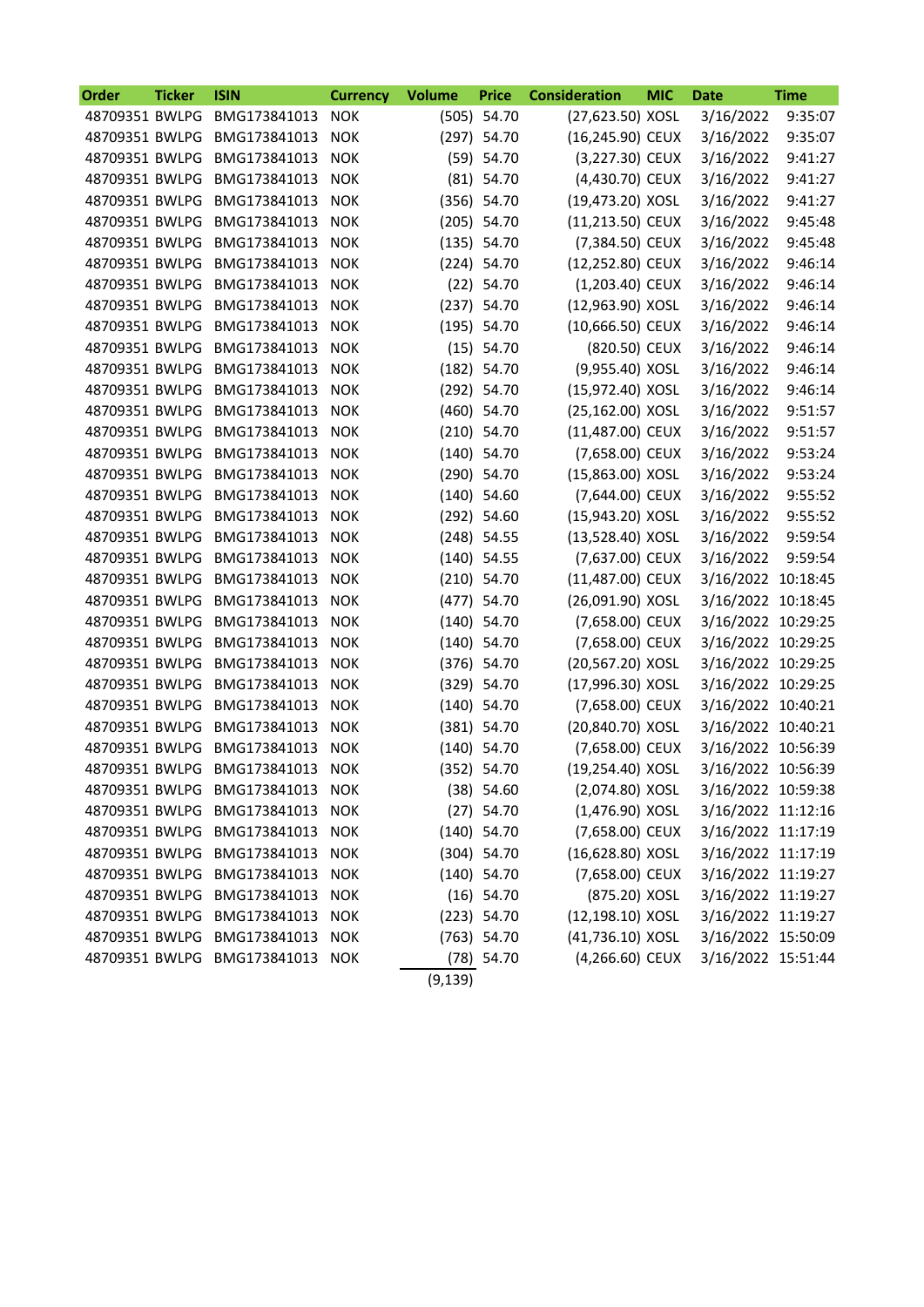| Order          | <b>Ticker</b> | <b>ISIN</b>                  | <b>Currency</b> | <b>Volume</b>   | <b>Price</b>  | <b>Consideration</b> | <b>MIC</b> | <b>Date</b>        | <b>Time</b> |
|----------------|---------------|------------------------------|-----------------|-----------------|---------------|----------------------|------------|--------------------|-------------|
| 48709004 BWLPG |               | BMG173841013                 | <b>NOK</b>      |                 | (333) 54.30   | (18,081.90) XOSL     |            | 3/15/2022          | 9:17:26     |
| 48709004 BWLPG |               | BMG173841013                 | <b>NOK</b>      |                 | $(457)$ 54.30 | (24,815.10) XOSL     |            | 3/15/2022          | 9:18:17     |
| 48709004 BWLPG |               | BMG173841013                 | <b>NOK</b>      |                 | $(24)$ 54.30  | (1,303.20) XOSL      |            | 3/15/2022          | 9:18:17     |
| 48709004 BWLPG |               | BMG173841013                 | <b>NOK</b>      |                 | (134) 54.20   | (7,262.80) CEUX      |            | 3/15/2022          | 9:19:27     |
| 48709004 BWLPG |               | BMG173841013                 | <b>NOK</b>      |                 | $(266)$ 54.20 | (14,417.20) XOSL     |            | 3/15/2022          | 9:19:27     |
| 48709004 BWLPG |               | BMG173841013                 | <b>NOK</b>      |                 | $(413)$ 54.15 | (22,363.95) XTXE     |            | 3/15/2022          | 9:19:27     |
| 48709004 BWLPG |               | BMG173841013                 | <b>NOK</b>      | $(1,857)$ 54.35 |               | (100,927.95) XTXE    |            | 3/15/2022          | 9:19:44     |
| 48709004 BWLPG |               | BMG173841013                 | <b>NOK</b>      |                 | $(192)$ 54.38 | (10,440.00) BEUP     |            | 3/15/2022          | 9:20:03     |
| 48709004 BWLPG |               | BMG173841013                 | <b>NOK</b>      | $(1,000)$ 54.50 |               | (54,500.00) XOSL     |            | 3/15/2022          | 9:22:35     |
| 48709004 BWLPG |               | BMG173841013                 | <b>NOK</b>      |                 | $(61)$ 54.50  | (3,324.50) XOSL      |            | 3/15/2022          | 9:22:35     |
| 48709004 BWLPG |               | BMG173841013                 | <b>NOK</b>      |                 | (134) 54.50   | (7,303.00) CEUX      |            | 3/15/2022          | 9:37:01     |
| 48709004 BWLPG |               | BMG173841013                 | <b>NOK</b>      |                 | $(270)$ 54.50 | (14,715.00) XOSL     |            | 3/15/2022          | 9:37:01     |
| 48709004 BWLPG |               | BMG173841013                 | <b>NOK</b>      |                 | (134) 54.50   | (7,303.00) CEUX      |            | 3/15/2022          | 9:37:01     |
| 48709004 BWLPG |               | BMG173841013                 | <b>NOK</b>      |                 | $(264)$ 54.50 | (14,388.00) XOSL     |            | 3/15/2022          | 9:37:01     |
| 48709004 BWLPG |               | BMG173841013                 | <b>NOK</b>      |                 | $(396)$ 54.50 | (21,582.00) CEUX     |            | 3/15/2022          | 9:43:01     |
| 48709004 BWLPG |               | BMG173841013                 | <b>NOK</b>      |                 | $(725)$ 54.50 | (39,512.50) XOSL     |            | 3/15/2022          | 9:43:01     |
| 48709004 BWLPG |               | BMG173841013                 | <b>NOK</b>      |                 | (54) 54.50    | (2,943.00) XOSL      |            | 3/15/2022          | 9:43:01     |
| 48709004 BWLPG |               | BMG173841013                 | <b>NOK</b>      |                 | $(60)$ 54.50  | (3,270.00) XOSL      |            | 3/15/2022          | 9:43:01     |
| 48709004 BWLPG |               | BMG173841013                 | <b>NOK</b>      |                 | (343) 54.45   | (18,676.35) CEUX     |            | 3/15/2022          | 9:46:43     |
| 48709004 BWLPG |               | BMG173841013                 | <b>NOK</b>      |                 | $(625)$ 54.45 | (34,031.25) XOSL     |            | 3/15/2022          | 9:46:43     |
| 48709004 BWLPG |               | BMG173841013                 | <b>NOK</b>      |                 | (388) 54.40   | (21,107.20) XOSL     |            | 3/15/2022          | 9:47:02     |
| 48709004 BWLPG |               | BMG173841013                 | <b>NOK</b>      |                 | (134) 54.40   | (7,289.60) CEUX      |            | 3/15/2022          | 9:47:02     |
| 48709004 BWLPG |               | BMG173841013                 | <b>NOK</b>      |                 | (388) 54.35   | (21,087.80) GSEI     |            | 3/15/2022          | 9:47:02     |
| 48709004 BWLPG |               | BMG173841013                 | <b>NOK</b>      | $(1,348)$ 54.30 |               | (73,196.40) GSEI     |            | 3/15/2022          | 9:47:03     |
| 48709004 BWLPG |               | BMG173841013                 | <b>NOK</b>      |                 | $(18)$ 54.20  | (975.60) TQEX        |            | 3/15/2022          | 9:47:30     |
| 48709004 BWLPG |               | BMG173841013                 | <b>NOK</b>      |                 | $(268)$ 54.05 | (14,485.40) XOSL     |            | 3/15/2022          | 9:48:48     |
| 48709004 BWLPG |               | BMG173841013                 | <b>NOK</b>      |                 | (134) 54.05   | (7,242.70) AQEU      |            | 3/15/2022          | 9:48:48     |
| 48709004 BWLPG |               | BMG173841013                 | <b>NOK</b>      |                 | (353) 53.90   | (19,026.70) XOSL     |            | 3/15/2022          | 9:49:29     |
| 48709004 BWLPG |               | BMG173841013                 | <b>NOK</b>      |                 | (353) 53.90   | (19,026.70) XOSL     |            | 3/15/2022          | 9:49:29     |
| 48709004 BWLPG |               | BMG173841013                 | <b>NOK</b>      |                 | $(283)$ 53.65 | (15,182.95) XOSL     |            | 3/15/2022          | 9:51:56     |
| 48709004 BWLPG |               | BMG173841013                 | <b>NOK</b>      |                 | $(134)$ 53.65 | (7,189.10) CEUX      |            | 3/15/2022          | 9:51:56     |
| 48709004 BWLPG |               | BMG173841013                 | <b>NOK</b>      |                 | $(750)$ 53.75 | (40,312.50) AQEU     |            | 3/15/2022          | 10:00:06    |
|                |               | 48709004 BWLPG BMG173841013  | <b>NOK</b>      |                 | (33) 53.75    | (1,773.75) CEUX      |            | 3/15/2022 10:00:06 |             |
| 48709004 BWLPG |               | BMG173841013                 | <b>NOK</b>      |                 | $(169)$ 53.75 | (9,083.75) TQEX      |            | 3/15/2022 10:06:19 |             |
| 48709004 BWLPG |               |                              |                 |                 |               |                      |            |                    |             |
|                |               | BMG173841013<br>BMG173841013 | <b>NOK</b>      |                 | $(280)$ 53.75 | (15,050.00) CEUX     |            | 3/15/2022 10:06:19 |             |
| 48709004 BWLPG |               | BMG173841013                 | <b>NOK</b>      |                 | $(174)$ 53.75 | (9,352.50) CEUX      |            | 3/15/2022 10:06:20 |             |
| 48709004 BWLPG |               |                              | <b>NOK</b>      |                 | $(79)$ 53.75  | (4,246.25) XOSL      |            | 3/15/2022 10:06:20 |             |
| 48709004 BWLPG |               | BMG173841013                 | <b>NOK</b>      |                 | (512) 53.75   | (27,520.00) XOSL     |            | 3/15/2022 10:06:20 |             |
| 48709004 BWLPG |               | BMG173841013                 | <b>NOK</b>      |                 | $(426)$ 53.75 | (22,897.50) XOSL     |            | 3/15/2022 10:06:20 |             |
| 48709004 BWLPG |               | BMG173841013                 | <b>NOK</b>      |                 | $(453)$ 53.55 | (24,258.15) BEUP     |            | 3/15/2022 10:08:46 |             |
| 48709004 BWLPG |               | BMG173841013                 | <b>NOK</b>      |                 | (713) 53.50   | (38,145.50) AQEU     |            | 3/15/2022 10:09:32 |             |
| 48709004 BWLPG |               | BMG173841013 NOK             |                 |                 | $(101)$ 53.50 | (5,403.50) CEUX      |            | 3/15/2022 10:09:34 |             |
| 48709004 BWLPG |               | BMG173841013 NOK             |                 |                 | (131) 53.50   | (7,008.50) CEUX      |            | 3/15/2022 10:09:34 |             |
| 48709004 BWLPG |               | BMG173841013                 | <b>NOK</b>      |                 | $(463)$ 53.50 | (24,770.50) XOSL     |            | 3/15/2022 10:09:34 |             |
| 48709004 BWLPG |               | BMG173841013                 | <b>NOK</b>      |                 | $(201)$ 53.40 | (10,733.40) CEUX     |            | 3/15/2022 10:11:43 |             |
| 48709004 BWLPG |               | BMG173841013 NOK             |                 |                 | (398) 53.40   | (21,253.20) XOSL     |            | 3/15/2022 10:11:43 |             |
| 48709004 BWLPG |               | BMG173841013                 | <b>NOK</b>      |                 | $(210)$ 53.25 | (11,182.50) CEUD     |            | 3/15/2022 10:18:05 |             |
| 48709004 BWLPG |               | BMG173841013                 | <b>NOK</b>      |                 | $(77)$ 53.25  | (4,100.25) CEUD      |            | 3/15/2022 10:18:22 |             |
| 48709004 BWLPG |               | BMG173841013                 | <b>NOK</b>      |                 | $(310)$ 53.25 | (16,507.50) CEUD     |            | 3/15/2022 10:18:24 |             |
| 48709004 BWLPG |               | BMG173841013                 | <b>NOK</b>      |                 | $(37)$ 53.25  | (1,970.25) CEUD      |            | 3/15/2022 10:18:26 |             |
| 48709004 BWLPG |               | BMG173841013                 | <b>NOK</b>      |                 | $(44)$ 53.25  | (2,343.00) CEUD      |            | 3/15/2022 10:18:27 |             |
| 48709004 BWLPG |               | BMG173841013                 | <b>NOK</b>      |                 | $(174)$ 53.25 | (9,265.50) CEUD      |            | 3/15/2022 10:18:28 |             |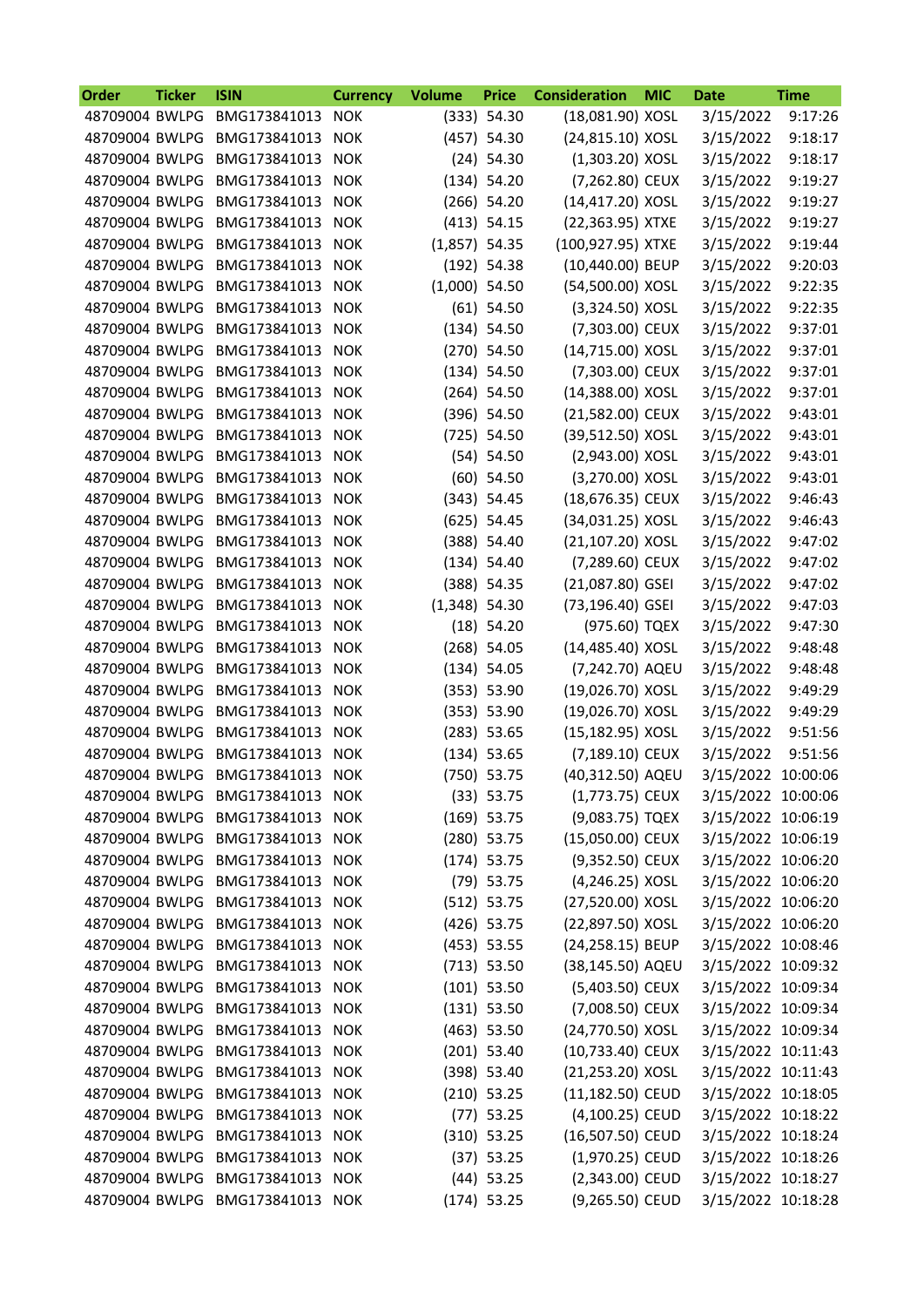|                |                                                                                                                                                                                                                                                                                                                                                                                                                                                                                                                                                                                                                                                                                                                                                                                                                                                                            | <b>NOK</b>                                                                                                                                                                                                                                                                                                                                                                                                                                       |                                                                                                                                                                                                                                                                                                                                                                                                                                                                          |               |                                                                                                                                                                                                                                                                                                                                                                                                                                                                                                                                                                                                                                                                                                                                                                                                                                        |                                                                                                                                                                                                                                                                                                                                                                                                                                                                                                                                                                                                                                                                                                                                                                                                                                                                                                                                                                              |                                                                                                                                                                                                                                                                                                                                                                                                                                                                                                                                                                                                                                                                                                                                                 |
|----------------|----------------------------------------------------------------------------------------------------------------------------------------------------------------------------------------------------------------------------------------------------------------------------------------------------------------------------------------------------------------------------------------------------------------------------------------------------------------------------------------------------------------------------------------------------------------------------------------------------------------------------------------------------------------------------------------------------------------------------------------------------------------------------------------------------------------------------------------------------------------------------|--------------------------------------------------------------------------------------------------------------------------------------------------------------------------------------------------------------------------------------------------------------------------------------------------------------------------------------------------------------------------------------------------------------------------------------------------|--------------------------------------------------------------------------------------------------------------------------------------------------------------------------------------------------------------------------------------------------------------------------------------------------------------------------------------------------------------------------------------------------------------------------------------------------------------------------|---------------|----------------------------------------------------------------------------------------------------------------------------------------------------------------------------------------------------------------------------------------------------------------------------------------------------------------------------------------------------------------------------------------------------------------------------------------------------------------------------------------------------------------------------------------------------------------------------------------------------------------------------------------------------------------------------------------------------------------------------------------------------------------------------------------------------------------------------------------|------------------------------------------------------------------------------------------------------------------------------------------------------------------------------------------------------------------------------------------------------------------------------------------------------------------------------------------------------------------------------------------------------------------------------------------------------------------------------------------------------------------------------------------------------------------------------------------------------------------------------------------------------------------------------------------------------------------------------------------------------------------------------------------------------------------------------------------------------------------------------------------------------------------------------------------------------------------------------|-------------------------------------------------------------------------------------------------------------------------------------------------------------------------------------------------------------------------------------------------------------------------------------------------------------------------------------------------------------------------------------------------------------------------------------------------------------------------------------------------------------------------------------------------------------------------------------------------------------------------------------------------------------------------------------------------------------------------------------------------|
|                | BMG173841013                                                                                                                                                                                                                                                                                                                                                                                                                                                                                                                                                                                                                                                                                                                                                                                                                                                               | <b>NOK</b>                                                                                                                                                                                                                                                                                                                                                                                                                                       |                                                                                                                                                                                                                                                                                                                                                                                                                                                                          |               |                                                                                                                                                                                                                                                                                                                                                                                                                                                                                                                                                                                                                                                                                                                                                                                                                                        | 3/15/2022 10:19:11                                                                                                                                                                                                                                                                                                                                                                                                                                                                                                                                                                                                                                                                                                                                                                                                                                                                                                                                                           |                                                                                                                                                                                                                                                                                                                                                                                                                                                                                                                                                                                                                                                                                                                                                 |
|                | BMG173841013                                                                                                                                                                                                                                                                                                                                                                                                                                                                                                                                                                                                                                                                                                                                                                                                                                                               | <b>NOK</b>                                                                                                                                                                                                                                                                                                                                                                                                                                       |                                                                                                                                                                                                                                                                                                                                                                                                                                                                          |               |                                                                                                                                                                                                                                                                                                                                                                                                                                                                                                                                                                                                                                                                                                                                                                                                                                        |                                                                                                                                                                                                                                                                                                                                                                                                                                                                                                                                                                                                                                                                                                                                                                                                                                                                                                                                                                              |                                                                                                                                                                                                                                                                                                                                                                                                                                                                                                                                                                                                                                                                                                                                                 |
|                | BMG173841013                                                                                                                                                                                                                                                                                                                                                                                                                                                                                                                                                                                                                                                                                                                                                                                                                                                               | <b>NOK</b>                                                                                                                                                                                                                                                                                                                                                                                                                                       |                                                                                                                                                                                                                                                                                                                                                                                                                                                                          |               |                                                                                                                                                                                                                                                                                                                                                                                                                                                                                                                                                                                                                                                                                                                                                                                                                                        | 3/15/2022 10:20:00                                                                                                                                                                                                                                                                                                                                                                                                                                                                                                                                                                                                                                                                                                                                                                                                                                                                                                                                                           |                                                                                                                                                                                                                                                                                                                                                                                                                                                                                                                                                                                                                                                                                                                                                 |
|                | BMG173841013                                                                                                                                                                                                                                                                                                                                                                                                                                                                                                                                                                                                                                                                                                                                                                                                                                                               | <b>NOK</b>                                                                                                                                                                                                                                                                                                                                                                                                                                       |                                                                                                                                                                                                                                                                                                                                                                                                                                                                          |               |                                                                                                                                                                                                                                                                                                                                                                                                                                                                                                                                                                                                                                                                                                                                                                                                                                        | 3/15/2022 10:20:00                                                                                                                                                                                                                                                                                                                                                                                                                                                                                                                                                                                                                                                                                                                                                                                                                                                                                                                                                           |                                                                                                                                                                                                                                                                                                                                                                                                                                                                                                                                                                                                                                                                                                                                                 |
|                | BMG173841013                                                                                                                                                                                                                                                                                                                                                                                                                                                                                                                                                                                                                                                                                                                                                                                                                                                               | <b>NOK</b>                                                                                                                                                                                                                                                                                                                                                                                                                                       |                                                                                                                                                                                                                                                                                                                                                                                                                                                                          |               |                                                                                                                                                                                                                                                                                                                                                                                                                                                                                                                                                                                                                                                                                                                                                                                                                                        | 3/15/2022 10:20:01                                                                                                                                                                                                                                                                                                                                                                                                                                                                                                                                                                                                                                                                                                                                                                                                                                                                                                                                                           |                                                                                                                                                                                                                                                                                                                                                                                                                                                                                                                                                                                                                                                                                                                                                 |
|                | BMG173841013                                                                                                                                                                                                                                                                                                                                                                                                                                                                                                                                                                                                                                                                                                                                                                                                                                                               | <b>NOK</b>                                                                                                                                                                                                                                                                                                                                                                                                                                       |                                                                                                                                                                                                                                                                                                                                                                                                                                                                          |               |                                                                                                                                                                                                                                                                                                                                                                                                                                                                                                                                                                                                                                                                                                                                                                                                                                        | 3/15/2022 10:20:01                                                                                                                                                                                                                                                                                                                                                                                                                                                                                                                                                                                                                                                                                                                                                                                                                                                                                                                                                           |                                                                                                                                                                                                                                                                                                                                                                                                                                                                                                                                                                                                                                                                                                                                                 |
|                | BMG173841013                                                                                                                                                                                                                                                                                                                                                                                                                                                                                                                                                                                                                                                                                                                                                                                                                                                               | <b>NOK</b>                                                                                                                                                                                                                                                                                                                                                                                                                                       |                                                                                                                                                                                                                                                                                                                                                                                                                                                                          |               |                                                                                                                                                                                                                                                                                                                                                                                                                                                                                                                                                                                                                                                                                                                                                                                                                                        | 3/15/2022 10:20:01                                                                                                                                                                                                                                                                                                                                                                                                                                                                                                                                                                                                                                                                                                                                                                                                                                                                                                                                                           |                                                                                                                                                                                                                                                                                                                                                                                                                                                                                                                                                                                                                                                                                                                                                 |
|                | BMG173841013                                                                                                                                                                                                                                                                                                                                                                                                                                                                                                                                                                                                                                                                                                                                                                                                                                                               | <b>NOK</b>                                                                                                                                                                                                                                                                                                                                                                                                                                       |                                                                                                                                                                                                                                                                                                                                                                                                                                                                          |               |                                                                                                                                                                                                                                                                                                                                                                                                                                                                                                                                                                                                                                                                                                                                                                                                                                        |                                                                                                                                                                                                                                                                                                                                                                                                                                                                                                                                                                                                                                                                                                                                                                                                                                                                                                                                                                              |                                                                                                                                                                                                                                                                                                                                                                                                                                                                                                                                                                                                                                                                                                                                                 |
|                | BMG173841013                                                                                                                                                                                                                                                                                                                                                                                                                                                                                                                                                                                                                                                                                                                                                                                                                                                               | <b>NOK</b>                                                                                                                                                                                                                                                                                                                                                                                                                                       |                                                                                                                                                                                                                                                                                                                                                                                                                                                                          |               |                                                                                                                                                                                                                                                                                                                                                                                                                                                                                                                                                                                                                                                                                                                                                                                                                                        | 3/15/2022 10:20:02                                                                                                                                                                                                                                                                                                                                                                                                                                                                                                                                                                                                                                                                                                                                                                                                                                                                                                                                                           |                                                                                                                                                                                                                                                                                                                                                                                                                                                                                                                                                                                                                                                                                                                                                 |
|                | BMG173841013                                                                                                                                                                                                                                                                                                                                                                                                                                                                                                                                                                                                                                                                                                                                                                                                                                                               | <b>NOK</b>                                                                                                                                                                                                                                                                                                                                                                                                                                       |                                                                                                                                                                                                                                                                                                                                                                                                                                                                          |               |                                                                                                                                                                                                                                                                                                                                                                                                                                                                                                                                                                                                                                                                                                                                                                                                                                        |                                                                                                                                                                                                                                                                                                                                                                                                                                                                                                                                                                                                                                                                                                                                                                                                                                                                                                                                                                              |                                                                                                                                                                                                                                                                                                                                                                                                                                                                                                                                                                                                                                                                                                                                                 |
|                |                                                                                                                                                                                                                                                                                                                                                                                                                                                                                                                                                                                                                                                                                                                                                                                                                                                                            |                                                                                                                                                                                                                                                                                                                                                                                                                                                  |                                                                                                                                                                                                                                                                                                                                                                                                                                                                          |               |                                                                                                                                                                                                                                                                                                                                                                                                                                                                                                                                                                                                                                                                                                                                                                                                                                        |                                                                                                                                                                                                                                                                                                                                                                                                                                                                                                                                                                                                                                                                                                                                                                                                                                                                                                                                                                              |                                                                                                                                                                                                                                                                                                                                                                                                                                                                                                                                                                                                                                                                                                                                                 |
|                |                                                                                                                                                                                                                                                                                                                                                                                                                                                                                                                                                                                                                                                                                                                                                                                                                                                                            |                                                                                                                                                                                                                                                                                                                                                                                                                                                  |                                                                                                                                                                                                                                                                                                                                                                                                                                                                          |               |                                                                                                                                                                                                                                                                                                                                                                                                                                                                                                                                                                                                                                                                                                                                                                                                                                        |                                                                                                                                                                                                                                                                                                                                                                                                                                                                                                                                                                                                                                                                                                                                                                                                                                                                                                                                                                              |                                                                                                                                                                                                                                                                                                                                                                                                                                                                                                                                                                                                                                                                                                                                                 |
|                |                                                                                                                                                                                                                                                                                                                                                                                                                                                                                                                                                                                                                                                                                                                                                                                                                                                                            |                                                                                                                                                                                                                                                                                                                                                                                                                                                  |                                                                                                                                                                                                                                                                                                                                                                                                                                                                          |               |                                                                                                                                                                                                                                                                                                                                                                                                                                                                                                                                                                                                                                                                                                                                                                                                                                        |                                                                                                                                                                                                                                                                                                                                                                                                                                                                                                                                                                                                                                                                                                                                                                                                                                                                                                                                                                              |                                                                                                                                                                                                                                                                                                                                                                                                                                                                                                                                                                                                                                                                                                                                                 |
|                |                                                                                                                                                                                                                                                                                                                                                                                                                                                                                                                                                                                                                                                                                                                                                                                                                                                                            |                                                                                                                                                                                                                                                                                                                                                                                                                                                  |                                                                                                                                                                                                                                                                                                                                                                                                                                                                          |               |                                                                                                                                                                                                                                                                                                                                                                                                                                                                                                                                                                                                                                                                                                                                                                                                                                        |                                                                                                                                                                                                                                                                                                                                                                                                                                                                                                                                                                                                                                                                                                                                                                                                                                                                                                                                                                              |                                                                                                                                                                                                                                                                                                                                                                                                                                                                                                                                                                                                                                                                                                                                                 |
|                |                                                                                                                                                                                                                                                                                                                                                                                                                                                                                                                                                                                                                                                                                                                                                                                                                                                                            |                                                                                                                                                                                                                                                                                                                                                                                                                                                  |                                                                                                                                                                                                                                                                                                                                                                                                                                                                          |               |                                                                                                                                                                                                                                                                                                                                                                                                                                                                                                                                                                                                                                                                                                                                                                                                                                        |                                                                                                                                                                                                                                                                                                                                                                                                                                                                                                                                                                                                                                                                                                                                                                                                                                                                                                                                                                              |                                                                                                                                                                                                                                                                                                                                                                                                                                                                                                                                                                                                                                                                                                                                                 |
|                |                                                                                                                                                                                                                                                                                                                                                                                                                                                                                                                                                                                                                                                                                                                                                                                                                                                                            |                                                                                                                                                                                                                                                                                                                                                                                                                                                  |                                                                                                                                                                                                                                                                                                                                                                                                                                                                          |               |                                                                                                                                                                                                                                                                                                                                                                                                                                                                                                                                                                                                                                                                                                                                                                                                                                        |                                                                                                                                                                                                                                                                                                                                                                                                                                                                                                                                                                                                                                                                                                                                                                                                                                                                                                                                                                              |                                                                                                                                                                                                                                                                                                                                                                                                                                                                                                                                                                                                                                                                                                                                                 |
|                |                                                                                                                                                                                                                                                                                                                                                                                                                                                                                                                                                                                                                                                                                                                                                                                                                                                                            |                                                                                                                                                                                                                                                                                                                                                                                                                                                  |                                                                                                                                                                                                                                                                                                                                                                                                                                                                          |               |                                                                                                                                                                                                                                                                                                                                                                                                                                                                                                                                                                                                                                                                                                                                                                                                                                        |                                                                                                                                                                                                                                                                                                                                                                                                                                                                                                                                                                                                                                                                                                                                                                                                                                                                                                                                                                              |                                                                                                                                                                                                                                                                                                                                                                                                                                                                                                                                                                                                                                                                                                                                                 |
|                |                                                                                                                                                                                                                                                                                                                                                                                                                                                                                                                                                                                                                                                                                                                                                                                                                                                                            |                                                                                                                                                                                                                                                                                                                                                                                                                                                  |                                                                                                                                                                                                                                                                                                                                                                                                                                                                          |               |                                                                                                                                                                                                                                                                                                                                                                                                                                                                                                                                                                                                                                                                                                                                                                                                                                        |                                                                                                                                                                                                                                                                                                                                                                                                                                                                                                                                                                                                                                                                                                                                                                                                                                                                                                                                                                              |                                                                                                                                                                                                                                                                                                                                                                                                                                                                                                                                                                                                                                                                                                                                                 |
|                |                                                                                                                                                                                                                                                                                                                                                                                                                                                                                                                                                                                                                                                                                                                                                                                                                                                                            |                                                                                                                                                                                                                                                                                                                                                                                                                                                  |                                                                                                                                                                                                                                                                                                                                                                                                                                                                          |               |                                                                                                                                                                                                                                                                                                                                                                                                                                                                                                                                                                                                                                                                                                                                                                                                                                        |                                                                                                                                                                                                                                                                                                                                                                                                                                                                                                                                                                                                                                                                                                                                                                                                                                                                                                                                                                              |                                                                                                                                                                                                                                                                                                                                                                                                                                                                                                                                                                                                                                                                                                                                                 |
|                |                                                                                                                                                                                                                                                                                                                                                                                                                                                                                                                                                                                                                                                                                                                                                                                                                                                                            |                                                                                                                                                                                                                                                                                                                                                                                                                                                  |                                                                                                                                                                                                                                                                                                                                                                                                                                                                          |               |                                                                                                                                                                                                                                                                                                                                                                                                                                                                                                                                                                                                                                                                                                                                                                                                                                        |                                                                                                                                                                                                                                                                                                                                                                                                                                                                                                                                                                                                                                                                                                                                                                                                                                                                                                                                                                              |                                                                                                                                                                                                                                                                                                                                                                                                                                                                                                                                                                                                                                                                                                                                                 |
|                |                                                                                                                                                                                                                                                                                                                                                                                                                                                                                                                                                                                                                                                                                                                                                                                                                                                                            |                                                                                                                                                                                                                                                                                                                                                                                                                                                  |                                                                                                                                                                                                                                                                                                                                                                                                                                                                          |               |                                                                                                                                                                                                                                                                                                                                                                                                                                                                                                                                                                                                                                                                                                                                                                                                                                        |                                                                                                                                                                                                                                                                                                                                                                                                                                                                                                                                                                                                                                                                                                                                                                                                                                                                                                                                                                              |                                                                                                                                                                                                                                                                                                                                                                                                                                                                                                                                                                                                                                                                                                                                                 |
|                |                                                                                                                                                                                                                                                                                                                                                                                                                                                                                                                                                                                                                                                                                                                                                                                                                                                                            |                                                                                                                                                                                                                                                                                                                                                                                                                                                  |                                                                                                                                                                                                                                                                                                                                                                                                                                                                          |               |                                                                                                                                                                                                                                                                                                                                                                                                                                                                                                                                                                                                                                                                                                                                                                                                                                        |                                                                                                                                                                                                                                                                                                                                                                                                                                                                                                                                                                                                                                                                                                                                                                                                                                                                                                                                                                              |                                                                                                                                                                                                                                                                                                                                                                                                                                                                                                                                                                                                                                                                                                                                                 |
|                |                                                                                                                                                                                                                                                                                                                                                                                                                                                                                                                                                                                                                                                                                                                                                                                                                                                                            |                                                                                                                                                                                                                                                                                                                                                                                                                                                  |                                                                                                                                                                                                                                                                                                                                                                                                                                                                          |               |                                                                                                                                                                                                                                                                                                                                                                                                                                                                                                                                                                                                                                                                                                                                                                                                                                        |                                                                                                                                                                                                                                                                                                                                                                                                                                                                                                                                                                                                                                                                                                                                                                                                                                                                                                                                                                              |                                                                                                                                                                                                                                                                                                                                                                                                                                                                                                                                                                                                                                                                                                                                                 |
|                |                                                                                                                                                                                                                                                                                                                                                                                                                                                                                                                                                                                                                                                                                                                                                                                                                                                                            |                                                                                                                                                                                                                                                                                                                                                                                                                                                  |                                                                                                                                                                                                                                                                                                                                                                                                                                                                          |               |                                                                                                                                                                                                                                                                                                                                                                                                                                                                                                                                                                                                                                                                                                                                                                                                                                        |                                                                                                                                                                                                                                                                                                                                                                                                                                                                                                                                                                                                                                                                                                                                                                                                                                                                                                                                                                              |                                                                                                                                                                                                                                                                                                                                                                                                                                                                                                                                                                                                                                                                                                                                                 |
|                |                                                                                                                                                                                                                                                                                                                                                                                                                                                                                                                                                                                                                                                                                                                                                                                                                                                                            |                                                                                                                                                                                                                                                                                                                                                                                                                                                  |                                                                                                                                                                                                                                                                                                                                                                                                                                                                          |               |                                                                                                                                                                                                                                                                                                                                                                                                                                                                                                                                                                                                                                                                                                                                                                                                                                        |                                                                                                                                                                                                                                                                                                                                                                                                                                                                                                                                                                                                                                                                                                                                                                                                                                                                                                                                                                              |                                                                                                                                                                                                                                                                                                                                                                                                                                                                                                                                                                                                                                                                                                                                                 |
|                |                                                                                                                                                                                                                                                                                                                                                                                                                                                                                                                                                                                                                                                                                                                                                                                                                                                                            |                                                                                                                                                                                                                                                                                                                                                                                                                                                  |                                                                                                                                                                                                                                                                                                                                                                                                                                                                          |               |                                                                                                                                                                                                                                                                                                                                                                                                                                                                                                                                                                                                                                                                                                                                                                                                                                        |                                                                                                                                                                                                                                                                                                                                                                                                                                                                                                                                                                                                                                                                                                                                                                                                                                                                                                                                                                              |                                                                                                                                                                                                                                                                                                                                                                                                                                                                                                                                                                                                                                                                                                                                                 |
|                |                                                                                                                                                                                                                                                                                                                                                                                                                                                                                                                                                                                                                                                                                                                                                                                                                                                                            |                                                                                                                                                                                                                                                                                                                                                                                                                                                  |                                                                                                                                                                                                                                                                                                                                                                                                                                                                          |               |                                                                                                                                                                                                                                                                                                                                                                                                                                                                                                                                                                                                                                                                                                                                                                                                                                        |                                                                                                                                                                                                                                                                                                                                                                                                                                                                                                                                                                                                                                                                                                                                                                                                                                                                                                                                                                              |                                                                                                                                                                                                                                                                                                                                                                                                                                                                                                                                                                                                                                                                                                                                                 |
|                |                                                                                                                                                                                                                                                                                                                                                                                                                                                                                                                                                                                                                                                                                                                                                                                                                                                                            |                                                                                                                                                                                                                                                                                                                                                                                                                                                  |                                                                                                                                                                                                                                                                                                                                                                                                                                                                          |               |                                                                                                                                                                                                                                                                                                                                                                                                                                                                                                                                                                                                                                                                                                                                                                                                                                        |                                                                                                                                                                                                                                                                                                                                                                                                                                                                                                                                                                                                                                                                                                                                                                                                                                                                                                                                                                              |                                                                                                                                                                                                                                                                                                                                                                                                                                                                                                                                                                                                                                                                                                                                                 |
|                |                                                                                                                                                                                                                                                                                                                                                                                                                                                                                                                                                                                                                                                                                                                                                                                                                                                                            |                                                                                                                                                                                                                                                                                                                                                                                                                                                  |                                                                                                                                                                                                                                                                                                                                                                                                                                                                          |               |                                                                                                                                                                                                                                                                                                                                                                                                                                                                                                                                                                                                                                                                                                                                                                                                                                        |                                                                                                                                                                                                                                                                                                                                                                                                                                                                                                                                                                                                                                                                                                                                                                                                                                                                                                                                                                              |                                                                                                                                                                                                                                                                                                                                                                                                                                                                                                                                                                                                                                                                                                                                                 |
|                |                                                                                                                                                                                                                                                                                                                                                                                                                                                                                                                                                                                                                                                                                                                                                                                                                                                                            |                                                                                                                                                                                                                                                                                                                                                                                                                                                  |                                                                                                                                                                                                                                                                                                                                                                                                                                                                          |               |                                                                                                                                                                                                                                                                                                                                                                                                                                                                                                                                                                                                                                                                                                                                                                                                                                        |                                                                                                                                                                                                                                                                                                                                                                                                                                                                                                                                                                                                                                                                                                                                                                                                                                                                                                                                                                              |                                                                                                                                                                                                                                                                                                                                                                                                                                                                                                                                                                                                                                                                                                                                                 |
|                |                                                                                                                                                                                                                                                                                                                                                                                                                                                                                                                                                                                                                                                                                                                                                                                                                                                                            | <b>NOK</b>                                                                                                                                                                                                                                                                                                                                                                                                                                       |                                                                                                                                                                                                                                                                                                                                                                                                                                                                          |               |                                                                                                                                                                                                                                                                                                                                                                                                                                                                                                                                                                                                                                                                                                                                                                                                                                        |                                                                                                                                                                                                                                                                                                                                                                                                                                                                                                                                                                                                                                                                                                                                                                                                                                                                                                                                                                              |                                                                                                                                                                                                                                                                                                                                                                                                                                                                                                                                                                                                                                                                                                                                                 |
|                |                                                                                                                                                                                                                                                                                                                                                                                                                                                                                                                                                                                                                                                                                                                                                                                                                                                                            | <b>NOK</b>                                                                                                                                                                                                                                                                                                                                                                                                                                       |                                                                                                                                                                                                                                                                                                                                                                                                                                                                          |               |                                                                                                                                                                                                                                                                                                                                                                                                                                                                                                                                                                                                                                                                                                                                                                                                                                        |                                                                                                                                                                                                                                                                                                                                                                                                                                                                                                                                                                                                                                                                                                                                                                                                                                                                                                                                                                              |                                                                                                                                                                                                                                                                                                                                                                                                                                                                                                                                                                                                                                                                                                                                                 |
|                |                                                                                                                                                                                                                                                                                                                                                                                                                                                                                                                                                                                                                                                                                                                                                                                                                                                                            |                                                                                                                                                                                                                                                                                                                                                                                                                                                  |                                                                                                                                                                                                                                                                                                                                                                                                                                                                          |               |                                                                                                                                                                                                                                                                                                                                                                                                                                                                                                                                                                                                                                                                                                                                                                                                                                        |                                                                                                                                                                                                                                                                                                                                                                                                                                                                                                                                                                                                                                                                                                                                                                                                                                                                                                                                                                              |                                                                                                                                                                                                                                                                                                                                                                                                                                                                                                                                                                                                                                                                                                                                                 |
|                | BMG173841013                                                                                                                                                                                                                                                                                                                                                                                                                                                                                                                                                                                                                                                                                                                                                                                                                                                               |                                                                                                                                                                                                                                                                                                                                                                                                                                                  |                                                                                                                                                                                                                                                                                                                                                                                                                                                                          |               |                                                                                                                                                                                                                                                                                                                                                                                                                                                                                                                                                                                                                                                                                                                                                                                                                                        |                                                                                                                                                                                                                                                                                                                                                                                                                                                                                                                                                                                                                                                                                                                                                                                                                                                                                                                                                                              |                                                                                                                                                                                                                                                                                                                                                                                                                                                                                                                                                                                                                                                                                                                                                 |
|                |                                                                                                                                                                                                                                                                                                                                                                                                                                                                                                                                                                                                                                                                                                                                                                                                                                                                            | <b>NOK</b>                                                                                                                                                                                                                                                                                                                                                                                                                                       |                                                                                                                                                                                                                                                                                                                                                                                                                                                                          |               |                                                                                                                                                                                                                                                                                                                                                                                                                                                                                                                                                                                                                                                                                                                                                                                                                                        | 3/15/2022 10:42:56                                                                                                                                                                                                                                                                                                                                                                                                                                                                                                                                                                                                                                                                                                                                                                                                                                                                                                                                                           |                                                                                                                                                                                                                                                                                                                                                                                                                                                                                                                                                                                                                                                                                                                                                 |
|                |                                                                                                                                                                                                                                                                                                                                                                                                                                                                                                                                                                                                                                                                                                                                                                                                                                                                            | <b>NOK</b>                                                                                                                                                                                                                                                                                                                                                                                                                                       |                                                                                                                                                                                                                                                                                                                                                                                                                                                                          |               |                                                                                                                                                                                                                                                                                                                                                                                                                                                                                                                                                                                                                                                                                                                                                                                                                                        | 3/15/2022 10:45:38                                                                                                                                                                                                                                                                                                                                                                                                                                                                                                                                                                                                                                                                                                                                                                                                                                                                                                                                                           |                                                                                                                                                                                                                                                                                                                                                                                                                                                                                                                                                                                                                                                                                                                                                 |
|                | BMG173841013                                                                                                                                                                                                                                                                                                                                                                                                                                                                                                                                                                                                                                                                                                                                                                                                                                                               | <b>NOK</b>                                                                                                                                                                                                                                                                                                                                                                                                                                       |                                                                                                                                                                                                                                                                                                                                                                                                                                                                          |               |                                                                                                                                                                                                                                                                                                                                                                                                                                                                                                                                                                                                                                                                                                                                                                                                                                        | 3/15/2022 10:45:38                                                                                                                                                                                                                                                                                                                                                                                                                                                                                                                                                                                                                                                                                                                                                                                                                                                                                                                                                           |                                                                                                                                                                                                                                                                                                                                                                                                                                                                                                                                                                                                                                                                                                                                                 |
|                | BMG173841013                                                                                                                                                                                                                                                                                                                                                                                                                                                                                                                                                                                                                                                                                                                                                                                                                                                               | <b>NOK</b>                                                                                                                                                                                                                                                                                                                                                                                                                                       |                                                                                                                                                                                                                                                                                                                                                                                                                                                                          |               |                                                                                                                                                                                                                                                                                                                                                                                                                                                                                                                                                                                                                                                                                                                                                                                                                                        | 3/15/2022 10:47:48                                                                                                                                                                                                                                                                                                                                                                                                                                                                                                                                                                                                                                                                                                                                                                                                                                                                                                                                                           |                                                                                                                                                                                                                                                                                                                                                                                                                                                                                                                                                                                                                                                                                                                                                 |
|                | BMG173841013                                                                                                                                                                                                                                                                                                                                                                                                                                                                                                                                                                                                                                                                                                                                                                                                                                                               | <b>NOK</b>                                                                                                                                                                                                                                                                                                                                                                                                                                       |                                                                                                                                                                                                                                                                                                                                                                                                                                                                          |               |                                                                                                                                                                                                                                                                                                                                                                                                                                                                                                                                                                                                                                                                                                                                                                                                                                        | 3/15/2022 10:47:48                                                                                                                                                                                                                                                                                                                                                                                                                                                                                                                                                                                                                                                                                                                                                                                                                                                                                                                                                           |                                                                                                                                                                                                                                                                                                                                                                                                                                                                                                                                                                                                                                                                                                                                                 |
|                | BMG173841013                                                                                                                                                                                                                                                                                                                                                                                                                                                                                                                                                                                                                                                                                                                                                                                                                                                               | <b>NOK</b>                                                                                                                                                                                                                                                                                                                                                                                                                                       |                                                                                                                                                                                                                                                                                                                                                                                                                                                                          |               |                                                                                                                                                                                                                                                                                                                                                                                                                                                                                                                                                                                                                                                                                                                                                                                                                                        | 3/15/2022 10:49:12                                                                                                                                                                                                                                                                                                                                                                                                                                                                                                                                                                                                                                                                                                                                                                                                                                                                                                                                                           |                                                                                                                                                                                                                                                                                                                                                                                                                                                                                                                                                                                                                                                                                                                                                 |
|                | BMG173841013                                                                                                                                                                                                                                                                                                                                                                                                                                                                                                                                                                                                                                                                                                                                                                                                                                                               | <b>NOK</b>                                                                                                                                                                                                                                                                                                                                                                                                                                       |                                                                                                                                                                                                                                                                                                                                                                                                                                                                          |               |                                                                                                                                                                                                                                                                                                                                                                                                                                                                                                                                                                                                                                                                                                                                                                                                                                        | 3/15/2022 10:49:12                                                                                                                                                                                                                                                                                                                                                                                                                                                                                                                                                                                                                                                                                                                                                                                                                                                                                                                                                           |                                                                                                                                                                                                                                                                                                                                                                                                                                                                                                                                                                                                                                                                                                                                                 |
|                |                                                                                                                                                                                                                                                                                                                                                                                                                                                                                                                                                                                                                                                                                                                                                                                                                                                                            | <b>NOK</b>                                                                                                                                                                                                                                                                                                                                                                                                                                       |                                                                                                                                                                                                                                                                                                                                                                                                                                                                          |               |                                                                                                                                                                                                                                                                                                                                                                                                                                                                                                                                                                                                                                                                                                                                                                                                                                        | 3/15/2022 10:51:15                                                                                                                                                                                                                                                                                                                                                                                                                                                                                                                                                                                                                                                                                                                                                                                                                                                                                                                                                           |                                                                                                                                                                                                                                                                                                                                                                                                                                                                                                                                                                                                                                                                                                                                                 |
|                | BMG173841013                                                                                                                                                                                                                                                                                                                                                                                                                                                                                                                                                                                                                                                                                                                                                                                                                                                               | <b>NOK</b>                                                                                                                                                                                                                                                                                                                                                                                                                                       |                                                                                                                                                                                                                                                                                                                                                                                                                                                                          |               |                                                                                                                                                                                                                                                                                                                                                                                                                                                                                                                                                                                                                                                                                                                                                                                                                                        | 3/15/2022 10:52:07                                                                                                                                                                                                                                                                                                                                                                                                                                                                                                                                                                                                                                                                                                                                                                                                                                                                                                                                                           |                                                                                                                                                                                                                                                                                                                                                                                                                                                                                                                                                                                                                                                                                                                                                 |
|                | BMG173841013                                                                                                                                                                                                                                                                                                                                                                                                                                                                                                                                                                                                                                                                                                                                                                                                                                                               | <b>NOK</b>                                                                                                                                                                                                                                                                                                                                                                                                                                       |                                                                                                                                                                                                                                                                                                                                                                                                                                                                          |               |                                                                                                                                                                                                                                                                                                                                                                                                                                                                                                                                                                                                                                                                                                                                                                                                                                        | 3/15/2022 10:52:07                                                                                                                                                                                                                                                                                                                                                                                                                                                                                                                                                                                                                                                                                                                                                                                                                                                                                                                                                           |                                                                                                                                                                                                                                                                                                                                                                                                                                                                                                                                                                                                                                                                                                                                                 |
|                |                                                                                                                                                                                                                                                                                                                                                                                                                                                                                                                                                                                                                                                                                                                                                                                                                                                                            |                                                                                                                                                                                                                                                                                                                                                                                                                                                  |                                                                                                                                                                                                                                                                                                                                                                                                                                                                          |               |                                                                                                                                                                                                                                                                                                                                                                                                                                                                                                                                                                                                                                                                                                                                                                                                                                        |                                                                                                                                                                                                                                                                                                                                                                                                                                                                                                                                                                                                                                                                                                                                                                                                                                                                                                                                                                              |                                                                                                                                                                                                                                                                                                                                                                                                                                                                                                                                                                                                                                                                                                                                                 |
| 48709004 BWLPG | BMG173841013                                                                                                                                                                                                                                                                                                                                                                                                                                                                                                                                                                                                                                                                                                                                                                                                                                                               | <b>NOK</b>                                                                                                                                                                                                                                                                                                                                                                                                                                       |                                                                                                                                                                                                                                                                                                                                                                                                                                                                          | $(627)$ 52.80 | (33,105.60) GSEI                                                                                                                                                                                                                                                                                                                                                                                                                                                                                                                                                                                                                                                                                                                                                                                                                       | 3/15/2022 10:52:07                                                                                                                                                                                                                                                                                                                                                                                                                                                                                                                                                                                                                                                                                                                                                                                                                                                                                                                                                           |                                                                                                                                                                                                                                                                                                                                                                                                                                                                                                                                                                                                                                                                                                                                                 |
| 48709004 BWLPG | BMG173841013                                                                                                                                                                                                                                                                                                                                                                                                                                                                                                                                                                                                                                                                                                                                                                                                                                                               | <b>NOK</b>                                                                                                                                                                                                                                                                                                                                                                                                                                       |                                                                                                                                                                                                                                                                                                                                                                                                                                                                          | $(242)$ 52.70 | (12,753.40) XOSL                                                                                                                                                                                                                                                                                                                                                                                                                                                                                                                                                                                                                                                                                                                                                                                                                       | 3/15/2022 10:54:16                                                                                                                                                                                                                                                                                                                                                                                                                                                                                                                                                                                                                                                                                                                                                                                                                                                                                                                                                           |                                                                                                                                                                                                                                                                                                                                                                                                                                                                                                                                                                                                                                                                                                                                                 |
| 48709004 BWLPG | BMG173841013                                                                                                                                                                                                                                                                                                                                                                                                                                                                                                                                                                                                                                                                                                                                                                                                                                                               | <b>NOK</b>                                                                                                                                                                                                                                                                                                                                                                                                                                       |                                                                                                                                                                                                                                                                                                                                                                                                                                                                          | (134) 52.70   | (7,061.80) CEUX                                                                                                                                                                                                                                                                                                                                                                                                                                                                                                                                                                                                                                                                                                                                                                                                                        | 3/15/2022 10:54:16                                                                                                                                                                                                                                                                                                                                                                                                                                                                                                                                                                                                                                                                                                                                                                                                                                                                                                                                                           |                                                                                                                                                                                                                                                                                                                                                                                                                                                                                                                                                                                                                                                                                                                                                 |
|                | 48709004 BWLPG<br>48709004 BWLPG<br>48709004 BWLPG<br>48709004 BWLPG<br>48709004 BWLPG<br>48709004 BWLPG<br>48709004 BWLPG<br>48709004 BWLPG<br>48709004 BWLPG<br>48709004 BWLPG<br>48709004 BWLPG<br>48709004 BWLPG<br>48709004 BWLPG<br>48709004 BWLPG<br>48709004 BWLPG<br>48709004 BWLPG<br>48709004 BWLPG<br>48709004 BWLPG<br>48709004 BWLPG<br>48709004 BWLPG<br>48709004 BWLPG<br>48709004 BWLPG<br>48709004 BWLPG<br>48709004 BWLPG<br>48709004 BWLPG<br>48709004 BWLPG<br>48709004 BWLPG<br>48709004 BWLPG<br>48709004 BWLPG<br>48709004 BWLPG<br>48709004 BWLPG<br>48709004 BWLPG<br>48709004 BWLPG<br>48709004 BWLPG<br>48709004 BWLPG<br>48709004 BWLPG<br>48709004 BWLPG<br>48709004 BWLPG<br>48709004 BWLPG<br>48709004 BWLPG<br>48709004 BWLPG<br>48709004 BWLPG<br>48709004 BWLPG<br>48709004 BWLPG<br>48709004 BWLPG<br>48709004 BWLPG<br>48709004 BWLPG | 48709004 BWLPG<br>BMG173841013<br>BMG173841013<br>BMG173841013<br>BMG173841013<br>BMG173841013<br>BMG173841013<br>BMG173841013<br>BMG173841013<br>BMG173841013<br>BMG173841013<br>BMG173841013<br>BMG173841013<br>BMG173841013<br>BMG173841013<br>BMG173841013<br>BMG173841013<br>BMG173841013<br>BMG173841013<br>BMG173841013<br>BMG173841013<br>BMG173841013<br>48709004 BWLPG<br>BMG173841013<br>BMG173841013<br>BMG173841013<br>BMG173841013 | <b>NOK</b><br><b>NOK</b><br><b>NOK</b><br><b>NOK</b><br><b>NOK</b><br><b>NOK</b><br><b>NOK</b><br><b>NOK</b><br><b>NOK</b><br><b>NOK</b><br>BMG173841013<br><b>NOK</b><br><b>NOK</b><br><b>NOK</b><br><b>NOK</b><br><b>NOK</b><br><b>NOK</b><br><b>NOK</b><br><b>NOK</b><br><b>NOK</b><br><b>NOK</b><br><b>NOK</b><br>BMG173841013<br><b>NOK</b><br><b>NOK</b><br><b>NOK</b><br>BMG173841013<br><b>NOK</b><br><b>NOK</b><br>BMG173841013<br>BMG173841013<br>BMG173841013 |               | $(39)$ 53.25<br>$(111)$ 53.25<br>$(46)$ 53.25<br>$(183)$ 53.25<br>$(773)$ 53.18<br>$(41)$ 53.10<br>(932) 53.10<br>(813) 53.10<br>$(607)$ 53.10<br>(393) 53.10<br>$(161)$ 53.10<br>$(284)$ 53.10<br>$(860)$ 53.10<br>$(1, 186)$ 53.10<br>$(177)$ 53.10<br>$(882)$ 53.10<br>$(45)$ 53.10<br>(384) 53.05<br>$(134)$ 53.05<br>$(750)$ 53.10<br>$(22)$ 53.10<br>(111) 53.10<br>$(542)$ 53.05<br>$(201)$ 53.05<br>$(453)$ 53.08<br>$(350)$ 53.05<br>$(41)$ 52.95<br>$(1,323)$ 53.45<br>$(659)$ 53.30<br>(331) 53.30<br>(134) 53.30<br>$(580)$ 53.10<br>$(134)$ 53.00<br>$(242)$ 53.00<br>(134) 53.00<br>(354) 52.93<br>$(548)$ 52.85<br>$(226)$ 52.90<br>$(134)$ 53.05<br>$(367)$ 53.05<br>(134) 53.00<br>$(422)$ 53.00<br>(134) 53.00<br>$(310)$ 53.00<br>$(410)$ 53.05<br>$(410)$ 53.05<br>$(406)$ 52.90<br>$(134)$ 52.85<br>$(321)$ 52.85 | (2,076.75) CEUD<br>(5,910.75) CEUD<br>(2,449.50) CEUD<br>(9,744.75) CEUD<br>(41,104.28) CEUD<br>(2,177.10) CEUX<br>(49,489.20) XOSL<br>(43,170.30) XOSL<br>(32,231.70) XOSL<br>(20,868.30) XOSL<br>(8,549.10) XOSL<br>(15,080.40) XOSL<br>(45,666.00) XOSL<br>(62,976.60) XOSL<br>(46,834.20) XOSL<br>(2,389.50) XOSL<br>(20,371.20) XOSL<br>(7,108.70) XOSL<br>(39,825.00) AQEU<br>$(1,168.20)$ CEUX<br>(5,894.10) CEUX<br>(28,753.10) XOSL<br>(10,663.05) XOSL<br>(24,042.98) BEUP<br>(18,567.50) GSEI<br>(2,170.95) CEUD<br>(70,714.35) XTXE<br>(35,124.70) XOSL<br>(17,642.30) XOSL<br>(7,142.20) XOSL<br>(30,798.00) GSEI<br>(7,102.00) XOSL<br>(12,826.00) XOSL<br>(7,102.00) XOSL<br>(18,735.45) CEUD<br>(28,961.80) XOSL<br>(11,955.40) BEUP<br>(7,108.70) CEUX<br>(19,469.35) XOSL<br>(7,102.00) CEUX<br>(22,366.00) XOSL<br>(7,102.00) CEUX<br>(16,430.00) XOSL<br>(21,750.50) GSEI<br>(21,750.50) GSEI<br>(21,477.40) GSEI<br>(7,081.90) CEUX<br>(16,964.85) XOSL | 3/15/2022 10:18:31<br>3/15/2022 10:18:33<br>3/15/2022 10:18:35<br>3/15/2022 10:18:37<br>3/15/2022 10:19:00<br>3/15/2022 10:19:11<br>3/15/2022 10:20:00<br>3/15/2022 10:20:01<br>(9,398.70) AQEU<br>3/15/2022 10:20:02<br>3/15/2022 10:20:02<br>3/15/2022 10:20:10<br>3/15/2022 10:20:10<br>3/15/2022 10:20:10<br>3/15/2022 10:20:10<br>3/15/2022 10:20:10<br>3/15/2022 10:21:14<br>3/15/2022 10:21:14<br>3/15/2022 10:21:14<br>3/15/2022 10:21:14<br>3/15/2022 10:21:53<br>3/15/2022 10:24:51<br>3/15/2022 10:24:59<br>3/15/2022 10:24:59<br>3/15/2022 10:27:53<br>3/15/2022 10:33:51<br>3/15/2022 10:36:22<br>3/15/2022 10:36:22<br>3/15/2022 10:36:22<br>3/15/2022 10:36:25<br>3/15/2022 10:38:33<br>3/15/2022 10:38:54<br>3/15/2022 10:42:56 |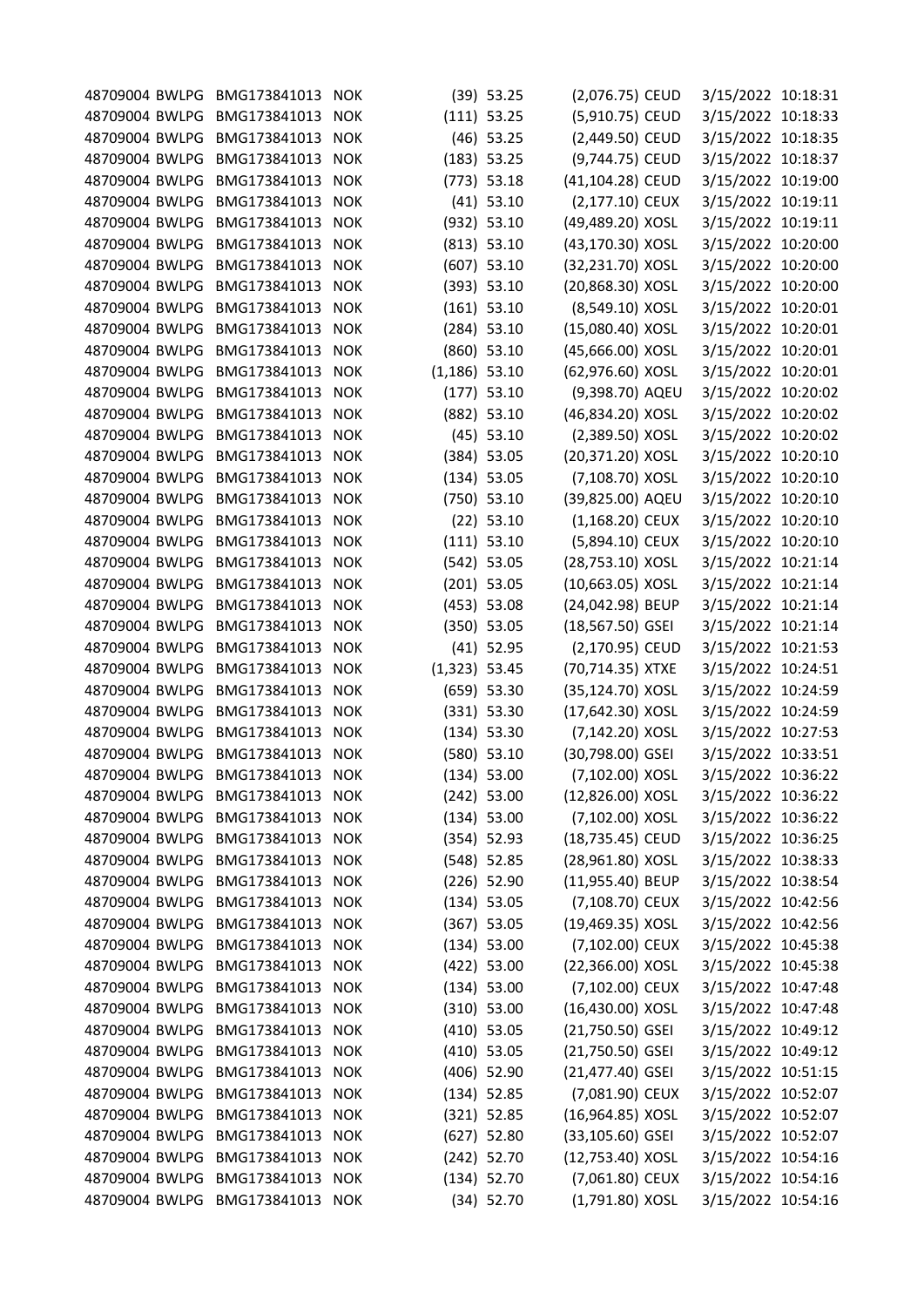| 48709004 BWLPG BMG173841013 |              | <b>NOK</b> |                  | $(464)$ 52.50 | (24,360.00) GSEI  | 3/15/2022 10:56:25 |  |
|-----------------------------|--------------|------------|------------------|---------------|-------------------|--------------------|--|
| 48709004 BWLPG              | BMG173841013 | <b>NOK</b> |                  | $(388)$ 52.75 | (20,467.00) GSEI  | 3/15/2022 11:03:13 |  |
| 48709004 BWLPG              | BMG173841013 | <b>NOK</b> |                  | $(134)$ 52.70 | (7,061.80) CEUX   | 3/15/2022 11:03:32 |  |
| 48709004 BWLPG              | BMG173841013 | <b>NOK</b> |                  | $(283)$ 52.70 | (14,914.10) XOSL  | 3/15/2022 11:03:32 |  |
| 48709004 BWLPG              | BMG173841013 | <b>NOK</b> |                  | (398) 52.55   | (20,914.90) GSEI  | 3/15/2022 11:05:03 |  |
| 48709004 BWLPG              | BMG173841013 | <b>NOK</b> |                  | $(415)$ 52.55 | (21,808.25) GSEI  | 3/15/2022 11:07:54 |  |
| 48709004 BWLPG              | BMG173841013 |            |                  |               |                   |                    |  |
|                             |              | <b>NOK</b> | $(1, 157)$ 54.05 |               | (62,535.85) GSEI  | 3/15/2022 11:35:17 |  |
| 48709004 BWLPG              | BMG173841013 | <b>NOK</b> |                  | $(269)$ 54.00 | (14,526.00) CEUX  | 3/15/2022 11:35:22 |  |
| 48709004 BWLPG              | BMG173841013 | <b>NOK</b> |                  | (492) 54.00   | (26,568.00) XOSL  | 3/15/2022 11:35:22 |  |
| 48709004 BWLPG              | BMG173841013 | <b>NOK</b> |                  | (337) 54.15   | (18,248.55) CEUX  | 3/15/2022 11:37:27 |  |
| 48709004 BWLPG              | BMG173841013 | <b>NOK</b> |                  | $(270)$ 54.15 | (14,620.50) CEUX  | 3/15/2022 11:37:27 |  |
| 48709004 BWLPG              | BMG173841013 | <b>NOK</b> |                  | $(616)$ 54.15 | (33,356.40) XOSL  | 3/15/2022 11:37:27 |  |
| 48709004 BWLPG              | BMG173841013 | <b>NOK</b> |                  | (494) 54.15   | (26,750.10) XOSL  | 3/15/2022 11:37:27 |  |
| 48709004 BWLPG              | BMG173841013 | <b>NOK</b> |                  | $(304)$ 54.35 | (16,522.40) CEUX  | 3/15/2022 11:41:30 |  |
| 48709004 BWLPG              | BMG173841013 | <b>NOK</b> |                  | (554) 54.35   | (30,109.90) XOSL  | 3/15/2022 11:41:30 |  |
| 48709004 BWLPG              | BMG173841013 | <b>NOK</b> |                  | $(1)$ 54.50   | (54.50) GSEI      | 3/15/2022 12:00:00 |  |
| 48709004 BWLPG              | BMG173841013 | <b>NOK</b> |                  | (323) 54.50   | (17,603.50) XOSL  | 3/15/2022 14:32:21 |  |
| 48709004 BWLPG              | BMG173841013 | <b>NOK</b> |                  | $(246)$ 54.50 | (13,407.00) XOSL  | 3/15/2022 14:32:21 |  |
| 48709004 BWLPG              | BMG173841013 | <b>NOK</b> |                  | (311) 54.50   | (16,949.50) CEUX  | 3/15/2022 14:32:21 |  |
| 48709004 BWLPG              | BMG173841013 | <b>NOK</b> |                  | (311) 54.30   | (16,887.30) XOSL  | 3/15/2022 14:32:23 |  |
| 48709004 BWLPG              | BMG173841013 | <b>NOK</b> |                  | $(201)$ 54.10 | (10,874.10) CEUX  | 3/15/2022 14:35:22 |  |
| 48709004 BWLPG              | BMG173841013 | <b>NOK</b> |                  | $(308)$ 54.10 | (16,662.80) XOSL  | 3/15/2022 14:35:22 |  |
| 48709004 BWLPG              | BMG173841013 | <b>NOK</b> |                  | $(125)$ 54.10 | (6,762.50) XOSL   | 3/15/2022 14:35:22 |  |
| 48709004 BWLPG              | BMG173841013 | <b>NOK</b> |                  | $(418)$ 54.05 | (22,592.90) XOSL  | 3/15/2022 14:39:23 |  |
| 48709004 BWLPG              | BMG173841013 | <b>NOK</b> |                  | $(201)$ 53.95 | (10,843.95) CEUX  | 3/15/2022 14:46:58 |  |
| 48709004 BWLPG              | BMG173841013 | <b>NOK</b> |                  | (481) 53.95   | (25,949.95) XOSL  | 3/15/2022 14:46:58 |  |
| 48709004 BWLPG              | BMG173841013 | <b>NOK</b> |                  | $(46)$ 53.85  | (2,477.10) XOSL   | 3/15/2022 14:49:58 |  |
| 48709004 BWLPG              | BMG173841013 | <b>NOK</b> |                  | $(660)$ 54.10 | (35,706.00) GSEI  | 3/15/2022 14:50:02 |  |
| 48709004 BWLPG              | BMG173841013 | <b>NOK</b> |                  | $(95)$ 54.15  | (5,144.25) AQEU   | 3/15/2022 14:50:25 |  |
| 48709004 BWLPG              | BMG173841013 | <b>NOK</b> |                  | $(329)$ 54.15 | (17,815.35) CEUX  | 3/15/2022 14:50:25 |  |
| 48709004 BWLPG              | BMG173841013 | <b>NOK</b> |                  | $(601)$ 54.15 | (32,544.15) XOSL  | 3/15/2022 14:50:25 |  |
| 48709004 BWLPG              | BMG173841013 | <b>NOK</b> |                  | $(395)$ 54.15 | (21,389.25) GSEI  | 3/15/2022 14:50:25 |  |
| 48709004 BWLPG              | BMG173841013 |            |                  | $(201)$ 53.85 | (10,823.85) CEUX  |                    |  |
|                             |              | <b>NOK</b> |                  |               |                   | 3/15/2022 14:58:16 |  |
| 48709004 BWLPG              | BMG173841013 | <b>NOK</b> |                  | $(305)$ 53.85 | (16,424.25) XOSL  | 3/15/2022 14:58:16 |  |
| 48709004 BWLPG              | BMG173841013 | <b>NOK</b> |                  | $(89)$ 53.85  | (4,792.65) XOSL   | 3/15/2022 14:58:16 |  |
| 48709004 BWLPG              | BMG173841013 | <b>NOK</b> |                  | $(11)$ 53.80  | (591.80) CEUX     | 3/15/2022 15:03:41 |  |
| 48709004 BWLPG              | BMG173841013 | <b>NOK</b> |                  | $(63)$ 53.80  | (3,389.40) CEUX   | 3/15/2022 15:03:41 |  |
| 48709004 BWLPG              | BMG173841013 | <b>NOK</b> |                  | $(228)$ 53.80 | (12,266.40) CEUX  | 3/15/2022 15:03:41 |  |
| 48709004 BWLPG              | BMG173841013 | <b>NOK</b> |                  | (552) 53.80   | (29,697.60) XOSL  | 3/15/2022 15:03:41 |  |
| 48709004 BWLPG              | BMG173841013 | <b>NOK</b> |                  | $(906)$ 53.50 | (48,471.00) GSEI  | 3/15/2022 15:10:53 |  |
| 48709004 BWLPG              | BMG173841013 | <b>NOK</b> |                  | (879) 53.80   | (47,290.20) GSEI  | 3/15/2022 15:14:27 |  |
| 48709004 BWLPG              | BMG173841013 | <b>NOK</b> |                  | $(201)$ 53.80 | (10,813.80) CEUX  | 3/15/2022 15:15:02 |  |
| 48709004 BWLPG              | BMG173841013 | <b>NOK</b> |                  | (353) 53.80   | (18,991.40) XOSL  | 3/15/2022 15:15:02 |  |
| 48709004 BWLPG              | BMG173841013 | <b>NOK</b> |                  | $(134)$ 53.75 | (7,202.50) CEUX   | 3/15/2022 15:20:20 |  |
| 48709004 BWLPG              | BMG173841013 | <b>NOK</b> |                  | $(365)$ 53.75 | (19,618.75) XOSL  | 3/15/2022 15:20:20 |  |
| 48709004 BWLPG              | BMG173841013 | <b>NOK</b> |                  | (843) 54.00   | (45,522.00) GSEI  | 3/15/2022 15:44:38 |  |
| 48709004 BWLPG              | BMG173841013 | <b>NOK</b> |                  | (51) 54.00    | (2,754.00) CEUX   | 3/15/2022 15:44:38 |  |
| 48709004 BWLPG              | BMG173841013 | <b>NOK</b> |                  | $(12)$ 54.00  | (648.00) CEUX     | 3/15/2022 15:44:38 |  |
| 48709004 BWLPG              | BMG173841013 | <b>NOK</b> |                  | (34) 54.00    | $(1,836.00)$ CEUX | 3/15/2022 15:45:09 |  |
| 48709004 BWLPG              | BMG173841013 | <b>NOK</b> |                  | $(80)$ 54.00  | (4,320.00) CEUX   | 3/15/2022 15:45:09 |  |
| 48709004 BWLPG              | BMG173841013 | <b>NOK</b> |                  | $(87)$ 54.00  | (4,698.00) CEUX   | 3/15/2022 15:45:09 |  |
| 48709004 BWLPG              | BMG173841013 | <b>NOK</b> |                  | (505) 54.00   | (27,270.00) XOSL  | 3/15/2022 15:45:09 |  |
| 48709004 BWLPG              | BMG173841013 | <b>NOK</b> | $(3,327)$ 53.85  |               | (179,158.95) XOSL | 3/15/2022 16:25:16 |  |
|                             |              |            |                  |               |                   |                    |  |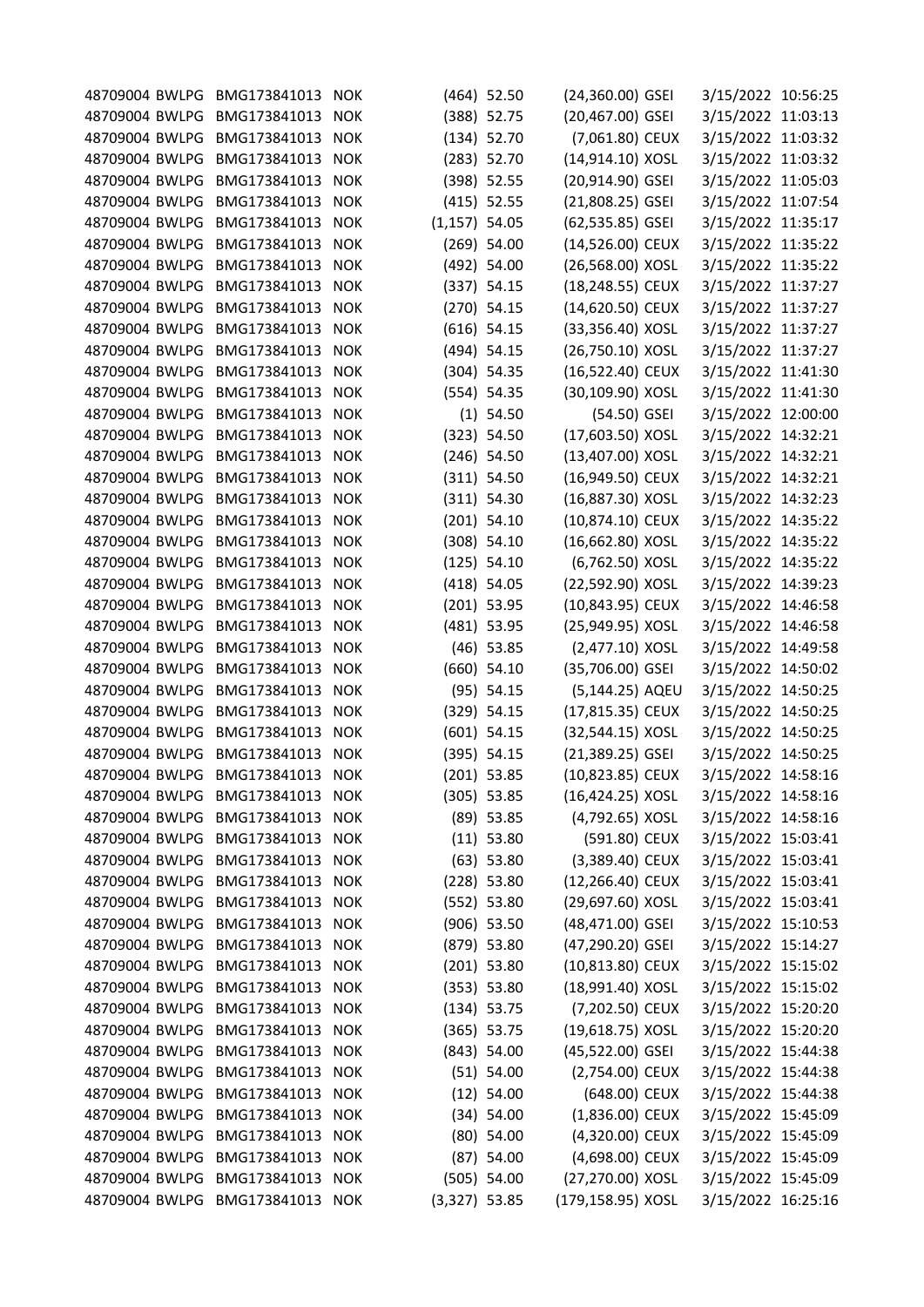| 48709004 BWLPG BMG173841013 NOK |  | (15.000) 53.85 | (807,750.00) XOSL 3/15/2022 16:25:16 |  |  |
|---------------------------------|--|----------------|--------------------------------------|--|--|
| 48709004 BWLPG BMG173841013 NOK |  | (2,464) 53.85  | (132,686.40) XOSL 3/15/2022 16:25:16 |  |  |
|                                 |  | (75.000)       |                                      |  |  |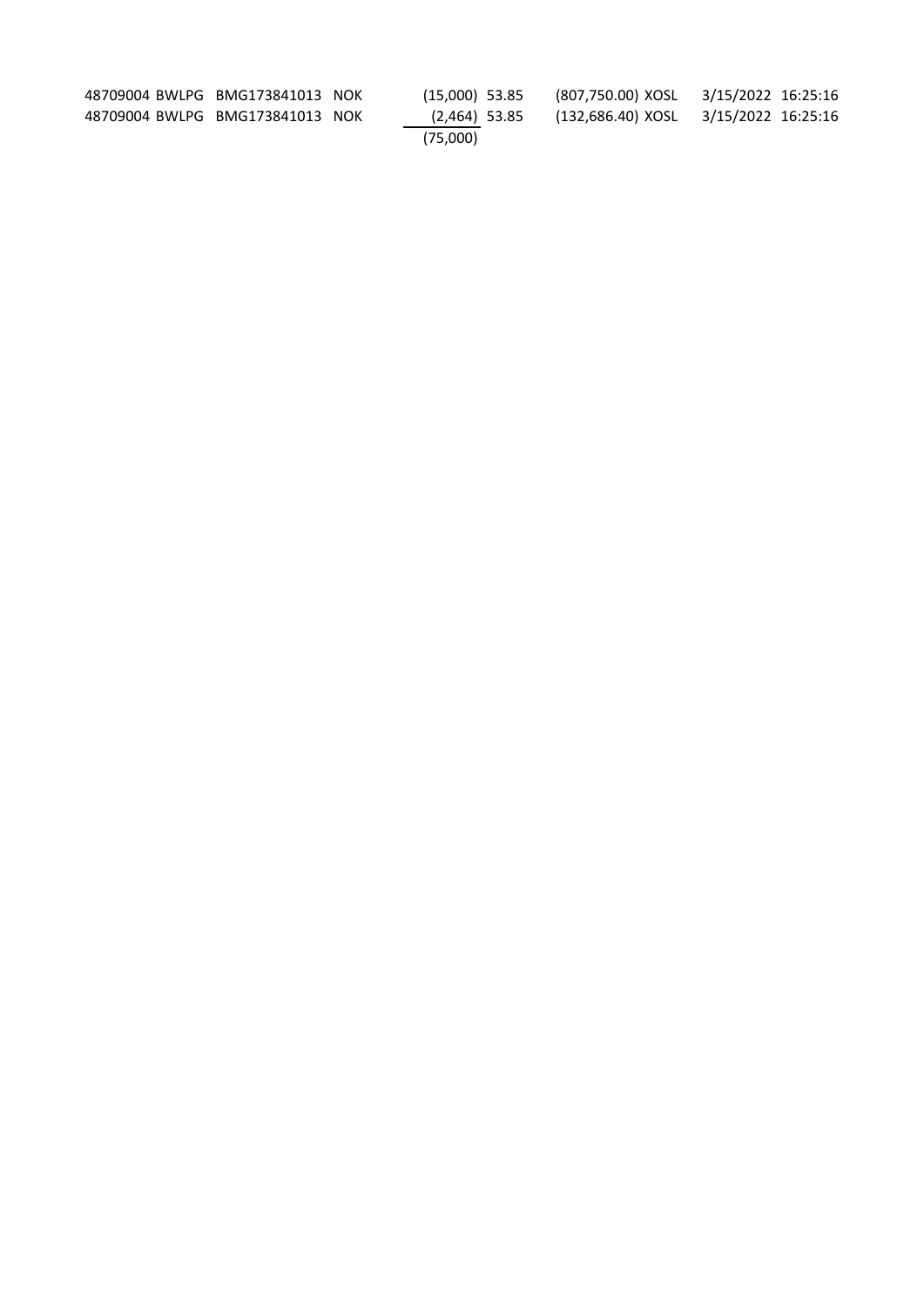| Order          | <b>Ticker</b> | <b>ISIN</b>                     | <b>Currency</b> | <b>Volume</b>   | <b>Price</b>  | <b>Consideration</b> | <b>MIC</b> | <b>Date</b>        | <b>Time</b> |
|----------------|---------------|---------------------------------|-----------------|-----------------|---------------|----------------------|------------|--------------------|-------------|
| 48708596 BWLPG |               | BMG173841013                    | <b>NOK</b>      |                 | $(1)$ 55.00   | (55.00) AQEU         |            | 3/14/2022          | 9:31:34     |
| 48708596 BWLPG |               | BMG173841013                    | <b>NOK</b>      |                 | $(415)$ 55.00 | (22,825.00) CEUX     |            | 3/14/2022          | 9:35:39     |
| 48708596 BWLPG |               | BMG173841013                    | <b>NOK</b>      |                 | (92) 55.00    | (5,060.00) AQEU      |            | 3/14/2022          | 9:35:39     |
| 48708596 BWLPG |               | BMG173841013                    | <b>NOK</b>      |                 | $(761)$ 55.00 | (41,855.00) XOSL     |            | 3/14/2022          | 9:35:39     |
| 48708596 BWLPG |               | BMG173841013                    | <b>NOK</b>      |                 | $(29)$ 55.00  | (1,595.00) XOSL      |            | 3/14/2022          | 9:35:39     |
| 48708596 BWLPG |               | BMG173841013                    | <b>NOK</b>      |                 | $(1)$ 54.80   | (54.80) CEUX         |            | 3/14/2022          | 9:46:16     |
| 48708596 BWLPG |               | BMG173841013                    | <b>NOK</b>      |                 | (132) 54.80   | (7,233.60) CEUX      |            | 3/14/2022          | 9:46:16     |
| 48708596 BWLPG |               | BMG173841013                    | <b>NOK</b>      |                 | $(339)$ 54.80 | (18,577.20) XOSL     |            | 3/14/2022          | 9:46:16     |
| 48708596 BWLPG |               | BMG173841013                    | <b>NOK</b>      |                 | (133) 54.75   | (7,281.75) CEUX      |            | 3/14/2022          | 9:46:27     |
| 48708596 BWLPG |               | BMG173841013                    | <b>NOK</b>      |                 | (354) 54.75   | (19,381.50) XOSL     |            | 3/14/2022          | 9:46:27     |
| 48708596 BWLPG |               | BMG173841013                    | <b>NOK</b>      |                 | (354) 54.65   | (19,346.10) CEUX     |            | 3/14/2022          | 9:49:31     |
| 48708596 BWLPG |               | BMG173841013                    | <b>NOK</b>      |                 | $(77)$ 54.65  | (4,208.05) AQEU      |            | 3/14/2022          | 9:49:31     |
| 48708596 BWLPG |               | BMG173841013                    | <b>NOK</b>      |                 | $(11)$ 54.65  | (601.15) CEUX        |            | 3/14/2022          | 9:49:31     |
| 48708596 BWLPG |               | BMG173841013                    | <b>NOK</b>      |                 | $(676)$ 54.65 | (36,943.40) XOSL     |            | 3/14/2022          | 9:49:31     |
| 48708596 BWLPG |               | BMG173841013                    | <b>NOK</b>      |                 | (35) 54.65    | (1,912.75) XOSL      |            | 3/14/2022          | 9:49:31     |
| 48708596 BWLPG |               | BMG173841013                    | <b>NOK</b>      | (1)             | 54.65         | (54.65) XOSL         |            | 3/14/2022          | 9:49:31     |
| 48708596 BWLPG |               | BMG173841013                    | <b>NOK</b>      |                 | $(289)$ 54.60 | (15,779.40) CEUX     |            | 3/14/2022          | 9:50:09     |
| 48708596 BWLPG |               | BMG173841013                    | <b>NOK</b>      |                 | $(198)$ 54.60 | (10,810.80) XOSL     |            | 3/14/2022          | 9:50:09     |
| 48708596 BWLPG |               | BMG173841013                    | <b>NOK</b>      |                 | $(330)$ 54.60 | (18,018.00) XOSL     |            | 3/14/2022          | 9:50:09     |
| 48708596 BWLPG |               | BMG173841013                    | <b>NOK</b>      |                 | $(1)$ 54.45   | (54.45) XOSL         |            | 3/14/2022          | 9:51:33     |
| 48708596 BWLPG |               | BMG173841013                    | <b>NOK</b>      |                 | (133) 54.45   | (7,241.85) CEUX      |            | 3/14/2022          | 9:51:33     |
| 48708596 BWLPG |               | BMG173841013                    | <b>NOK</b>      |                 | $(415)$ 54.45 | (22,596.75) XOSL     |            | 3/14/2022          | 9:51:33     |
| 48708596 BWLPG |               | BMG173841013                    | <b>NOK</b>      |                 | (133) 54.35   | (7,228.55) CEUX      |            | 3/14/2022          | 9:52:53     |
| 48708596 BWLPG |               | BMG173841013                    | <b>NOK</b>      |                 | $(248)$ 54.35 | (13,478.80) XOSL     |            | 3/14/2022          | 9:52:53     |
| 48708596 BWLPG |               | BMG173841013                    | <b>NOK</b>      |                 | $(107)$ 54.35 | (5,815.45) BEUP      |            | 3/14/2022          | 9:58:57     |
| 48708596 BWLPG |               | BMG173841013                    | <b>NOK</b>      |                 | (133) 54.30   | (7,221.90) CEUX      |            | 3/14/2022          | 9:59:03     |
| 48708596 BWLPG |               | BMG173841013                    | <b>NOK</b>      |                 | $(257)$ 54.30 | (13,955.10) XOSL     |            | 3/14/2022          | 9:59:03     |
| 48708596 BWLPG |               | BMG173841013                    | <b>NOK</b>      |                 | $(199)$ 54.30 | (10,805.70) CEUX     |            | 3/14/2022 10:01:05 |             |
| 48708596 BWLPG |               |                                 |                 |                 | (382) 54.30   | (20,742.60) XOSL     |            | 3/14/2022 10:01:05 |             |
|                |               | BMG173841013                    | <b>NOK</b>      |                 |               |                      |            |                    |             |
| 48708596 BWLPG |               | BMG173841013                    | <b>NOK</b>      |                 | (529) 54.40   | (28,777.60) XTXE     |            | 3/14/2022 10:01:06 |             |
| 48708596 BWLPG |               | BMG173841013                    | <b>NOK</b>      |                 | (1) 54.70     | (54.70) TQEX         |            | 3/14/2022 10:01:27 |             |
| 48708596 BWLPG |               | BMG173841013                    | <b>NOK</b>      |                 | $(319)$ 54.75 | (17,465.25) TQEX     |            | 3/14/2022 10:01:27 |             |
|                |               | 48708596 BWLPG BMG173841013 NOK |                 |                 | $(28)$ 54.75  | (1,533.00) AQEU      |            | 3/14/2022 10:01:27 |             |
|                |               | 48708596 BWLPG BMG173841013 NOK |                 |                 | $(196)$ 54.75 | (10,731.00) XOSL     |            | 3/14/2022 10:01:27 |             |
|                |               | 48708596 BWLPG BMG173841013 NOK |                 |                 | (132) 54.65   | (7,213.80) CEUX      |            | 3/14/2022 10:01:27 |             |
| 48708596 BWLPG |               | BMG173841013 NOK                |                 |                 | $(148)$ 54.75 | (8,103.00) CEUX      |            | 3/14/2022 10:01:27 |             |
| 48708596 BWLPG |               | BMG173841013                    | <b>NOK</b>      |                 | $(102)$ 54.75 | (5,584.50) BEUP      |            | 3/14/2022 10:01:27 |             |
| 48708596 BWLPG |               | BMG173841013                    | <b>NOK</b>      | $(1,873)$ 54.70 |               | (102,453.10) XTXE    |            | 3/14/2022 10:02:17 |             |
| 48708596 BWLPG |               | BMG173841013 NOK                |                 |                 | (334) 54.50   | (18,203.00) CEUX     |            | 3/14/2022 10:13:32 |             |
| 48708596 BWLPG |               | BMG173841013 NOK                |                 |                 | $(19)$ 54.50  | (1,035.50) CEUX      |            | 3/14/2022 10:13:32 |             |
| 48708596 BWLPG |               | BMG173841013 NOK                |                 |                 | (115) 54.50   | (6,267.50) CEUX      |            | 3/14/2022 10:13:32 |             |
| 48708596 BWLPG |               | BMG173841013 NOK                |                 |                 | $(19)$ 54.50  | $(1,035.50)$ CEUX    |            | 3/14/2022 10:13:32 |             |
| 48708596 BWLPG |               | BMG173841013 NOK                |                 |                 | $(60)$ 54.50  | (3,270.00) XOSL      |            | 3/14/2022 10:13:32 |             |
| 48708596 BWLPG |               | BMG173841013 NOK                |                 |                 | $(219)$ 54.50 | (11,935.50) CEUX     |            | 3/14/2022 10:13:32 |             |
| 48708596 BWLPG |               | BMG173841013                    | <b>NOK</b>      |                 | (134) 54.50   | (7,303.00) CEUX      |            | 3/14/2022 10:13:32 |             |
| 48708596 BWLPG |               | BMG173841013 NOK                |                 |                 | $(587)$ 54.50 | (31,991.50) XOSL     |            | 3/14/2022 10:13:32 |             |
| 48708596 BWLPG |               | BMG173841013 NOK                |                 |                 | (35) 54.50    | (1,907.50) CEUX      |            | 3/14/2022 10:13:32 |             |
| 48708596 BWLPG |               | BMG173841013                    | <b>NOK</b>      |                 | $(1)$ 54.50   | (54.50) CEUX         |            | 3/14/2022 10:14:46 |             |
| 48708596 BWLPG |               | BMG173841013                    | <b>NOK</b>      |                 | $(176)$ 54.65 | (9,618.40) AQEU      |            | 3/14/2022 10:24:26 |             |
| 48708596 BWLPG |               | BMG173841013 NOK                |                 |                 | $(169)$ 54.65 | (9,235.85) AQEU      |            | 3/14/2022 10:24:26 |             |
| 48708596 BWLPG |               | BMG173841013 NOK                |                 |                 | $(30)$ 54.70  | (1,641.00) AQEU      |            | 3/14/2022 10:24:26 |             |
|                |               | 48708596 BWLPG BMG173841013 NOK |                 |                 | $(1)$ 54.70   | (54.70) XOSL         |            | 3/14/2022 10:24:26 |             |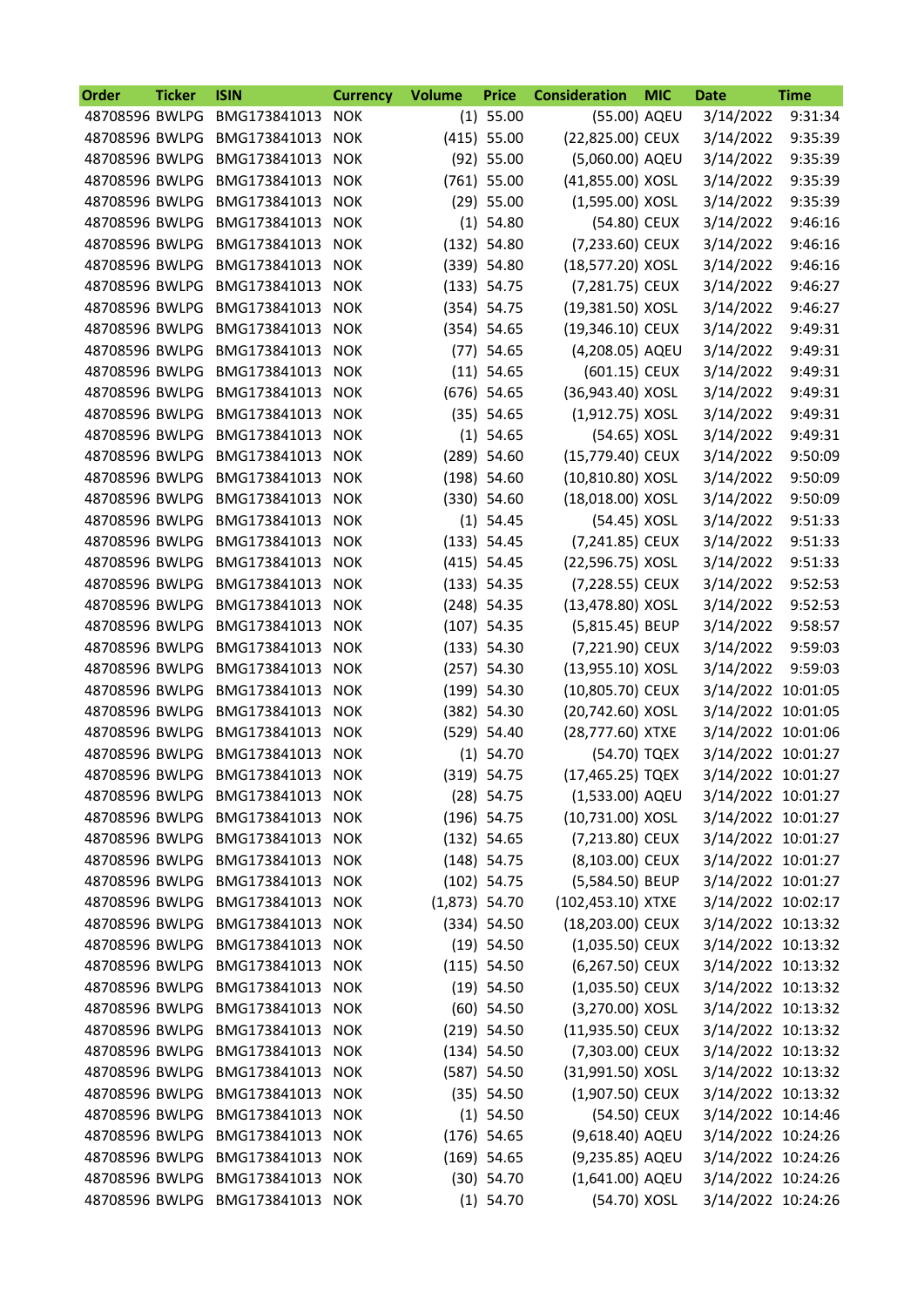| 48708596 BWLPG BMG173841013 |                  | <b>NOK</b> | (439) 54.65   | (23,991.35) CEUX  | 3/14/2022 10:24:26 |  |
|-----------------------------|------------------|------------|---------------|-------------------|--------------------|--|
| 48708596 BWLPG              | BMG173841013     | <b>NOK</b> | $(77)$ 54.70  | (4,211.90) CEUX   | 3/14/2022 10:24:26 |  |
| 48708596 BWLPG              | BMG173841013     | <b>NOK</b> | (125) 54.70   | (6,837.50) CEUX   | 3/14/2022 10:24:26 |  |
| 48708596 BWLPG              | BMG173841013     | <b>NOK</b> | $(18)$ 54.85  | (987.30) AQEU     | 3/14/2022 10:26:02 |  |
| 48708596 BWLPG              | BMG173841013     | <b>NOK</b> | $(275)$ 54.85 | (15,083.75) CEUX  | 3/14/2022 10:39:04 |  |
| 48708596 BWLPG              | BMG173841013     | <b>NOK</b> | $(505)$ 54.85 | (27,699.25) XOSL  | 3/14/2022 10:39:04 |  |
| 48708596 BWLPG              | BMG173841013     | <b>NOK</b> | $(64)$ 55.00  | (3,520.00) AQEU   | 3/14/2022 10:39:26 |  |
| 48708596 BWLPG              | BMG173841013     | <b>NOK</b> | $(402)$ 55.00 | (22,110.00) CEUX  | 3/14/2022 10:39:26 |  |
| 48708596 BWLPG              | BMG173841013     | <b>NOK</b> | $(204)$ 55.00 | (11,220.00) XOSL  | 3/14/2022 10:39:26 |  |
| 48708596 BWLPG              | BMG173841013     | <b>NOK</b> | $(41)$ 55.00  | (2,255.00) CEUX   | 3/14/2022 10:43:59 |  |
| 48708596 BWLPG              | BMG173841013     | <b>NOK</b> | $(461)$ 55.00 | (25,355.00) CEUX  | 3/14/2022 10:47:27 |  |
| 48708596 BWLPG              | BMG173841013     | <b>NOK</b> | (919) 55.00   | (50,545.00) XOSL  | 3/14/2022 10:47:27 |  |
| 48708596 BWLPG              | BMG173841013     | <b>NOK</b> | $(148)$ 55.00 | (8,140.00) XOSL   | 3/14/2022 10:47:27 |  |
| 48708596 BWLPG              |                  |            |               |                   |                    |  |
|                             | BMG173841013     | <b>NOK</b> | $(257)$ 55.00 | (14,135.00) XOSL  | 3/14/2022 10:47:32 |  |
| 48708596 BWLPG              | BMG173841013     | <b>NOK</b> | $(263)$ 55.00 | (14,465.00) XOSL  | 3/14/2022 10:47:32 |  |
| 48708596 BWLPG              | BMG173841013     | <b>NOK</b> | $(284)$ 55.00 | (15,620.00) CEUX  | 3/14/2022 10:47:32 |  |
| 48708596 BWLPG              | BMG173841013     | <b>NOK</b> | $(257)$ 55.00 | (14,135.00) XOSL  | 3/14/2022 10:47:32 |  |
| 48708596 BWLPG              | BMG173841013     | <b>NOK</b> | $(174)$ 55.00 | (9,570.00) CEUX   | 3/14/2022 10:47:32 |  |
| 48708596 BWLPG              | BMG173841013     | <b>NOK</b> | (333) 55.00   | (18,315.00) XOSL  | 3/14/2022 10:49:59 |  |
| 48708596 BWLPG              | BMG173841013     | <b>NOK</b> | $(148)$ 55.00 | (8,140.00) CEUX   | 3/14/2022 10:49:59 |  |
| 48708596 BWLPG              | BMG173841013     | <b>NOK</b> | (334) 55.00   | (18,370.00) CEUX  | 3/14/2022 10:50:06 |  |
| 48708596 BWLPG              | BMG173841013     | <b>NOK</b> | $(9)$ 55.00   | (495.00) CEUX     | 3/14/2022 10:50:06 |  |
| 48708596 BWLPG              | BMG173841013     | <b>NOK</b> | $(612)$ 55.00 | (33,660.00) XOSL  | 3/14/2022 10:50:06 |  |
| 48708596 BWLPG              | BMG173841013     | <b>NOK</b> | $(16)$ 55.00  | (880.00) XOSL     | 3/14/2022 10:50:06 |  |
| 48708596 BWLPG              | BMG173841013     | <b>NOK</b> | (53) 55.00    | (2,915.00) XOSL   | 3/14/2022 10:53:58 |  |
| 48708596 BWLPG              | BMG173841013     | <b>NOK</b> | $(350)$ 55.00 | (19,250.00) XOSL  | 3/14/2022 10:55:37 |  |
| 48708596 BWLPG              | BMG173841013     | <b>NOK</b> | $(199)$ 55.00 | (10,945.00) CEUX  | 3/14/2022 10:55:37 |  |
| 48708596 BWLPG              | BMG173841013     | <b>NOK</b> | $(84)$ 55.00  | (4,620.00) XOSL   | 3/14/2022 10:55:37 |  |
| 48708596 BWLPG              | BMG173841013     | <b>NOK</b> | $(19)$ 54.85  | (1,042.15) CEUX   | 3/14/2022 11:14:06 |  |
| 48708596 BWLPG              | BMG173841013     | <b>NOK</b> | $(138)$ 54.85 | (7,569.30) CEUX   | 3/14/2022 11:14:06 |  |
| 48708596 BWLPG              | BMG173841013     | <b>NOK</b> | $(1)$ 54.85   | (54.85) CEUX      | 3/14/2022 11:14:06 |  |
| 48708596 BWLPG              | BMG173841013     | <b>NOK</b> | $(41)$ 54.85  | (2,248.85) XOSL   | 3/14/2022 11:14:06 |  |
| 48708596 BWLPG              | BMG173841013 NOK |            | $(218)$ 54.85 | (11,957.30) CEUX  | 3/14/2022 11:14:06 |  |
| 48708596 BWLPG              | BMG173841013     | <b>NOK</b> | (395) 54.90   | (21,685.50) XTXE  | 3/14/2022 11:14:17 |  |
| 48708596 BWLPG              | BMG173841013     | <b>NOK</b> | $(94)$ 54.85  | (5,155.90) MOSE   | 3/14/2022 11:14:59 |  |
| 48708596 BWLPG              | BMG173841013 NOK |            | $(212)$ 54.95 | (11,649.40) AQEU  | 3/14/2022 11:17:51 |  |
| 48708596 BWLPG              | BMG173841013 NOK |            | $(194)$ 54.90 | (10,650.60) CEUX  | 3/14/2022 11:17:51 |  |
| 48708596 BWLPG              | BMG173841013     | <b>NOK</b> | $(270)$ 55.00 | (14,850.00) CEUX  | 3/14/2022 11:17:52 |  |
| 48708596 BWLPG              | BMG173841013     | <b>NOK</b> | (119) 55.00   | (6,545.00) CEUX   | 3/14/2022 11:17:52 |  |
| 48708596 BWLPG              | BMG173841013 NOK |            | (133) 55.00   | (7,315.00) CEUX   | 3/14/2022 11:18:12 |  |
|                             |                  |            |               |                   |                    |  |
| 48708596 BWLPG              | BMG173841013 NOK |            | $(51)$ 55.00  | (2,805.00) CEUX   | 3/14/2022 11:18:12 |  |
| 48708596 BWLPG              | BMG173841013     | <b>NOK</b> | $(20)$ 55.00  | $(1,100.00)$ CEUX | 3/14/2022 11:18:12 |  |
| 48708596 BWLPG              | BMG173841013     | <b>NOK</b> | (293) 55.00   | (16,115.00) CEUX  | 3/14/2022 11:18:12 |  |
| 48708596 BWLPG              | BMG173841013 NOK |            | $(341)$ 55.00 | (18,755.00) CEUX  | 3/14/2022 11:18:44 |  |
| 48708596 BWLPG              | BMG173841013     | <b>NOK</b> | $(600)$ 55.00 | (33,000.00) XOSL  | 3/14/2022 11:18:44 |  |
| 48708596 BWLPG              | BMG173841013     | <b>NOK</b> | $(1)$ 55.00   | (55.00) CEUX      | 3/14/2022 11:18:44 |  |
| 48708596 BWLPG              | BMG173841013 NOK |            | $(24)$ 55.00  | (1,320.00) XOSL   | 3/14/2022 11:18:44 |  |
| 48708596 BWLPG              | BMG173841013 NOK |            | (37) 55.00    | (2,035.00) CEUX   | 3/14/2022 11:35:36 |  |
| 48708596 BWLPG              | BMG173841013     | <b>NOK</b> | (298) 55.00   | (16,390.00) CEUX  | 3/14/2022 11:38:23 |  |
| 48708596 BWLPG              | BMG173841013     | <b>NOK</b> | (613) 55.00   | (33,715.00) XOSL  | 3/14/2022 11:38:23 |  |
| 48708596 BWLPG              | BMG173841013 NOK |            | $(22)$ 55.00  | (1,210.00) AQEU   | 3/14/2022 11:38:33 |  |
| 48708596 BWLPG              | BMG173841013     | <b>NOK</b> | $(134)$ 55.00 | (7,370.00) CEUX   | 3/14/2022 11:38:33 |  |
| 48708596 BWLPG              | BMG173841013 NOK |            | (115) 55.00   | (6,325.00) CEUX   | 3/14/2022 11:38:33 |  |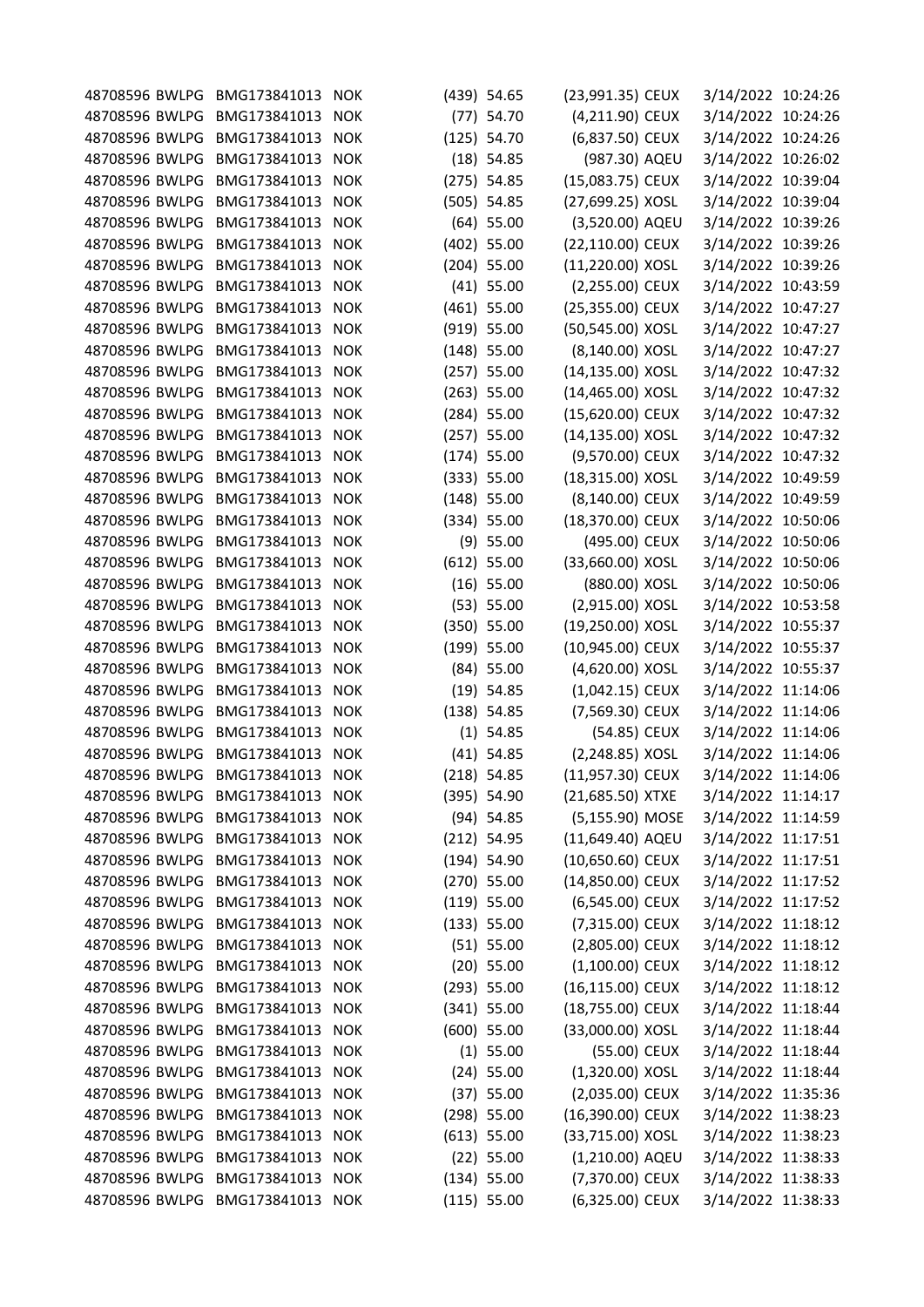| 48708596 BWLPG | BMG173841013     | <b>NOK</b> |           | $(36)$ 55.00  | (1,980.00) CEUX  | 3/14/2022 12:07:27 |  |
|----------------|------------------|------------|-----------|---------------|------------------|--------------------|--|
| 48708596 BWLPG | BMG173841013     | <b>NOK</b> |           | (115) 55.00   | (6,325.00) CEUX  | 3/14/2022 12:19:13 |  |
| 48708596 BWLPG | BMG173841013     | <b>NOK</b> |           | $(27)$ 55.00  | (1,485.00) CEUX  | 3/14/2022 12:19:13 |  |
| 48708596 BWLPG | BMG173841013     | <b>NOK</b> |           | $(21)$ 55.00  | (1,155.00) CEUX  | 3/14/2022 12:19:13 |  |
| 48708596 BWLPG | BMG173841013     | <b>NOK</b> |           | $(471)$ 55.00 | (25,905.00) XOSL | 3/14/2022 12:19:13 |  |
| 48708596 BWLPG | BMG173841013     | <b>NOK</b> |           | $(17)$ 54.95  | (934.15) TQEX    | 3/14/2022 12:21:45 |  |
| 48708596 BWLPG | BMG173841013     | <b>NOK</b> |           | (338) 54.95   | (18,573.10) AQEU | 3/14/2022 12:21:45 |  |
| 48708596 BWLPG | BMG173841013 NOK |            |           | $(108)$ 54.95 | (5,934.60) CEUX  | 3/14/2022 12:21:45 |  |
| 48708596 BWLPG | BMG173841013     | <b>NOK</b> |           | $(15)$ 54.95  | (824.25) CEUX    | 3/14/2022 12:21:45 |  |
| 48708596 BWLPG | BMG173841013     | <b>NOK</b> |           | $(122)$ 55.00 | (6,710.00) CEUX  | 3/14/2022 12:21:55 |  |
| 48708596 BWLPG | BMG173841013     | <b>NOK</b> |           | $(662)$ 55.00 | (36,410.00) CEUX | 3/14/2022 12:21:55 |  |
| 48708596 BWLPG | BMG173841013     | <b>NOK</b> |           | (35) 55.00    | (1,925.00) XOSL  | 3/14/2022 12:21:55 |  |
| 48708596 BWLPG | BMG173841013     | <b>NOK</b> |           | (514) 55.00   | (28,270.00) XOSL | 3/14/2022 12:29:50 |  |
| 48708596 BWLPG | BMG173841013     | <b>NOK</b> |           | $(199)$ 55.00 | (10,945.00) XOSL | 3/14/2022 12:29:50 |  |
| 48708596 BWLPG | BMG173841013     | <b>NOK</b> |           | $(17)$ 55.00  | (935.00) MOSE    | 3/14/2022 12:29:50 |  |
| 48708596 BWLPG | BMG173841013     | <b>NOK</b> |           | $(500)$ 55.00 | (27,500.00) XOSL | 3/14/2022 12:35:24 |  |
| 48708596 BWLPG | BMG173841013     | <b>NOK</b> |           | (329) 55.00   | (18,095.00) CEUX | 3/14/2022 12:35:24 |  |
| 48708596 BWLPG | BMG173841013     | <b>NOK</b> |           | $(102)$ 55.00 | (5,610.00) XOSL  | 3/14/2022 12:35:24 |  |
| 48708596 BWLPG | BMG173841013 NOK |            |           | (578) 55.00   | (31,790.00) XOSL | 3/14/2022 12:36:24 |  |
| 48708596 BWLPG | BMG173841013     | <b>NOK</b> |           | (133) 55.00   | (7,315.00) CEUX  | 3/14/2022 12:38:40 |  |
| 48708596 BWLPG | BMG173841013     | <b>NOK</b> |           | $(244)$ 55.00 | (13,420.00) XOSL | 3/14/2022 12:38:40 |  |
| 48708596 BWLPG | BMG173841013     | <b>NOK</b> |           | $(262)$ 55.00 | (14,410.00) XOSL | 3/14/2022 12:43:01 |  |
| 48708596 BWLPG | BMG173841013 NOK |            |           | (353) 55.00   | (19,415.00) XOSL | 3/14/2022 12:43:01 |  |
| 48708596 BWLPG | BMG173841013     | <b>NOK</b> |           | (133) 55.00   | (7,315.00) CEUX  | 3/14/2022 12:51:16 |  |
| 48708596 BWLPG | BMG173841013     | <b>NOK</b> |           | $(56)$ 55.00  | (3,080.00) XOSL  | 3/14/2022 12:51:16 |  |
| 48708596 BWLPG | BMG173841013     | <b>NOK</b> |           | $(146)$ 55.00 | (8,030.00) XOSL  | 3/14/2022 12:51:16 |  |
| 48708596 BWLPG | BMG173841013     | <b>NOK</b> |           | $(48)$ 55.00  | (2,640.00) XOSL  | 3/14/2022 12:51:16 |  |
| 48708596 BWLPG | BMG173841013     | <b>NOK</b> |           | (199) 54.90   | (10,925.10) CEUX | 3/14/2022 12:54:29 |  |
| 48708596 BWLPG | BMG173841013     | <b>NOK</b> |           | (133) 54.90   | (7,301.70) CEUX  | 3/14/2022 12:54:29 |  |
| 48708596 BWLPG | BMG173841013 NOK |            |           | $(169)$ 54.90 | (9,278.10) XOSL  | 3/14/2022 12:54:29 |  |
| 48708596 BWLPG | BMG173841013 NOK |            |           | (211) 54.90   | (11,583.90) XOSL | 3/14/2022 12:54:29 |  |
| 48708596 BWLPG | BMG173841013 NOK |            |           | $(243)$ 54.90 | (13,340.70) XOSL | 3/14/2022 12:54:29 |  |
|                |                  |            | (29, 433) |               |                  |                    |  |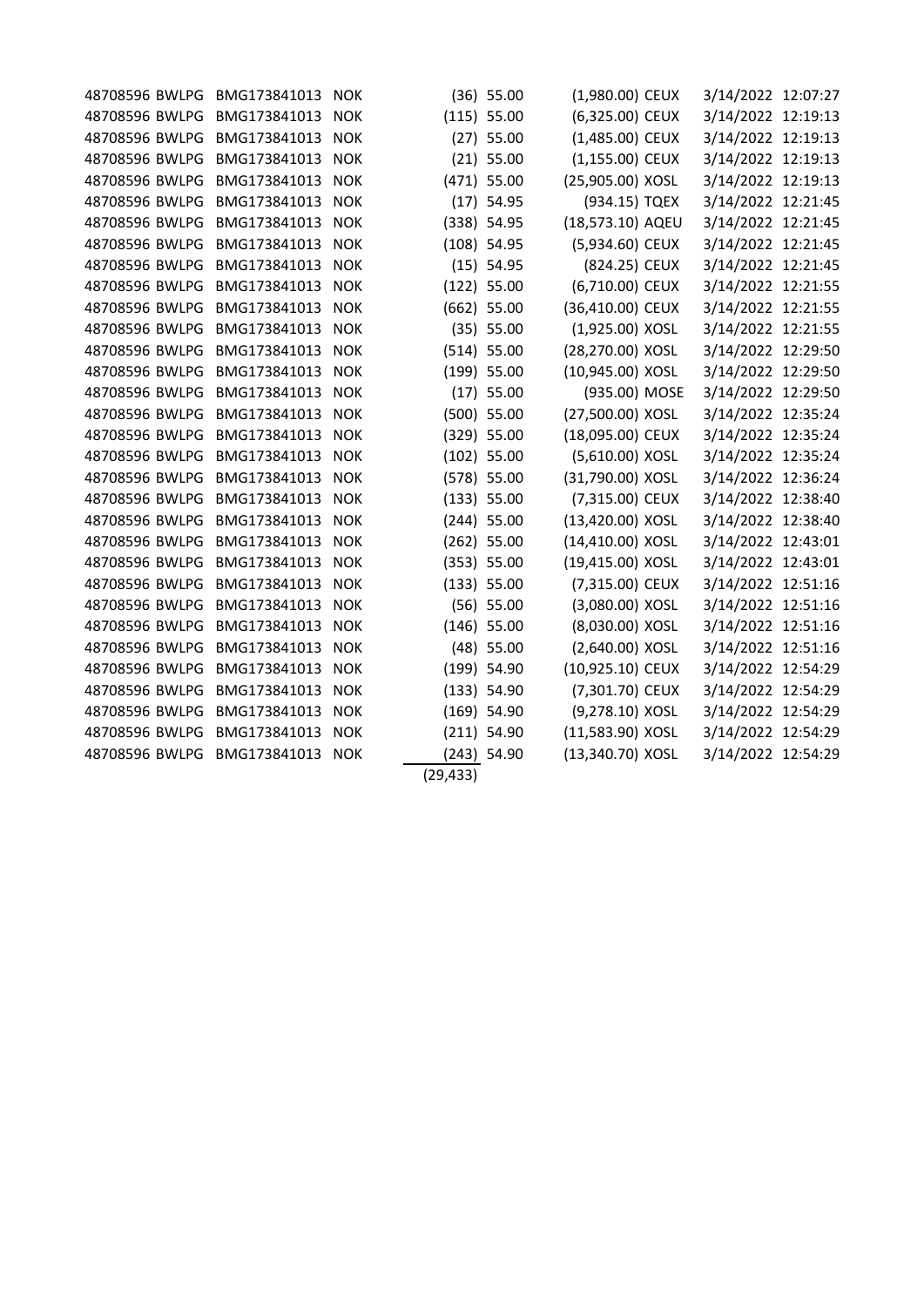| Ordre          | <b>Ticker</b> | <b>ISIN</b>                                         | <b>Currency</b>          | <b>Volume</b> | <b>Price</b>   | <b>Consideration</b>          | <b>MIC</b> | <b>Date</b>        | <b>Time</b> |
|----------------|---------------|-----------------------------------------------------|--------------------------|---------------|----------------|-------------------------------|------------|--------------------|-------------|
| 48703171 BWLPG |               | BMG173841013                                        | <b>NOK</b>               | (375)         | 54.90          | (20,588) XTXE                 |            | 3/11/2022          | 9:33:57     |
| 48703171 BWLPG |               | BMG173841013                                        | <b>NOK</b>               | (343)         | 55.00          | (18,865) CEUX                 |            | 3/11/2022          | 9:34:00     |
| 48703171 BWLPG |               | BMG173841013                                        | <b>NOK</b>               | (15)          | 55.00          |                               | (825) CEUX | 3/11/2022          | 9:34:28     |
| 48703171 BWLPG |               | BMG173841013                                        | <b>NOK</b>               | (177)         | 55.00          | (9,735) CEUX                  |            | 3/11/2022          | 9:34:28     |
| 48703171 BWLPG |               | BMG173841013 NOK                                    |                          | (62)          | 55.00          | (3,410) CEUX                  |            | 3/11/2022          | 9:34:46     |
| 48703171 BWLPG |               | BMG173841013 NOK                                    |                          | (69)          | 55.00          | (3,795) CEUX                  |            | 3/11/2022          | 9:34:46     |
| 48703171 BWLPG |               | BMG173841013                                        | <b>NOK</b>               | (179)         | 55.00          | (9,845) CEUX                  |            | 3/11/2022          | 9:34:46     |
| 48703171 BWLPG |               | BMG173841013                                        | <b>NOK</b>               | (367)         | 55.00          | (20,185) XOSL                 |            | 3/11/2022          | 9:34:46     |
| 48703171 BWLPG |               | BMG173841013                                        | <b>NOK</b>               | (320)         | 55.00          | (17,600) XOSL                 |            | 3/11/2022          | 9:34:46     |
| 48703171 BWLPG |               | BMG173841013                                        | <b>NOK</b>               | (25)          | 55.00          | $(1,375)$ XOSL                |            | 3/11/2022          | 9:34:46     |
| 48703171 BWLPG |               | BMG173841013 NOK                                    |                          | (131)         | 54.85          | (7,185) CEUX                  |            | 3/11/2022          | 9:34:57     |
| 48703171 BWLPG |               | BMG173841013 NOK                                    |                          | (196)         | 55.00          | (10,780) CEUX                 |            | 3/11/2022          | 9:36:52     |
| 48703171 BWLPG |               | BMG173841013                                        | <b>NOK</b>               | (385)         | 55.00          | (21,175) XOSL                 |            | 3/11/2022          | 9:36:52     |
| 48703171 BWLPG |               | BMG173841013                                        | <b>NOK</b>               | (98)          | 54.95          | (5,385) CEUX                  |            | 3/11/2022          | 9:37:11     |
| 48703171 BWLPG |               | BMG173841013                                        | <b>NOK</b>               | (101)         | 55.00          | (5,555) CEUX                  |            | 3/11/2022          | 9:48:02     |
| 48703171 BWLPG |               | BMG173841013 NOK                                    |                          | (25)          | 55.00          | (1,375) CEUX                  |            | 3/11/2022          | 9:48:02     |
| 48703171 BWLPG |               | BMG173841013 NOK                                    |                          | (8)           | 55.00          |                               | (440) CEUX | 3/11/2022          | 9:48:02     |
| 48703171 BWLPG |               | BMG173841013                                        | <b>NOK</b>               | (62)          | 55.00          | (3,410) CEUX                  |            | 3/11/2022          | 9:48:02     |
| 48703171 BWLPG |               | BMG173841013                                        | <b>NOK</b>               | (377)         | 55.00          | (20,735) XOSL                 |            | 3/11/2022          | 9:48:02     |
| 48703171 BWLPG |               | BMG173841013                                        | <b>NOK</b>               | (100)         | 55.00          | (5,500) XOSL                  |            | 3/11/2022          | 9:48:02     |
| 48703171 BWLPG |               | BMG173841013                                        | <b>NOK</b>               | (110)         | 54.90          | (6,039) CEUX                  |            | 3/11/2022          | 9:53:40     |
| 48703171 BWLPG |               | BMG173841013 NOK                                    |                          | (86)          | 54.90          | (4,721) CEUX                  |            | 3/11/2022          | 9:54:11     |
| 48703171 BWLPG |               | BMG173841013 NOK                                    |                          | (45)          | 54.90          | (2,471) CEUX                  |            | 3/11/2022          | 9:54:11     |
| 48703171 BWLPG |               | BMG173841013                                        | <b>NOK</b>               | (315)         | 54.90          | (17,294) XOSL                 |            | 3/11/2022          | 9:54:11     |
| 48703171 BWLPG |               | BMG173841013                                        | <b>NOK</b>               | (200)         | 55.00          | (11,000) CEUX                 |            | 3/11/2022          | 9:54:33     |
| 48703171 BWLPG |               | BMG173841013                                        | <b>NOK</b>               | (309)         | 55.00          | (16,995) XOSL                 |            | 3/11/2022          | 9:54:33     |
| 48703171 BWLPG |               | BMG173841013 NOK                                    |                          | (188)         | 55.00          | (10,340) XOSL                 |            | 3/11/2022          | 9:54:33     |
| 48703171 BWLPG |               | BMG173841013 NOK                                    |                          | (65)          | 55.00          | (3,575) XOSL                  |            | 3/11/2022          | 9:54:33     |
| 48703171 BWLPG |               | BMG173841013 NOK                                    |                          | (286)         | 55.00          | (15,730) CEUX                 |            | 3/11/2022 10:09:46 |             |
| 48703171 BWLPG |               | BMG173841013                                        |                          |               |                |                               |            | 3/11/2022 10:09:46 |             |
| 48703171 BWLPG |               | BMG173841013                                        | <b>NOK</b><br><b>NOK</b> | (535)         | 55.00<br>54.95 | (29,425) XOSL                 |            | 3/11/2022 10:16:17 |             |
| 48703171 BWLPG |               | BMG173841013 NOK                                    |                          | (380)         | 54.80          | (20,881) XTXE<br>(6,576) CEUX |            | 3/11/2022 10:17:06 |             |
|                |               |                                                     |                          | (120)         |                | (7,179) CEUX                  |            | 3/11/2022 10:17:06 |             |
| 48703171 BWLPG |               | 48703171 BWLPG BMG173841013 NOK<br>BMG173841013 NOK |                          | (131)         | 54.80<br>54.80 |                               | (603) CEUX | 3/11/2022 10:17:06 |             |
|                |               |                                                     |                          | (11)          |                |                               |            |                    |             |
| 48703171 BWLPG |               | BMG173841013 NOK                                    |                          | (267)         | 54.80          | (14,632) XOSL                 |            | 3/11/2022 10:17:06 |             |
| 48703171 BWLPG |               | BMG173841013 NOK                                    |                          | (309)         | 54.80          | (16,933) CEUX                 |            | 3/11/2022 10:17:06 |             |
| 48703171 BWLPG |               | BMG173841013 NOK                                    |                          | (194)         | 54.80          | (10,631) CEUX                 |            | 3/11/2022 10:17:07 |             |
| 48703171 BWLPG |               | BMG173841013 NOK                                    |                          | (111)         | 54.80          | (6,083) XOSL                  |            | 3/11/2022 10:17:07 |             |
| 48703171 BWLPG |               | BMG173841013 NOK                                    |                          | (32)          | 54.95          | (1,758) AQEU                  |            | 3/11/2022 10:20:26 |             |
| 48703171 BWLPG |               | BMG173841013 NOK                                    |                          | (24)          | 54.95          | (1,319) CEUX                  |            | 3/11/2022 10:20:26 |             |
| 48703171 BWLPG |               | BMG173841013 NOK                                    |                          | (100)         | 54.95          | (5,495) CEUX                  |            | 3/11/2022 10:20:26 |             |
| 48703171 BWLPG |               | BMG173841013                                        | <b>NOK</b>               | (219)         | 54.95          | (12,034) CEUX                 |            | 3/11/2022 10:20:26 |             |
| 48703171 BWLPG |               | BMG173841013 NOK                                    |                          | (215)         | 55.00          | (11,825) CEUX                 |            | 3/11/2022 10:22:14 |             |
| 48703171 BWLPG |               | BMG173841013 NOK                                    |                          | (118)         | 55.00          | (6,490) CEUX                  |            | 3/11/2022 10:22:14 |             |
| 48703171 BWLPG |               | BMG173841013 NOK                                    |                          | (623)         | 55.00          | (34,265) XOSL                 |            | 3/11/2022 10:22:14 |             |
| 48703171 BWLPG |               | BMG173841013 NOK                                    |                          | (653)         | 54.80          | (35,784) BEUP                 |            | 3/11/2022 10:22:19 |             |
| 48703171 BWLPG |               | BMG173841013 NOK                                    |                          | (131)         | 54.55          | (7,146) CEUX                  |            | 3/11/2022 10:24:14 |             |
| 48703171 BWLPG |               | BMG173841013                                        | <b>NOK</b>               | (72)          | 54.55          | (3,928) XOSL                  |            | 3/11/2022 10:24:14 |             |
| 48703171 BWLPG |               | BMG173841013 NOK                                    |                          | (190)         | 54.55          | (10,365) XOSL                 |            | 3/11/2022 10:24:14 |             |
| 48703171 BWLPG |               | BMG173841013 NOK                                    |                          | (131)         | 54.80          | (7,179) CEUX                  |            | 3/11/2022 10:29:45 |             |
| 48703171 BWLPG |               | BMG173841013 NOK                                    |                          | (380)         | 54.90          | (20,862) XTXE                 |            | 3/11/2022 10:30:11 |             |
| 48703171 BWLPG |               | BMG173841013 NOK                                    |                          | (29)          | 54.90          | (1,592) CEUX                  |            | 3/11/2022 10:30:40 |             |
| 48703171 BWLPG |               | BMG173841013 NOK                                    |                          | (240)         | 54.90          | (13,176) CEUX                 |            | 3/11/2022 10:30:40 |             |
| 48703171 BWLPG |               | BMG173841013 NOK                                    |                          | (6)           | 54.90          |                               | (329) XOSL | 3/11/2022 10:30:40 |             |
|                |               | 48703171 BWLPG BMG173841013 NOK                     |                          | (48)          | 54.90          | $(2,635)$ XOSL                |            | 3/11/2022 10:30:40 |             |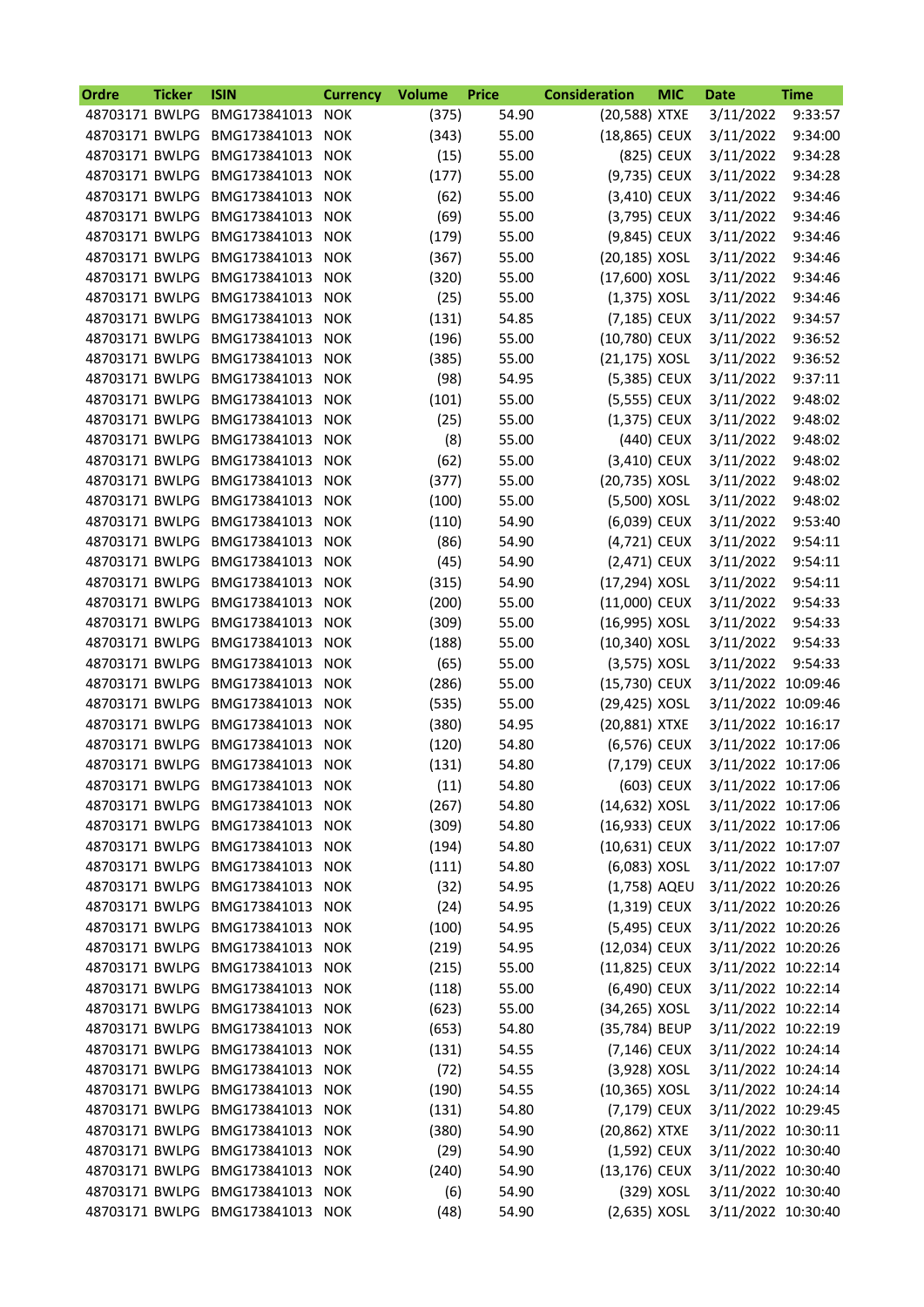| 48703171 BWLPG BMG173841013 NOK |                  |            | (44)  | 54.95 | (2,418) AQEU    |            | 3/11/2022 10:31:46 |  |
|---------------------------------|------------------|------------|-------|-------|-----------------|------------|--------------------|--|
| 48703171 BWLPG BMG173841013 NOK |                  |            | (27)  | 54.95 | (1,484) AQEU    |            | 3/11/2022 10:31:46 |  |
| 48703171 BWLPG                  | BMG173841013     | <b>NOK</b> | (7)   | 54.95 |                 | (385) AQEU | 3/11/2022 10:31:46 |  |
| 48703171 BWLPG                  | BMG173841013     | <b>NOK</b> | (177) | 54.95 | (9,726) CEUX    |            | 3/11/2022 10:31:46 |  |
| 48703171 BWLPG                  | BMG173841013     | <b>NOK</b> | (123) | 54.95 | (6,759) CEUX    |            | 3/11/2022 10:31:46 |  |
| 48703171 BWLPG                  | BMG173841013     | <b>NOK</b> | (6)   | 55.00 |                 | (330) AQEU | 3/11/2022 10:32:48 |  |
| 48703171 BWLPG                  | BMG173841013 NOK |            | (18)  | 55.00 |                 | (990) AQEU | 3/11/2022 10:32:48 |  |
| 48703171 BWLPG                  | BMG173841013     | <b>NOK</b> | (166) | 55.00 | (9,130) CEUX    |            | 3/11/2022 10:32:48 |  |
| 48703171 BWLPG                  | BMG173841013     | <b>NOK</b> | (146) | 55.00 | (8,030) XOSL    |            | 3/11/2022 10:32:48 |  |
| 48703171 BWLPG                  | BMG173841013     | <b>NOK</b> | (43)  | 55.00 | (2,365) XOSL    |            | 3/11/2022 10:32:48 |  |
| 48703171 BWLPG                  | BMG173841013     | <b>NOK</b> | (910) | 54.90 | (49,959) XTXE   |            | 3/11/2022 10:33:28 |  |
| 48703171 BWLPG                  | BMG173841013 NOK |            | (32)  | 55.00 | (1,760) AQEU    |            | 3/11/2022 10:36:49 |  |
| 48703171 BWLPG                  | BMG173841013 NOK |            | (179) | 55.00 | (9,845) AQEU    |            | 3/11/2022 10:36:49 |  |
|                                 |                  |            |       |       |                 |            |                    |  |
| 48703171 BWLPG                  | BMG173841013     | <b>NOK</b> | (157) | 55.00 | (8,635) CEUX    |            | 3/11/2022 10:36:49 |  |
| 48703171 BWLPG                  | BMG173841013     | <b>NOK</b> | (9)   | 55.00 | (495) XOSL      |            | 3/11/2022 10:36:49 |  |
| 48703171 BWLPG                  | BMG173841013     | <b>NOK</b> | (332) | 55.00 | (18,260) CEUX   |            | 3/11/2022 10:36:49 |  |
| 48703171 BWLPG                  | BMG173841013     | <b>NOK</b> | (46)  | 55.00 | (2,530) XOSL    |            | 3/11/2022 10:38:14 |  |
| 48703171 BWLPG                  | BMG173841013 NOK |            | (143) | 55.00 | (7,865) XOSL    |            | 3/11/2022 10:38:14 |  |
| 48703171 BWLPG                  | BMG173841013 NOK |            | (178) | 55.00 | (9,790) XOSL    |            | 3/11/2022 10:38:14 |  |
| 48703171 BWLPG                  | BMG173841013     | <b>NOK</b> | (349) | 55.00 | (19,195) CEUX   |            | 3/11/2022 10:38:14 |  |
| 48703171 BWLPG                  | BMG173841013     | <b>NOK</b> | (429) | 55.00 | (23,595) XTXE   |            | 3/11/2022 10:38:14 |  |
| 48703171 BWLPG                  | BMG173841013     | <b>NOK</b> | (196) | 55.00 | (10,780) CEUX   |            | 3/11/2022 10:54:11 |  |
| 48703171 BWLPG                  | BMG173841013 NOK |            | (509) | 55.00 | (27,995) XOSL   |            | 3/11/2022 10:54:11 |  |
| 48703171 BWLPG                  | BMG173841013 NOK |            | (270) | 55.00 | (14,850) XOSL   |            | 3/11/2022 10:54:11 |  |
| 48703171 BWLPG                  | BMG173841013     | <b>NOK</b> | (131) | 55.00 | (7,205) CEUX    |            | 3/11/2022 10:54:11 |  |
| 48703171 BWLPG                  | BMG173841013     | <b>NOK</b> | (11)  | 55.00 | (605) CEUX      |            | 3/11/2022 11:05:21 |  |
| 48703171 BWLPG                  | BMG173841013     | <b>NOK</b> | (120) | 55.00 | (6,600) CEUX    |            | 3/11/2022 11:05:21 |  |
| 48703171 BWLPG                  | BMG173841013     | <b>NOK</b> | (319) | 55.00 | (17,545) XOSL   |            | 3/11/2022 11:05:21 |  |
| 48703171 BWLPG                  | BMG173841013 NOK |            | (111) | 55.00 | (6,105) CEUX    |            | 3/11/2022 11:22:40 |  |
| 48703171 BWLPG                  | BMG173841013 NOK |            | (20)  | 55.00 | (1,100) CEUX    |            | 3/11/2022 11:22:53 |  |
| 48703171 BWLPG                  | BMG173841013     | <b>NOK</b> | (355) | 55.00 | (19,525) XOSL   |            | 3/11/2022 11:22:53 |  |
| 48703171 BWLPG                  | BMG173841013     | <b>NOK</b> | (151) | 54.95 | (8,297) XOSL    |            | 3/11/2022 11:47:28 |  |
| 48703171 BWLPG                  | BMG173841013     | <b>NOK</b> | (131) | 55.00 | (7,205) CEUX    |            | 3/11/2022 11:50:59 |  |
| 48703171 BWLPG BMG173841013 NOK |                  |            | (255) | 55.00 | (14,025) XOSL   |            | 3/11/2022 11:50:59 |  |
| 48703171 BWLPG BMG173841013 NOK |                  |            | (357) | 55.00 | (19,635) XOSL   |            | 3/11/2022 11:55:53 |  |
| 48703171 BWLPG                  | BMG173841013     | <b>NOK</b> | (39)  | 55.00 | $(2, 145)$ XOSL |            | 3/11/2022 11:55:53 |  |
| 48703171 BWLPG                  | BMG173841013     | <b>NOK</b> | (112) | 55.00 | (6,160) XOSL    |            | 3/11/2022 11:55:53 |  |
| 48703171 BWLPG                  | BMG173841013     | <b>NOK</b> | (19)  | 55.00 | $(1,045)$ XOSL  |            | 3/11/2022 11:55:53 |  |
| 48703171 BWLPG                  | BMG173841013     | <b>NOK</b> | (652) | 54.80 | (35,730) XOSL   |            | 3/11/2022 11:57:58 |  |
| 48703171 BWLPG                  | BMG173841013 NOK |            | (338) | 54.80 | (18,522) XOSL   |            | 3/11/2022 11:57:58 |  |
| 48703171 BWLPG                  | BMG173841013     | <b>NOK</b> | (1)   | 54.80 |                 | (55) CEUX  | 3/11/2022 11:57:58 |  |
| 48703171 BWLPG                  | BMG173841013     | <b>NOK</b> | (147) | 54.80 | (8,056) XOSL    |            | 3/11/2022 11:57:58 |  |
| 48703171 BWLPG                  | BMG173841013     | <b>NOK</b> | (231) | 54.80 | (12,659) XOSL   |            | 3/11/2022 11:57:58 |  |
| 48703171 BWLPG                  | BMG173841013     | <b>NOK</b> | (60)  | 54.80 | (3,288) XOSL    |            | 3/11/2022 11:57:58 |  |
|                                 |                  |            |       |       |                 |            |                    |  |
| 48703171 BWLPG                  | BMG173841013     | <b>NOK</b> | (541) | 55.00 | (29,755) XTXE   |            | 3/11/2022 11:59:25 |  |
| 48703171 BWLPG                  | BMG173841013 NOK |            | (348) | 55.00 | (19,140) CEUX   |            | 3/11/2022 12:13:56 |  |
| 48703171 BWLPG                  | BMG173841013     | <b>NOK</b> | (10)  | 55.00 | (550) CEUX      |            | 3/11/2022 12:13:56 |  |
| 48703171 BWLPG                  | BMG173841013     | <b>NOK</b> | (26)  | 55.00 | (1,430) CEUX    |            | 3/11/2022 12:13:56 |  |
| 48703171 BWLPG                  | BMG173841013     | <b>NOK</b> | (8)   | 55.00 | (440) CEUX      |            | 3/11/2022 12:13:56 |  |
| 48703171 BWLPG                  | BMG173841013     | <b>NOK</b> | (652) | 55.00 | (35,860) XOSL   |            | 3/11/2022 12:13:56 |  |
| 48703171 BWLPG                  | BMG173841013     | <b>NOK</b> | (121) | 55.00 | (6,655) XOSL    |            | 3/11/2022 12:13:56 |  |
| 48703171 BWLPG                  | BMG173841013     | <b>NOK</b> | (50)  | 55.00 | (2,750) XOSL    |            | 3/11/2022 12:13:56 |  |
| 48703171 BWLPG                  | BMG173841013     | <b>NOK</b> | (276) | 55.00 | (15,180) XOSL   |            | 3/11/2022 12:14:55 |  |
| 48703171 BWLPG                  | BMG173841013     | <b>NOK</b> | (168) | 55.00 | (9,240) XOSL    |            | 3/11/2022 12:14:55 |  |
| 48703171 BWLPG                  | BMG173841013     | <b>NOK</b> | (32)  | 55.00 | $(1,760)$ XOSL  |            | 3/11/2022 12:14:55 |  |
| 48703171 BWLPG BMG173841013 NOK |                  |            | (223) | 55.00 | (12,265) CEUX   |            | 3/11/2022 12:14:55 |  |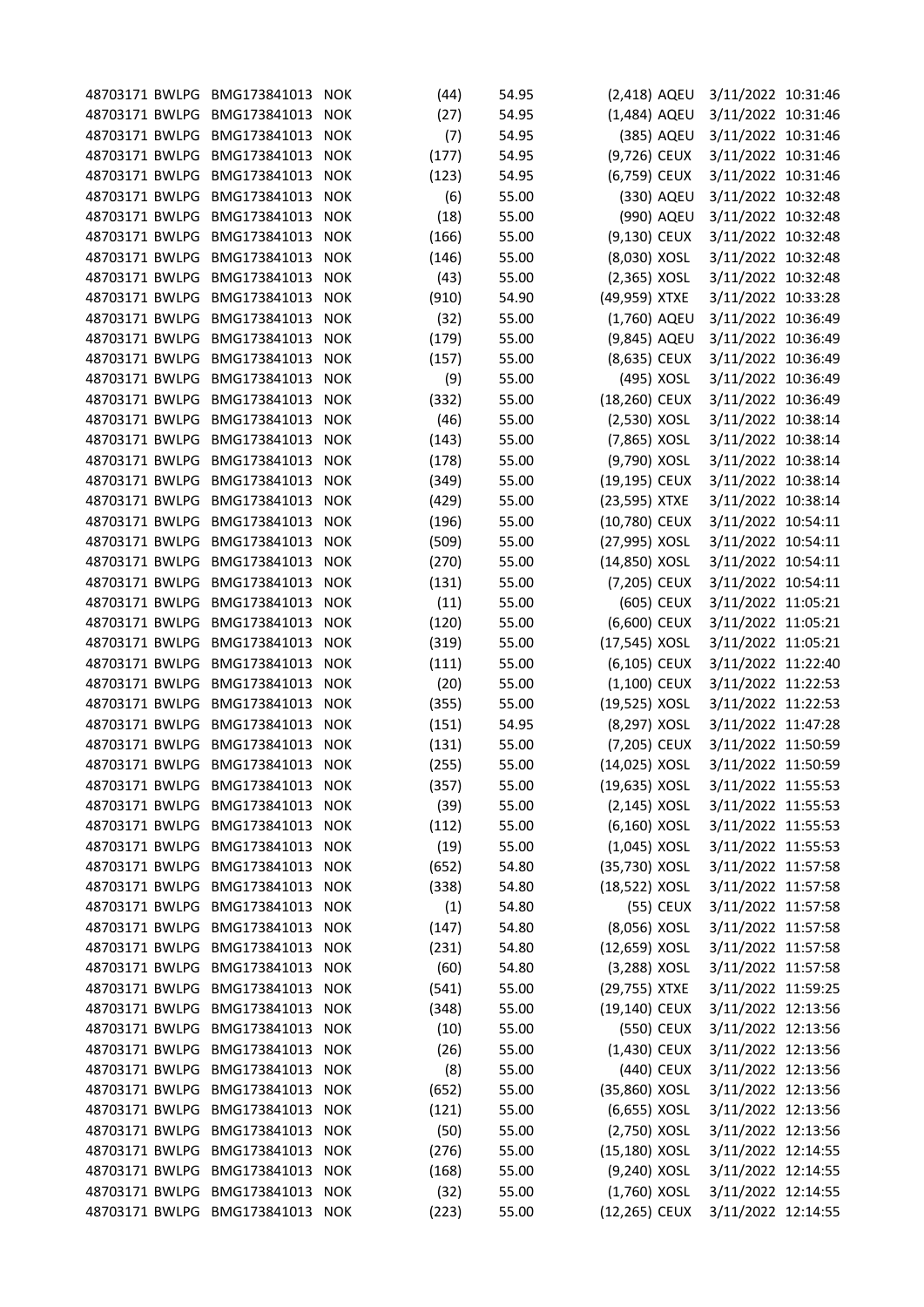| 48703171 BWLPG BMG173841013 NOK |                  |            | (5)      | 55.00 | (275) XOSL     | 3/11/2022 12:15:00 |  |
|---------------------------------|------------------|------------|----------|-------|----------------|--------------------|--|
| 48703171 BWLPG BMG173841013 NOK |                  |            | (309)    | 55.00 | (16,995) XOSL  | 3/11/2022 12:16:44 |  |
| 48703171 BWLPG                  | BMG173841013     | <b>NOK</b> | (1)      | 55.00 | (55) CEUX      | 3/11/2022 12:16:44 |  |
| 48703171 BWLPG                  | BMG173841013     | <b>NOK</b> | (80)     | 55.00 | (4,400) CEUX   | 3/11/2022 12:16:49 |  |
| 48703171 BWLPG                  | BMG173841013     | <b>NOK</b> | (343)    | 55.00 | (18,865) XOSL  | 3/11/2022 12:16:49 |  |
| 48703171 BWLPG                  | BMG173841013     | <b>NOK</b> | (338)    | 55.00 | (18,590) CEUX  | 3/11/2022 12:18:03 |  |
| 48703171 BWLPG                  | BMG173841013 NOK |            | (10)     | 55.00 | (550) CEUX     | 3/11/2022 12:18:03 |  |
| 48703171 BWLPG                  | BMG173841013     | <b>NOK</b> | (25)     | 55.00 | $(1,375)$ CEUX | 3/11/2022 12:18:03 |  |
| 48703171 BWLPG                  | BMG173841013     | <b>NOK</b> | (106)    | 55.00 | (5,830) CEUX   | 3/11/2022 12:24:02 |  |
| 48703171 BWLPG                  | BMG173841013     | <b>NOK</b> | (26)     | 55.00 | $(1,430)$ XOSL | 3/11/2022 12:24:02 |  |
| 48703171 BWLPG                  | BMG173841013     | <b>NOK</b> | (50)     | 55.00 | (2,750) XOSL   | 3/11/2022 12:24:02 |  |
| 48703171 BWLPG                  | BMG173841013 NOK |            | (217)    | 55.00 | (11,935) CEUX  | 3/11/2022 12:24:04 |  |
| 48703171 BWLPG                  | BMG173841013 NOK |            | (576)    | 55.00 | (31,680) XOSL  | 3/11/2022 12:24:04 |  |
|                                 |                  |            |          |       |                | 3/11/2022 12:24:04 |  |
| 48703171 BWLPG                  | BMG173841013     | <b>NOK</b> | (652)    | 55.00 | (35,860) XOSL  |                    |  |
| 48703171 BWLPG                  | BMG173841013     | <b>NOK</b> | (547)    | 55.00 | (30,085) XOSL  | 3/11/2022 12:24:04 |  |
| 48703171 BWLPG                  | BMG173841013     | <b>NOK</b> | (652)    | 55.00 | (35,860) XOSL  | 3/11/2022 12:24:04 |  |
| 48703171 BWLPG                  | BMG173841013     | <b>NOK</b> | (652)    | 55.00 | (35,860) XOSL  | 3/11/2022 12:24:04 |  |
| 48703171 BWLPG                  | BMG173841013 NOK |            | (2, 352) | 55.00 | (129,360) XOSL | 3/11/2022 12:24:04 |  |
| 48703171 BWLPG                  | BMG173841013 NOK |            | (652)    | 55.00 | (35,860) XOSL  | 3/11/2022 12:24:05 |  |
| 48703171 BWLPG                  | BMG173841013     | <b>NOK</b> | (311)    | 55.00 | (17,105) CEUX  | 3/11/2022 12:24:43 |  |
| 48703171 BWLPG                  | BMG173841013     | <b>NOK</b> | (288)    | 55.00 | (15,840) XOSL  | 3/11/2022 12:24:43 |  |
| 48703171 BWLPG                  | BMG173841013     | <b>NOK</b> | (37)     | 55.00 | (2,035) CEUX   | 3/11/2022 12:24:43 |  |
| 48703171 BWLPG                  | BMG173841013 NOK |            | (348)    | 55.00 | (19,140) CEUX  | 3/11/2022 12:24:47 |  |
| 48703171 BWLPG                  | BMG173841013 NOK |            | (348)    | 55.00 | (19,140) CEUX  | 3/11/2022 12:24:47 |  |
| 48703171 BWLPG                  | BMG173841013     | <b>NOK</b> | (219)    | 55.00 | (12,045) CEUX  | 3/11/2022 12:24:47 |  |
| 48703171 BWLPG                  | BMG173841013     | <b>NOK</b> | (364)    | 55.00 | (20,020) XOSL  | 3/11/2022 12:24:47 |  |
| 48703171 BWLPG                  | BMG173841013     | <b>NOK</b> | (348)    | 55.00 | (19,140) CEUX  | 3/11/2022 12:24:47 |  |
| 48703171 BWLPG                  | BMG173841013     | <b>NOK</b> | (285)    | 55.00 | (15,675) XOSL  | 3/11/2022 12:24:47 |  |
| 48703171 BWLPG                  | BMG173841013 NOK |            | (46)     | 55.00 | $(2,530)$ XOSL | 3/11/2022 12:24:47 |  |
| 48703171 BWLPG                  | BMG173841013 NOK |            | (652)    | 55.00 | (35,860) XOSL  | 3/11/2022 12:24:47 |  |
| 48703171 BWLPG                  | BMG173841013     | <b>NOK</b> | (192)    | 55.00 | (10,560) CEUX  | 3/11/2022 12:24:47 |  |
| 48703171 BWLPG                  | BMG173841013     | <b>NOK</b> | (348)    | 55.00 | (19,140) CEUX  | 3/11/2022 12:24:47 |  |
| 48703171 BWLPG                  | BMG173841013     | <b>NOK</b> | (484)    | 55.00 | (26,620) XOSL  | 3/11/2022 12:24:47 |  |
| 48703171 BWLPG BMG173841013 NOK |                  |            | (192)    | 55.00 | (10,560) AQEU  | 3/11/2022 12:24:47 |  |
| 48703171 BWLPG BMG173841013 NOK |                  |            | (580)    | 54.95 | (31,871) XOSL  | 3/11/2022 12:27:15 |  |
| 48703171 BWLPG                  | BMG173841013     | NOK        | (310)    | 54.95 | (17,035) CEUX  | 3/11/2022 12:27:15 |  |
| 48703171 BWLPG                  | BMG173841013     | <b>NOK</b> | (196)    | 54.80 | (10,741) CEUX  | 3/11/2022 12:27:26 |  |
| 48703171 BWLPG                  | BMG173841013     | <b>NOK</b> | (504)    | 54.80 | (27,619) XOSL  | 3/11/2022 12:27:26 |  |
| 48703171 BWLPG                  | BMG173841013     | <b>NOK</b> | (2)      | 54.80 | (110) CEUX     | 3/11/2022 12:27:26 |  |
| 48703171 BWLPG                  | BMG173841013 NOK |            | (776)    | 54.80 | (42,525) XOSL  | 3/11/2022 12:27:50 |  |
| 48703171 BWLPG                  | BMG173841013 NOK |            | (415)    | 54.80 | (22,742) CEUX  | 3/11/2022 12:27:50 |  |
| 48703171 BWLPG                  | BMG173841013     | <b>NOK</b> | (468)    | 54.85 | (25,670) XOSL  | 3/11/2022 12:30:07 |  |
| 48703171 BWLPG                  | BMG173841013     | <b>NOK</b> |          |       | (10,751) CEUX  | 3/11/2022 12:30:07 |  |
|                                 |                  |            | (196)    | 54.85 |                |                    |  |
| 48703171 BWLPG                  | BMG173841013     | <b>NOK</b> | (228)    | 54.75 | (12,483) CEUX  | 3/11/2022 12:30:25 |  |
| 48703171 BWLPG                  | BMG173841013     | <b>NOK</b> | (515)    | 54.75 | (28,196) XOSL  | 3/11/2022 12:30:25 |  |
| 48703171 BWLPG                  | BMG173841013 NOK |            | (47)     | 54.75 | $(2,573)$ XOSL | 3/11/2022 12:30:25 |  |
| 48703171 BWLPG                  | BMG173841013     | <b>NOK</b> | (345)    | 54.80 | (18,906) XOSL  | 3/11/2022 12:32:12 |  |
| 48703171 BWLPG                  | BMG173841013     | <b>NOK</b> | (131)    | 54.80 | (7,179) XOSL   | 3/11/2022 12:32:12 |  |
| 48703171 BWLPG                  | BMG173841013     | <b>NOK</b> | (268)    | 54.90 | (14,713) CEUX  | 3/11/2022 12:33:37 |  |
| 48703171 BWLPG                  | BMG173841013     | <b>NOK</b> | (15)     | 54.90 | (824) CEUX     | 3/11/2022 12:33:37 |  |
| 48703171 BWLPG                  | BMG173841013     | <b>NOK</b> | (287)    | 54.90 | (15,756) CEUX  | 3/11/2022 12:35:12 |  |
| 48703171 BWLPG                  | BMG173841013     | <b>NOK</b> | (244)    | 54.90 | (13,396) XOSL  | 3/11/2022 12:35:12 |  |
| 48703171 BWLPG                  | BMG173841013     | <b>NOK</b> | (70)     | 54.85 | (3,840) AQEU   | 3/11/2022 12:36:28 |  |
| 48703171 BWLPG                  | BMG173841013     | <b>NOK</b> | (364)    | 54.85 | (19,965) CEUX  | 3/11/2022 12:36:28 |  |
| 48703171 BWLPG                  | BMG173841013     | <b>NOK</b> | (681)    | 54.85 | (37,353) XOSL  | 3/11/2022 12:36:28 |  |
| 48703171 BWLPG BMG173841013 NOK |                  |            | (32)     | 54.85 | $(1,755)$ XOSL | 3/11/2022 12:36:28 |  |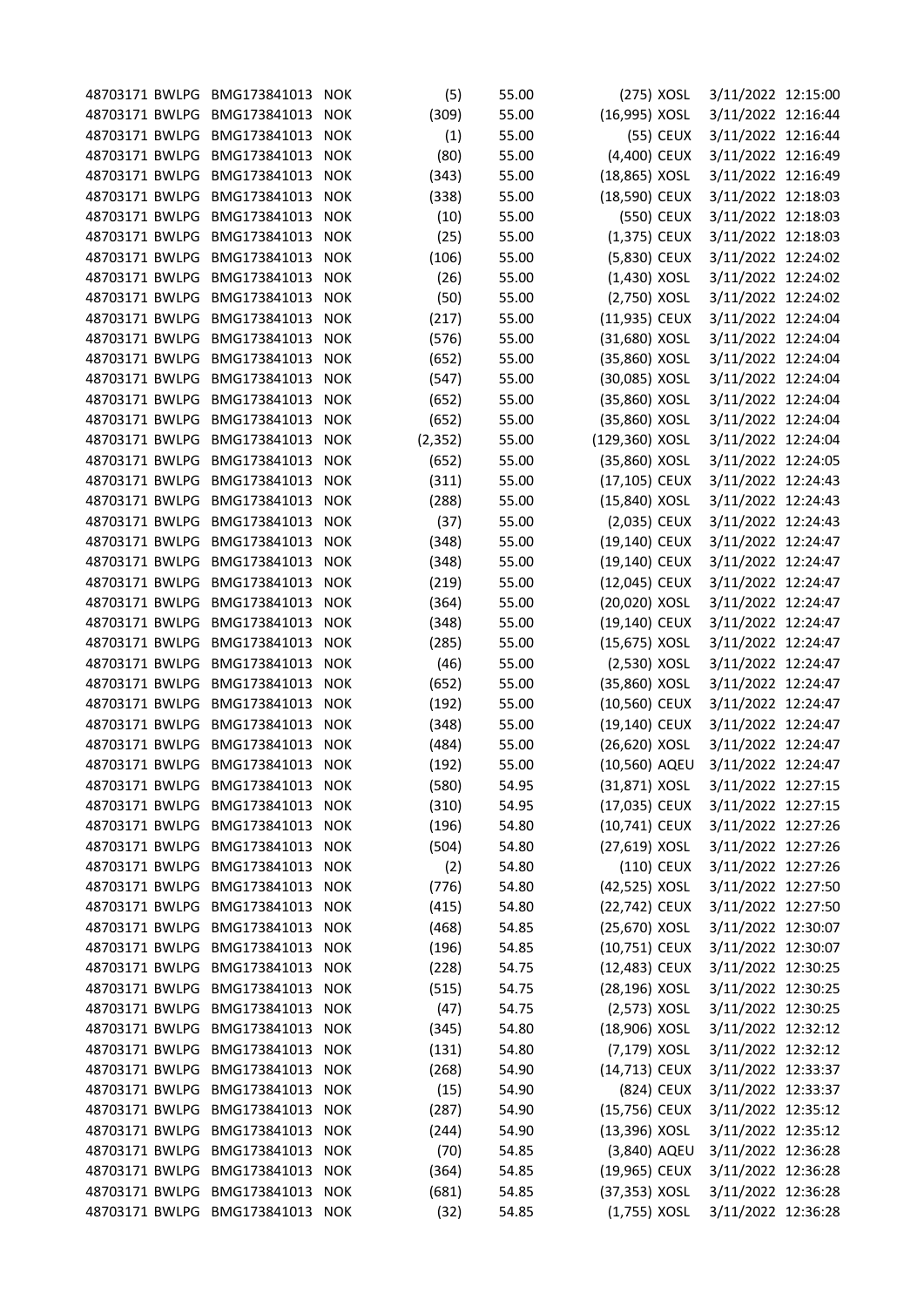| 48703171 BWLPG BMG173841013 NOK |                  |            | (7)      | 54.90          | (384) XOSL                     | 3/11/2022 12:38:24                       |  |
|---------------------------------|------------------|------------|----------|----------------|--------------------------------|------------------------------------------|--|
| 48703171 BWLPG                  | BMG173841013     | <b>NOK</b> | (37)     | 54.90          | (2,031) CEUX                   | 3/11/2022 12:38:24                       |  |
| 48703171 BWLPG                  | BMG173841013     | <b>NOK</b> | (94)     | 54.90          | (5,161) CEUX                   | 3/11/2022 12:38:24                       |  |
| 48703171 BWLPG                  | BMG173841013     | <b>NOK</b> | (155)    | 54.90          | (8,510) CEUX                   | 3/11/2022 12:38:24                       |  |
| 48703171 BWLPG                  | BMG173841013     | <b>NOK</b> | (171)    | 54.90          | (9,388) CEUX                   | 3/11/2022 12:38:24                       |  |
| 48703171 BWLPG                  | BMG173841013     | <b>NOK</b> | (1)      | 54.95          | (55) CEUX                      | 3/11/2022 12:39:37                       |  |
| 48703171 BWLPG                  | BMG173841013 NOK |            | (295)    | 54.95          | (16,210) CEUX                  | 3/11/2022 12:43:26                       |  |
| 48703171 BWLPG                  | BMG173841013     | <b>NOK</b> | (327)    | 54.95          | (17,969) XOSL                  | 3/11/2022 12:43:26                       |  |
| 48703171 BWLPG                  | BMG173841013     | <b>NOK</b> | (225)    | 54.95          | (12,364) XOSL                  | 3/11/2022 12:43:26                       |  |
| 48703171 BWLPG                  | BMG173841013     | <b>NOK</b> | (348)    | 54.85          | (19,088) CEUX                  | 3/11/2022 12:45:13                       |  |
| 48703171 BWLPG                  | BMG173841013     | <b>NOK</b> | (296)    | 54.85          | (16,236) CEUX                  | 3/11/2022 12:45:13                       |  |
| 48703171 BWLPG                  | BMG173841013     | <b>NOK</b> | (52)     | 54.85          | (2,852) CEUX                   | 3/11/2022 12:45:13                       |  |
| 48703171 BWLPG                  | BMG173841013     | <b>NOK</b> | (296)    | 54.85          | (16,236) CEUX                  | 3/11/2022 12:45:13                       |  |
| 48703171 BWLPG                  | BMG173841013     | <b>NOK</b> | (348)    | 54.85          | (19,088) CEUX                  | 3/11/2022 12:45:13                       |  |
| 48703171 BWLPG                  | BMG173841013     | <b>NOK</b> | (348)    | 54.85          | (19,088) CEUX                  | 3/11/2022 12:45:13                       |  |
| 48703171 BWLPG                  | BMG173841013     | <b>NOK</b> |          | 54.85          |                                | 3/11/2022 12:45:13                       |  |
|                                 |                  |            | (93)     |                | (5,101) CEUX                   |                                          |  |
| 48703171 BWLPG                  | BMG173841013     | <b>NOK</b> | (207)    | 54.85          | $(11, 354)$ XOSL               | 3/11/2022 12:45:13                       |  |
| 48703171 BWLPG                  | BMG173841013 NOK |            | (445)    | 54.85          | (24,408) XOSL                  | 3/11/2022 12:45:13                       |  |
| 48703171 BWLPG                  | BMG173841013     | <b>NOK</b> | (31)     | 54.85          | (1,700) XOSL                   | 3/11/2022 12:45:13                       |  |
| 48703171 BWLPG                  | BMG173841013     | <b>NOK</b> | (652)    | 54.85          | (35,762) XOSL                  | 3/11/2022 12:45:13                       |  |
| 48703171 BWLPG                  | BMG173841013     | <b>NOK</b> | (826)    | 54.85          | (45,306) XOSL                  | 3/11/2022 12:45:13                       |  |
| 48703171 BWLPG                  | BMG173841013     | <b>NOK</b> | (652)    | 54.85          | (35,762) XOSL                  | 3/11/2022 12:45:13                       |  |
| 48703171 BWLPG                  | BMG173841013     | <b>NOK</b> | (826)    | 54.85          | (45,306) XOSL                  | 3/11/2022 12:45:13                       |  |
| 48703171 BWLPG                  | BMG173841013     | <b>NOK</b> | (652)    | 54.85          | (35,762) XOSL                  | 3/11/2022 12:45:13                       |  |
| 48703171 BWLPG                  | BMG173841013     | <b>NOK</b> | (826)    | 54.85          | (45,306) XOSL                  | 3/11/2022 12:45:13                       |  |
| 48703171 BWLPG                  | BMG173841013     | <b>NOK</b> | (34)     | 54.85          | $(1,865)$ XOSL                 | 3/11/2022 12:45:13                       |  |
| 48703171 BWLPG                  | BMG173841013     | <b>NOK</b> | (503)    | 54.85          | (27,590) XOSL                  | 3/11/2022 12:45:13                       |  |
| 48703171 BWLPG                  | BMG173841013     | <b>NOK</b> | (115)    | 54.85          | (6,308) XOSL                   | 3/11/2022 12:45:13                       |  |
| 48703171 BWLPG                  | BMG173841013 NOK |            | (744)    | 54.85          | (40,808) XOSL                  | 3/11/2022 12:45:13                       |  |
| 48703171 BWLPG                  | BMG173841013     | <b>NOK</b> | (348)    | 54.85          | (19,088) CEUX                  | 3/11/2022 12:45:13                       |  |
| 48703171 BWLPG                  | BMG173841013     | <b>NOK</b> | (348)    | 54.85          | (19,088) CEUX                  | 3/11/2022 12:45:13                       |  |
| 48703171 BWLPG                  | BMG173841013     | <b>NOK</b> | (111)    | 54.85          | (6,088) CEUX                   | 3/11/2022 12:45:13                       |  |
| 48703171 BWLPG BMG173841013     |                  | <b>NOK</b> | (1, 222) | 54.95          | (67,149) XTXE                  | 3/11/2022 12:45:13                       |  |
| 48703171 BWLPG BMG173841013 NOK |                  |            | (365)    | 54.95          | (20,057) CEUX                  | 3/11/2022 12:47:55                       |  |
| 48703171 BWLPG BMG173841013 NOK |                  |            | (683)    | 54.95          | (37,531) XOSL                  | 3/11/2022 12:47:55                       |  |
| 48703171 BWLPG                  | BMG173841013     | <b>NOK</b> | (103)    | 54.95          | (5,660) XOSL                   | 3/11/2022 12:47:55                       |  |
| 48703171 BWLPG                  | BMG173841013     | <b>NOK</b> | (196)    | 54.95          | (10,770) CEUX                  | 3/11/2022 12:48:00                       |  |
| 48703171 BWLPG                  | BMG173841013     | <b>NOK</b> | (474)    | 54.95          | (26,046) XOSL                  | 3/11/2022 12:48:00                       |  |
| 48703171 BWLPG                  | BMG173841013     | <b>NOK</b> | (308)    | 54.95          | (16,925) XOSL                  | 3/11/2022 12:50:16                       |  |
| 48703171 BWLPG                  | BMG173841013 NOK |            | (131)    | 54.95          | (7,198) XOSL                   | 3/11/2022 12:50:16                       |  |
| 48703171 BWLPG                  | BMG173841013     | <b>NOK</b> | (238)    | 54.85          | (13,054) CEUX                  | 3/11/2022 12:52:14                       |  |
| 48703171 BWLPG                  | BMG173841013     | <b>NOK</b> | (651)    | 54.85          | (35,707) XOSL                  | 3/11/2022 12:52:14                       |  |
| 48703171 BWLPG                  | BMG173841013     | <b>NOK</b> | (10)     | 54.85          | (549) XOSL                     | 3/11/2022 12:52:14                       |  |
| 48703171 BWLPG                  | BMG173841013     | <b>NOK</b> | (131)    | 54.90          | (7,192) CEUX                   | 3/11/2022 12:52:14                       |  |
| 48703171 BWLPG                  | BMG173841013 NOK |            | (356)    | 54.90          | (19,544) XOSL                  | 3/11/2022 12:52:14                       |  |
| 48703171 BWLPG                  | BMG173841013 NOK |            | (131)    | 54.95          | (7,198) CEUX                   | 3/11/2022 12:53:49                       |  |
| 48703171 BWLPG                  | BMG173841013     | <b>NOK</b> | (343)    | 54.95          | (18,848) XOSL                  | 3/11/2022 12:53:49                       |  |
| 48703171 BWLPG                  | BMG173841013     |            |          |                |                                |                                          |  |
| 48703171 BWLPG                  | BMG173841013     | <b>NOK</b> | (196)    | 54.95<br>54.95 | (10,770) CEUX<br>(11,320) XOSL | 3/11/2022 12:53:49<br>3/11/2022 12:53:49 |  |
|                                 |                  | <b>NOK</b> | (206)    |                |                                |                                          |  |
| 48703171 BWLPG                  | BMG173841013     | <b>NOK</b> | (38)     | 54.95          | (2,088) XOSL                   | 3/11/2022 12:53:49                       |  |
| 48703171 BWLPG                  | BMG173841013 NOK |            | (131)    | 54.95          | (7,198) CEUX                   | 3/11/2022 12:58:38                       |  |
| 48703171 BWLPG                  | BMG173841013     | <b>NOK</b> | (283)    | 54.95          | (15,551) XOSL                  | 3/11/2022 12:58:38                       |  |
| 48703171 BWLPG                  | BMG173841013     | <b>NOK</b> | (363)    | 54.95          | (19,947) XOSL                  | 3/11/2022 13:00:04                       |  |
| 48703171 BWLPG                  | BMG173841013     | <b>NOK</b> | (131)    | 54.95          | (7,198) XOSL                   | 3/11/2022 13:00:04                       |  |
| 48703171 BWLPG                  | BMG173841013     | <b>NOK</b> | (91)     | 54.85          | (4,991) CEUX                   | 3/11/2022 13:07:23                       |  |
| 48703171 BWLPG BMG173841013 NOK |                  |            | (40)     | 54.85          | (2,194) CEUX                   | 3/11/2022 13:07:23                       |  |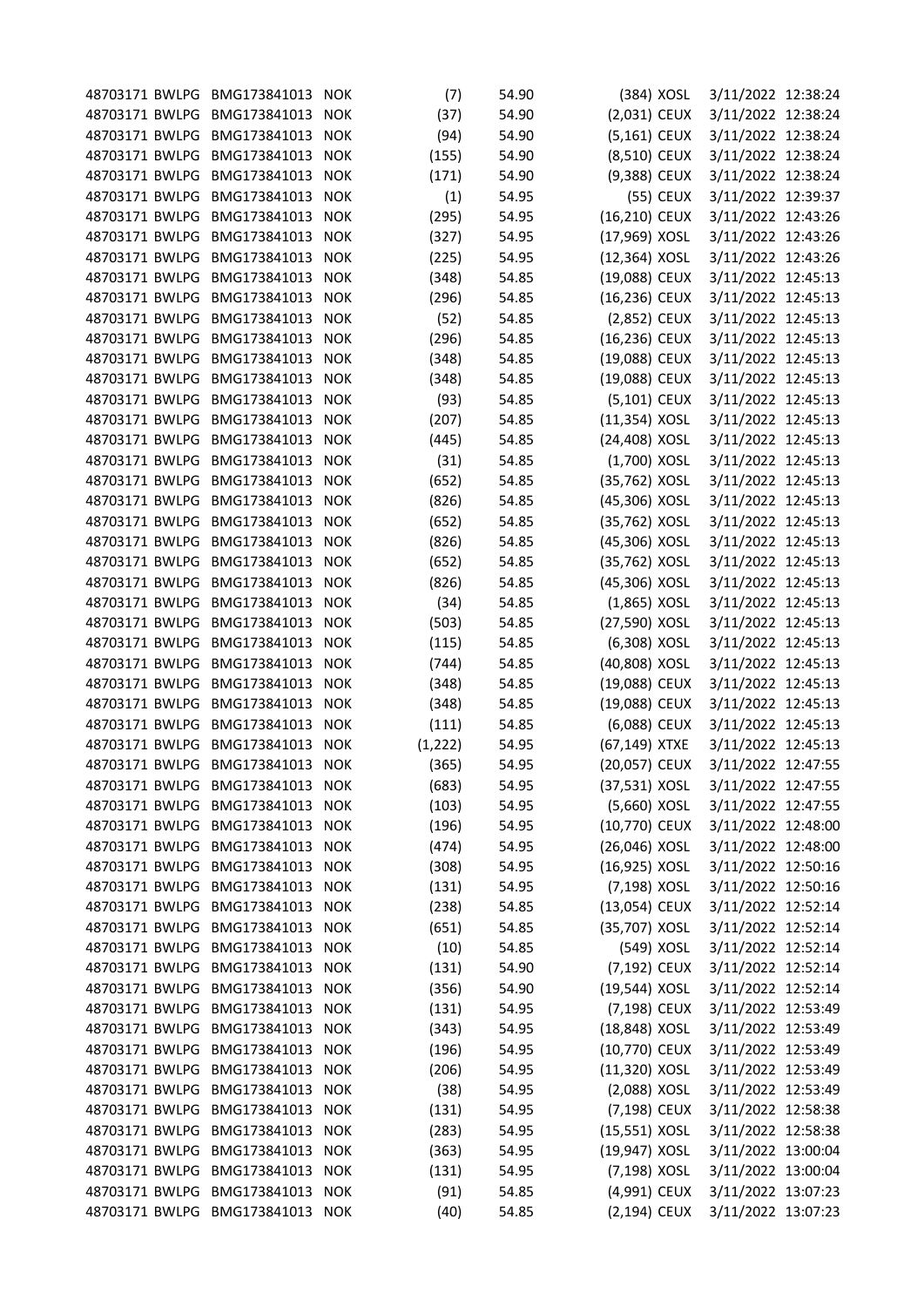| 48703171 BWLPG BMG173841013 NOK |                  |            | (342) | 54.85          | (18,759) XOSL | 3/11/2022 13:07:23 |  |
|---------------------------------|------------------|------------|-------|----------------|---------------|--------------------|--|
| 48703171 BWLPG                  | BMG173841013     | <b>NOK</b> | (131) | 54.70          | (7,166) CEUX  | 3/11/2022 13:10:09 |  |
| 48703171 BWLPG                  | BMG173841013     | <b>NOK</b> | (298) | 54.70          | (16,301) CEUX | 3/11/2022 13:10:09 |  |
| 48703171 BWLPG                  | BMG173841013     | <b>NOK</b> | (131) | 54.60          | (7,153) CEUX  | 3/11/2022 13:16:04 |  |
| 48703171 BWLPG                  | BMG173841013     | <b>NOK</b> | (274) | 54.60          | (14,960) XOSL | 3/11/2022 13:16:04 |  |
| 48703171 BWLPG                  | BMG173841013 NOK |            | (380) | 54.55          | (20,729) CEUX | 3/11/2022 13:17:49 |  |
| 48703171 BWLPG                  | BMG173841013 NOK |            | (247) | 54.55          | (13,474) CEUX | 3/11/2022 13:19:41 |  |
| 48703171 BWLPG                  | BMG173841013     | <b>NOK</b> | (17)  | 54.55          | (927) CEUX    | 3/11/2022 13:19:41 |  |
| 48703171 BWLPG                  | BMG173841013     | <b>NOK</b> | (491) | 54.55          | (26,784) XOSL | 3/11/2022 13:19:41 |  |
| 48703171 BWLPG                  | BMG173841013     | <b>NOK</b> | (604) | 54.60          | (32,978) XTXE | 3/11/2022 13:19:41 |  |
| 48703171 BWLPG                  | BMG173841013     | <b>NOK</b> | (705) | 54.70          | (38,564) GSEI | 3/11/2022 13:20:01 |  |
| 48703171 BWLPG                  | BMG173841013 NOK |            | (747) | 54.80          | (40,936) GSEI | 3/11/2022 13:22:40 |  |
| 48703171 BWLPG                  | BMG173841013 NOK |            | (196) | 54.75          | (10,731) CEUX | 3/11/2022 13:25:02 |  |
| 48703171 BWLPG                  | BMG173841013     | <b>NOK</b> | (400) | 54.75          | (21,900) XOSL | 3/11/2022 13:25:02 |  |
| 48703171 BWLPG                  | BMG173841013     | <b>NOK</b> | (111) | 54.75          | (6,077) XOSL  | 3/11/2022 13:25:02 |  |
| 48703171 BWLPG                  | BMG173841013     | <b>NOK</b> |       | 54.70          | (7,166) CEUX  | 3/11/2022 13:26:12 |  |
|                                 |                  |            | (131) |                |               |                    |  |
| 48703171 BWLPG                  | BMG173841013 NOK |            | (160) | 54.70          | (8,752) CEUX  | 3/11/2022 13:26:12 |  |
| 48703171 BWLPG                  | BMG173841013 NOK |            | (244) | 54.70          | (13,347) CEUX | 3/11/2022 13:26:12 |  |
| 48703171 BWLPG                  | BMG173841013     | <b>NOK</b> | (381) | 54.60          | (20,803) GSEI | 3/11/2022 13:31:08 |  |
| 48703171 BWLPG                  | BMG173841013     | <b>NOK</b> | (376) | 54.60          | (20,530) GSEI | 3/11/2022 13:32:01 |  |
| 48703171 BWLPG                  | BMG173841013     | <b>NOK</b> | (376) | 54.60          | (20,530) GSEI | 3/11/2022 13:32:54 |  |
| 48703171 BWLPG                  | BMG173841013     | <b>NOK</b> | (376) | 54.70          | (20,567) GSEI | 3/11/2022 13:34:22 |  |
| 48703171 BWLPG                  | BMG173841013 NOK |            | (543) | 54.75          | (29,729) GSEI | 3/11/2022 13:35:15 |  |
| 48703171 BWLPG                  | BMG173841013 NOK |            | (377) | 54.75          | (20,641) GSEI | 3/11/2022 13:36:08 |  |
| 48703171 BWLPG                  | BMG173841013     | <b>NOK</b> | (376) | 54.75          | (20,586) GSEI | 3/11/2022 13:36:56 |  |
| 48703171 BWLPG                  | BMG173841013     | <b>NOK</b> | (376) | 54.75          | (20,586) GSEI | 3/11/2022 13:37:49 |  |
| 48703171 BWLPG                  | BMG173841013     | <b>NOK</b> | (376) | 54.75          | (20,586) GSEI | 3/11/2022 13:38:42 |  |
| 48703171 BWLPG                  | BMG173841013     | <b>NOK</b> | (324) | 54.65          | (17,707) CEUX | 3/11/2022 13:38:59 |  |
| 48703171 BWLPG                  | BMG173841013 NOK |            | (607) | 54.65          | (33,173) XOSL | 3/11/2022 13:38:59 |  |
| 48703171 BWLPG                  | BMG173841013     | <b>NOK</b> | (381) | 54.75          | (20,860) BEUP | 3/11/2022 13:42:16 |  |
| 48703171 BWLPG                  | BMG173841013     | <b>NOK</b> | (524) | 54.70          | (28,663) GSEI | 3/11/2022 13:42:59 |  |
| 48703171 BWLPG                  | BMG173841013     | <b>NOK</b> | (376) | 54.70          | (20,567) GSEI | 3/11/2022 13:43:51 |  |
| 48703171 BWLPG BMG173841013     |                  | <b>NOK</b> | (376) | 54.70          | (20,567) GSEI | 3/11/2022 13:44:44 |  |
| 48703171 BWLPG BMG173841013 NOK |                  |            | (376) | 54.70          | (20,567) GSEI | 3/11/2022 13:45:37 |  |
| 48703171 BWLPG BMG173841013 NOK |                  |            | (376) | 54.70          | (20,567) GSEI | 3/11/2022 13:46:30 |  |
| 48703171 BWLPG                  | BMG173841013     | <b>NOK</b> | (376) | 54.70          | (20,567) GSEI | 3/11/2022 13:47:23 |  |
| 48703171 BWLPG                  | BMG173841013     | <b>NOK</b> | (376) | 54.70          | (20,567) GSEI | 3/11/2022 13:48:16 |  |
| 48703171 BWLPG                  | BMG173841013     | <b>NOK</b> | (376) | 54.70          | (20,567) GSEI | 3/11/2022 13:49:09 |  |
| 48703171 BWLPG                  | BMG173841013     | <b>NOK</b> | (376) | 54.70          | (20,567) GSEI | 3/11/2022 13:50:02 |  |
| 48703171 BWLPG                  | BMG173841013 NOK |            | (376) | 54.70          | (20,567) EUCC | 3/11/2022 13:50:55 |  |
| 48703171 BWLPG                  | BMG173841013     | <b>NOK</b> | (203) | 54.70          | (11,104) AQEU | 3/11/2022 13:51:48 |  |
| 48703171 BWLPG                  | BMG173841013     | <b>NOK</b> | (173) | 54.70          | (9,463) AQEU  | 3/11/2022 13:51:48 |  |
| 48703171 BWLPG                  | BMG173841013     | <b>NOK</b> | (164) | 54.70          | (8,971) AQEU  | 3/11/2022 13:53:23 |  |
| 48703171 BWLPG                  | BMG173841013     | <b>NOK</b> | (27)  | 54.70          | (1,477) CEUX  | 3/11/2022 13:53:23 |  |
| 48703171 BWLPG                  | BMG173841013 NOK |            | (22)  | 54.75          | (1,205) CEUX  | 3/11/2022 13:53:23 |  |
| 48703171 BWLPG                  | BMG173841013 NOK |            | (164) | 54.75          | (8,979) CEUX  | 3/11/2022 13:53:23 |  |
| 48703171 BWLPG                  | BMG173841013     | <b>NOK</b> | (376) | 54.70          | (20,567) AQEU | 3/11/2022 13:53:35 |  |
| 48703171 BWLPG                  | BMG173841013     |            |       |                | (14,167) XOSL | 3/11/2022 13:54:37 |  |
| 48703171 BWLPG                  | BMG173841013     | <b>NOK</b> | (259) | 54.70<br>54.70 | (10,393) XOSL | 3/11/2022 13:54:37 |  |
|                                 |                  | <b>NOK</b> | (190) |                |               |                    |  |
| 48703171 BWLPG                  | BMG173841013     | <b>NOK</b> | (41)  | 54.75          | (2,245) CEUX  | 3/11/2022 13:55:24 |  |
| 48703171 BWLPG                  | BMG173841013 NOK |            | (179) | 54.75          | (9,800) XOSL  | 3/11/2022 13:55:24 |  |
| 48703171 BWLPG                  | BMG173841013     | <b>NOK</b> | (160) | 54.75          | (8,760) XOSL  | 3/11/2022 13:55:24 |  |
| 48703171 BWLPG                  | BMG173841013     | <b>NOK</b> | (288) | 54.65          | (15,739) CEUX | 3/11/2022 13:56:05 |  |
| 48703171 BWLPG                  | BMG173841013     | <b>NOK</b> | (538) | 54.65          | (29,402) XOSL | 3/11/2022 13:56:05 |  |
| 48703171 BWLPG                  | BMG173841013     | <b>NOK</b> | (20)  | 54.80          | (1,096) CEUX  | 3/11/2022 14:00:34 |  |
| 48703171 BWLPG BMG173841013 NOK |                  |            | (37)  | 54.80          | (2,028) XOSL  | 3/11/2022 14:00:34 |  |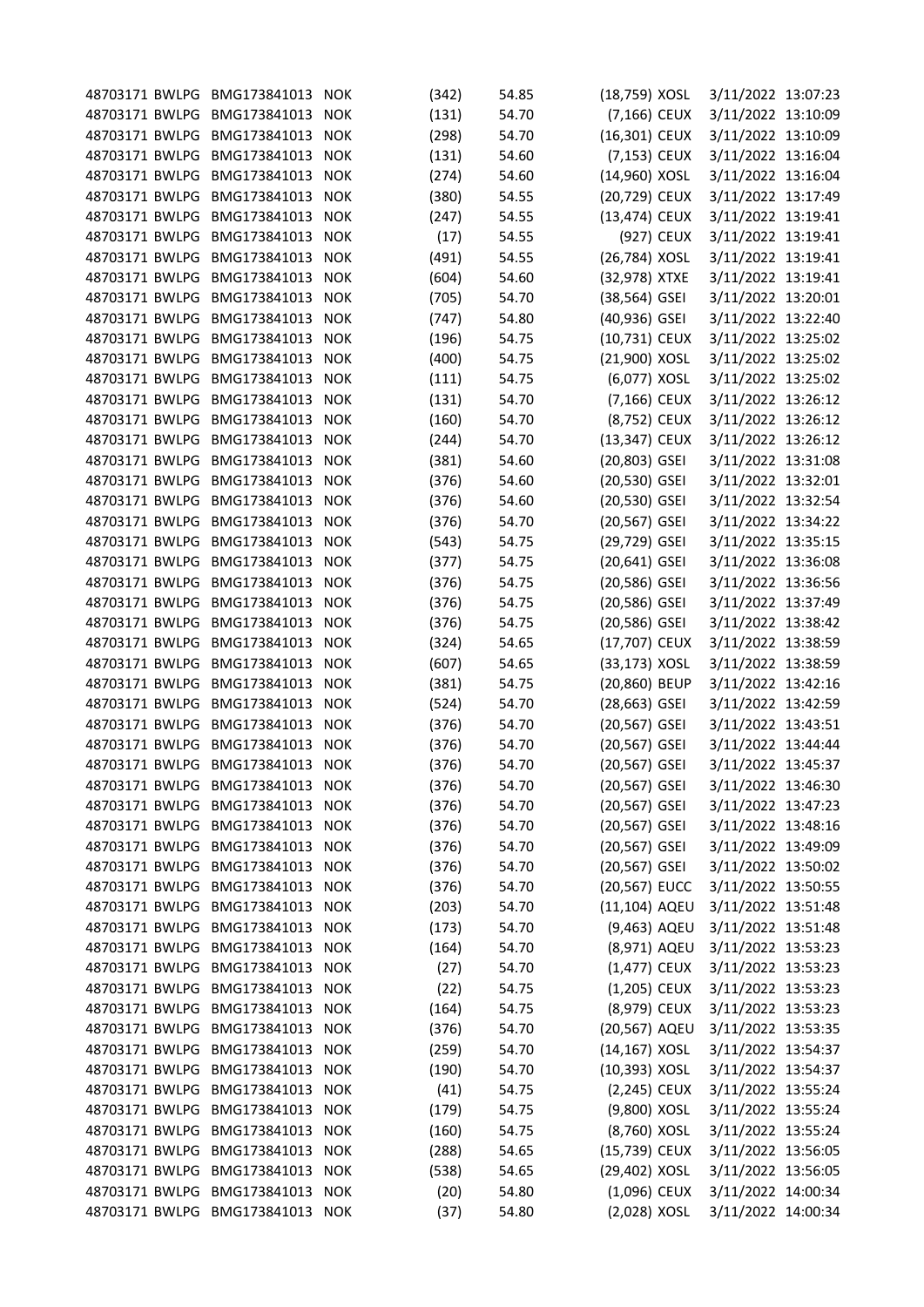| 48703171 BWLPG BMG173841013     |                  | <b>NOK</b> | (234) | 54.80 | (12,823) XOSL    |           | 3/11/2022 14:00:34 |  |
|---------------------------------|------------------|------------|-------|-------|------------------|-----------|--------------------|--|
| 48703171 BWLPG                  | BMG173841013     | <b>NOK</b> | (376) | 54.85 | (20,624) AQEU    |           | 3/11/2022 14:02:01 |  |
| 48703171 BWLPG                  | BMG173841013     | <b>NOK</b> | (581) | 54.80 | (31,839) XOSL    |           | 3/11/2022 14:02:59 |  |
| 48703171 BWLPG                  | BMG173841013     | <b>NOK</b> | (375) | 54.80 | (20,550) XTXE    |           | 3/11/2022 14:03:56 |  |
| 48703171 BWLPG                  | BMG173841013     | <b>NOK</b> | (92)  | 54.80 | (5,042) CEUX     |           | 3/11/2022 14:04:59 |  |
| 48703171 BWLPG                  | BMG173841013     | <b>NOK</b> | (132) | 54.80 | (7,234) CEUX     |           | 3/11/2022 14:04:59 |  |
| 48703171 BWLPG                  | BMG173841013     | <b>NOK</b> | (154) | 54.80 | (8,439) XOSL     |           | 3/11/2022 14:04:59 |  |
| 48703171 BWLPG                  | BMG173841013     | <b>NOK</b> | (131) | 54.70 | (7,166) CEUX     |           | 3/11/2022 14:05:51 |  |
| 48703171 BWLPG                  | BMG173841013     | <b>NOK</b> | (258) | 54.70 | $(14, 113)$ XOSL |           | 3/11/2022 14:05:51 |  |
|                                 | BMG173841013     | <b>NOK</b> |       |       |                  |           |                    |  |
| 48703171 BWLPG                  |                  |            | (37)  | 54.75 | (2,026) CEUX     |           | 3/11/2022 14:07:07 |  |
| 48703171 BWLPG                  | BMG173841013     | <b>NOK</b> | (126) | 54.75 | (6,899) CEUX     |           | 3/11/2022 14:07:07 |  |
| 48703171 BWLPG                  | BMG173841013     | <b>NOK</b> | (195) | 54.75 | (10,676) CEUX    |           | 3/11/2022 14:07:07 |  |
| 48703171 BWLPG                  | BMG173841013     | <b>NOK</b> | (18)  | 54.75 | (986) XOSL       |           | 3/11/2022 14:07:07 |  |
| 48703171 BWLPG                  | BMG173841013     | <b>NOK</b> | (196) | 54.70 | (10,721) CEUX    |           | 3/11/2022 14:07:22 |  |
| 48703171 BWLPG                  | BMG173841013     | <b>NOK</b> | (346) | 54.70 | (18,926) XOSL    |           | 3/11/2022 14:07:22 |  |
| 48703171 BWLPG                  | BMG173841013     | <b>NOK</b> | (189) | 54.70 | (10,338) XOSL    |           | 3/11/2022 14:07:22 |  |
| 48703171 BWLPG                  | BMG173841013     | <b>NOK</b> | (3)   | 54.95 | (165) CEUX       |           | 3/11/2022 14:14:11 |  |
| 48703171 BWLPG                  | BMG173841013     | <b>NOK</b> | (66)  | 54.95 | (3,627) CEUX     |           | 3/11/2022 14:27:02 |  |
| 48703171 BWLPG                  | BMG173841013     | <b>NOK</b> | (178) | 54.95 | (9,781) CEUX     |           | 3/11/2022 14:27:44 |  |
| 48703171 BWLPG                  | BMG173841013     | <b>NOK</b> | (538) | 54.95 | (29,563) XOSL    |           | 3/11/2022 14:27:44 |  |
| 48703171 BWLPG                  | BMG173841013     | <b>NOK</b> | (1)   | 54.95 |                  | (55) CEUX | 3/11/2022 14:27:44 |  |
| 48703171 BWLPG                  | BMG173841013     | <b>NOK</b> | (42)  | 54.95 | (2,308) CEUX     |           | 3/11/2022 14:27:44 |  |
| 48703171 BWLPG                  | BMG173841013     | <b>NOK</b> | (322) | 54.95 | (17,694) CEUX    |           | 3/11/2022 14:33:22 |  |
| 48703171 BWLPG                  | BMG173841013     | <b>NOK</b> | (603) | 54.95 | (33,135) XOSL    |           | 3/11/2022 14:33:22 |  |
| 48703171 BWLPG                  | BMG173841013     | <b>NOK</b> | (53)  | 54.80 | (2,904) CEUX     |           | 3/11/2022 14:36:37 |  |
| 48703171 BWLPG                  | BMG173841013     | <b>NOK</b> | (9)   | 54.80 | (493) CEUX       |           | 3/11/2022 14:36:37 |  |
| 48703171 BWLPG                  | BMG173841013     | <b>NOK</b> | (196) | 54.95 | (10,770) CEUX    |           | 3/11/2022 14:37:51 |  |
| 48703171 BWLPG                  | BMG173841013     | <b>NOK</b> | (35)  | 54.95 | (1,923) CEUX     |           | 3/11/2022 14:37:55 |  |
| 48703171 BWLPG                  | BMG173841013     | <b>NOK</b> | (46)  | 54.95 | (2,528) CEUX     |           | 3/11/2022 14:37:55 |  |
| 48703171 BWLPG                  | BMG173841013     | <b>NOK</b> | (129) | 54.95 | (7,089) CEUX     |           | 3/11/2022 14:37:56 |  |
|                                 |                  |            |       | 54.95 |                  |           |                    |  |
| 48703171 BWLPG                  | BMG173841013     | <b>NOK</b> | (137) |       | (7,528) CEUX     |           | 3/11/2022 14:37:56 |  |
| 48703171 BWLPG                  | BMG173841013     | <b>NOK</b> | (39)  | 54.95 | (2,143) CEUX     |           | 3/11/2022 14:40:04 |  |
| 48703171 BWLPG                  | BMG173841013     | <b>NOK</b> | (34)  | 54.95 | (1,868) CEUX     |           | 3/11/2022 14:40:04 |  |
| 48703171 BWLPG BMG173841013 NOK |                  |            | (19)  | 54.95 | $(1,044)$ CEUX   |           | 3/11/2022 14:40:04 |  |
| 48703171 BWLPG                  | BMG173841013 NOK |            | (421) | 54.95 | (23,134) XOSL    |           | 3/11/2022 14:40:04 |  |
| 48703171 BWLPG                  | BMG173841013     | <b>NOK</b> | (39)  | 54.95 | $(2, 143)$ XOSL  |           | 3/11/2022 14:40:04 |  |
| 48703171 BWLPG                  | BMG173841013     | <b>NOK</b> | (1)   | 54.95 |                  | (55) XOSL | 3/11/2022 14:40:04 |  |
| 48703171 BWLPG                  | BMG173841013     | <b>NOK</b> | (19)  | 54.95 | (1,044) CEUX     |           | 3/11/2022 14:59:12 |  |
| 48703171 BWLPG                  | BMG173841013 NOK |            | (100) | 54.95 | (5,495) CEUX     |           | 3/11/2022 14:59:36 |  |
| 48703171 BWLPG                  | BMG173841013 NOK |            | (34)  | 54.95 | (1,868) CEUX     |           | 3/11/2022 15:21:10 |  |
| 48703171 BWLPG                  | BMG173841013     | <b>NOK</b> | (97)  | 54.95 | (5,330) CEUX     |           | 3/11/2022 15:21:10 |  |
| 48703171 BWLPG                  | BMG173841013     | <b>NOK</b> | (299) | 54.95 | (16,430) XOSL    |           | 3/11/2022 15:21:10 |  |
| 48703171 BWLPG                  | BMG173841013     | <b>NOK</b> | (77)  | 54.95 | (4,231) CEUX     |           | 3/11/2022 15:21:10 |  |
| 48703171 BWLPG                  | BMG173841013     | <b>NOK</b> | (354) | 54.95 | (19,452) XOSL    |           | 3/11/2022 15:21:10 |  |
| 48703171 BWLPG                  | BMG173841013 NOK |            | (130) | 54.95 | (7,144) CEUX     |           | 3/11/2022 15:21:10 |  |
| 48703171 BWLPG                  | BMG173841013 NOK |            | (342) | 54.95 | (18,793) CEUX    |           | 3/11/2022 15:26:09 |  |
| 48703171 BWLPG                  | BMG173841013     | <b>NOK</b> | (641) | 54.95 | (35,223) XOSL    |           | 3/11/2022 15:26:09 |  |
| 48703171 BWLPG                  | BMG173841013     | <b>NOK</b> | (383) | 54.90 | (21,027) XTXE    |           | 3/11/2022 15:28:10 |  |
| 48703171 BWLPG                  | BMG173841013     | <b>NOK</b> | (379) | 54.90 | (20,807) AQEU    |           | 3/11/2022 15:28:40 |  |
| 48703171 BWLPG                  | BMG173841013 NOK |            | (29)  | 54.95 | (1,594) AQEU     |           | 3/11/2022 15:29:01 |  |
| 48703171 BWLPG                  | BMG173841013 NOK |            | (48)  |       | (2,638) AQEU     |           | 3/11/2022 15:29:01 |  |
|                                 |                  |            |       | 54.95 |                  |           |                    |  |
| 48703171 BWLPG                  | BMG173841013     | <b>NOK</b> | (245) | 54.95 | (13,463) CEUX    |           | 3/11/2022 15:29:01 |  |
| 48703171 BWLPG                  | BMG173841013     | <b>NOK</b> | (60)  | 54.95 | (3,297) XOSL     |           | 3/11/2022 15:29:01 |  |
| 48703171 BWLPG                  | BMG173841013     | <b>NOK</b> | (28)  | 54.95 | (1,539) AQEU     |           | 3/11/2022 15:29:29 |  |
| 48703171 BWLPG                  | BMG173841013 NOK |            | (346) | 54.95 | (19,013) AQEU    |           | 3/11/2022 15:29:29 |  |
| 48703171 BWLPG BMG173841013 NOK |                  |            | (6)   | 54.95 | (330) CEUX       |           | 3/11/2022 15:29:29 |  |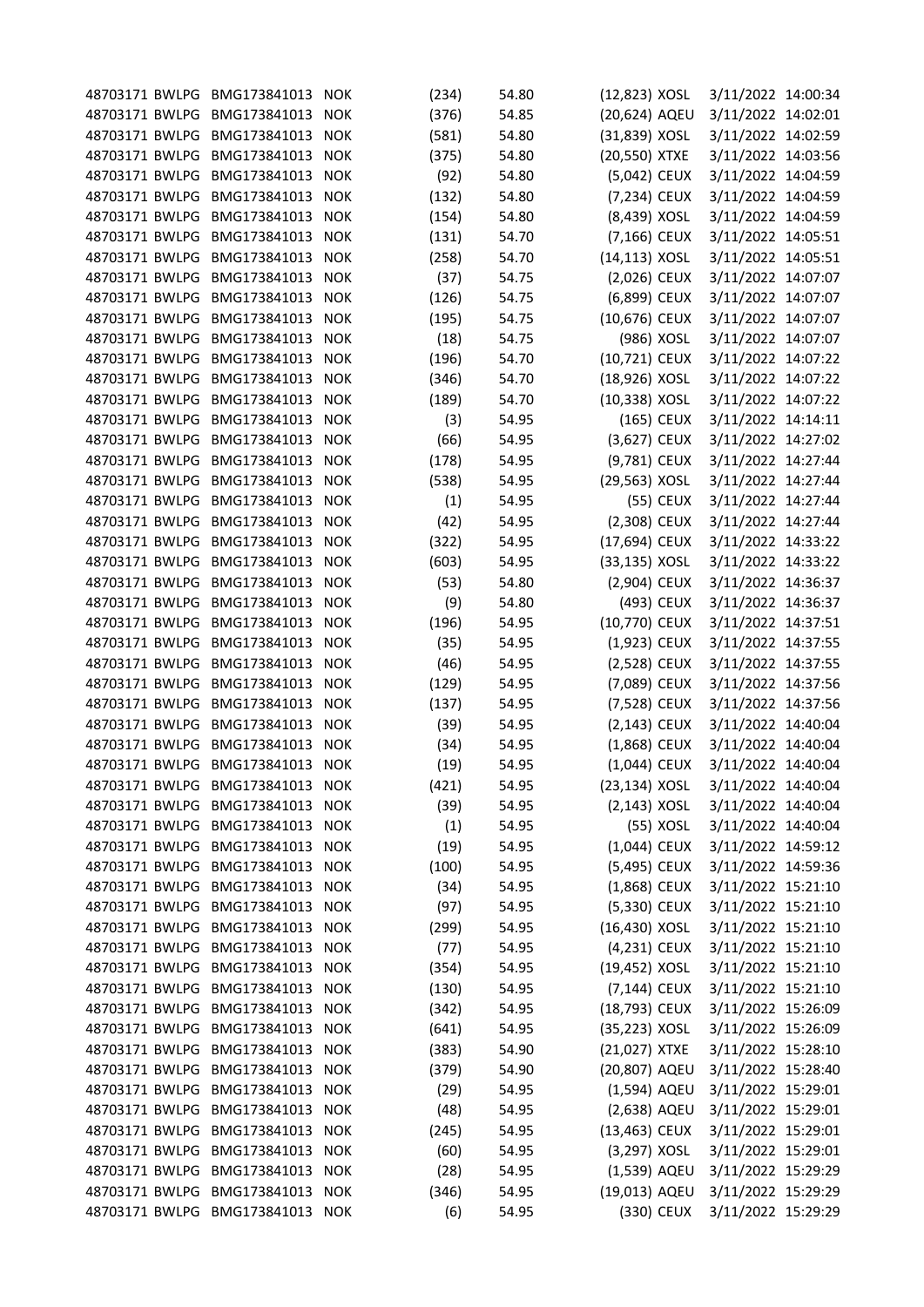| 48703171 BWLPG | BMG173841013     | <b>NOK</b> | (22)      | 54.95 | (1,209) AQEU    | 3/11/2022 15:29:57 |  |
|----------------|------------------|------------|-----------|-------|-----------------|--------------------|--|
| 48703171 BWLPG | BMG173841013     | <b>NOK</b> | (24)      | 54.95 | (1,319) CEUX    | 3/11/2022 15:29:57 |  |
| 48703171 BWLPG | BMG173841013     | <b>NOK</b> | (177)     | 54.95 | (9,726) CEUX    | 3/11/2022 15:29:57 |  |
| 48703171 BWLPG | BMG173841013     | <b>NOK</b> | (124)     | 54.95 | (6,814) XOSL    | 3/11/2022 15:29:57 |  |
| 48703171 BWLPG | BMG173841013 NOK |            | (32)      | 54.95 | (1,758) XOSL    | 3/11/2022 15:29:57 |  |
| 48703171 BWLPG | BMG173841013     | <b>NOK</b> | (348)     | 55.00 | (19,140) CEUX   | 3/11/2022 15:32:24 |  |
| 48703171 BWLPG | BMG173841013     | <b>NOK</b> | (348)     | 55.00 | (19,140) CEUX   | 3/11/2022 15:32:24 |  |
| 48703171 BWLPG | BMG173841013 NOK |            | (348)     | 55.00 | (19,140) CEUX   | 3/11/2022 15:32:24 |  |
| 48703171 BWLPG | BMG173841013     | <b>NOK</b> | (348)     | 55.00 | (19,140) CEUX   | 3/11/2022 15:32:24 |  |
| 48703171 BWLPG | BMG173841013     | <b>NOK</b> | (348)     | 55.00 | (19,140) CEUX   | 3/11/2022 15:32:24 |  |
| 48703171 BWLPG | BMG173841013 NOK |            | (348)     | 55.00 | (19,140) CEUX   | 3/11/2022 15:32:24 |  |
| 48703171 BWLPG | BMG173841013     | <b>NOK</b> | (348)     | 55.00 | (19,140) CEUX   | 3/11/2022 15:32:24 |  |
| 48703171 BWLPG | BMG173841013     | <b>NOK</b> | (99)      | 55.00 | (5,445) CEUX    | 3/11/2022 15:32:24 |  |
| 48703171 BWLPG | BMG173841013     | <b>NOK</b> | (39)      | 55.00 | $(2, 145)$ CEUX | 3/11/2022 15:32:24 |  |
| 48703171 BWLPG | BMG173841013     | <b>NOK</b> | (309)     | 55.00 | (16,995) CEUX   | 3/11/2022 15:32:24 |  |
| 48703171 BWLPG | BMG173841013     | <b>NOK</b> | (348)     | 55.00 | (19,140) CEUX   | 3/11/2022 15:32:24 |  |
| 48703171 BWLPG | BMG173841013     | <b>NOK</b> | (348)     | 55.00 | (19,140) CEUX   | 3/11/2022 15:32:24 |  |
| 48703171 BWLPG | BMG173841013     | <b>NOK</b> | (17)      | 55.00 | (935) CEUX      | 3/11/2022 15:32:24 |  |
| 48703171 BWLPG | BMG173841013     | <b>NOK</b> | (120)     | 55.00 | (6,600) CEUX    | 3/11/2022 15:32:24 |  |
| 48703171 BWLPG | BMG173841013     | <b>NOK</b> | (652)     | 55.00 | (35,860) XOSL   | 3/11/2022 15:32:24 |  |
| 48703171 BWLPG | BMG173841013     | <b>NOK</b> | (6, 841)  | 55.00 | (376,255) XOSL  | 3/11/2022 15:32:24 |  |
| 48703171 BWLPG | BMG173841013     | <b>NOK</b> | (323)     | 55.00 | (17,765) XOSL   | 3/11/2022 15:32:24 |  |
| 48703171 BWLPG | BMG173841013     | <b>NOK</b> | (131)     | 55.00 | (7,205) CEUX    | 3/11/2022 15:32:24 |  |
| 48703171 BWLPG | BMG173841013     | <b>NOK</b> | (337)     | 55.00 | (18,535) XOSL   | 3/11/2022 15:32:24 |  |
| 48703171 BWLPG | BMG173841013     | <b>NOK</b> | (1)       | 54.90 | (55) XOSL       | 3/11/2022 15:44:54 |  |
| 48703171 BWLPG | BMG173841013     | <b>NOK</b> | (509)     | 54.90 | (27,944) XOSL   | 3/11/2022 15:45:00 |  |
| 48703171 BWLPG | BMG173841013 NOK |            | (272)     | 54.90 | (14,933) CEUX   | 3/11/2022 15:45:00 |  |
|                |                  |            | (97, 118) |       |                 |                    |  |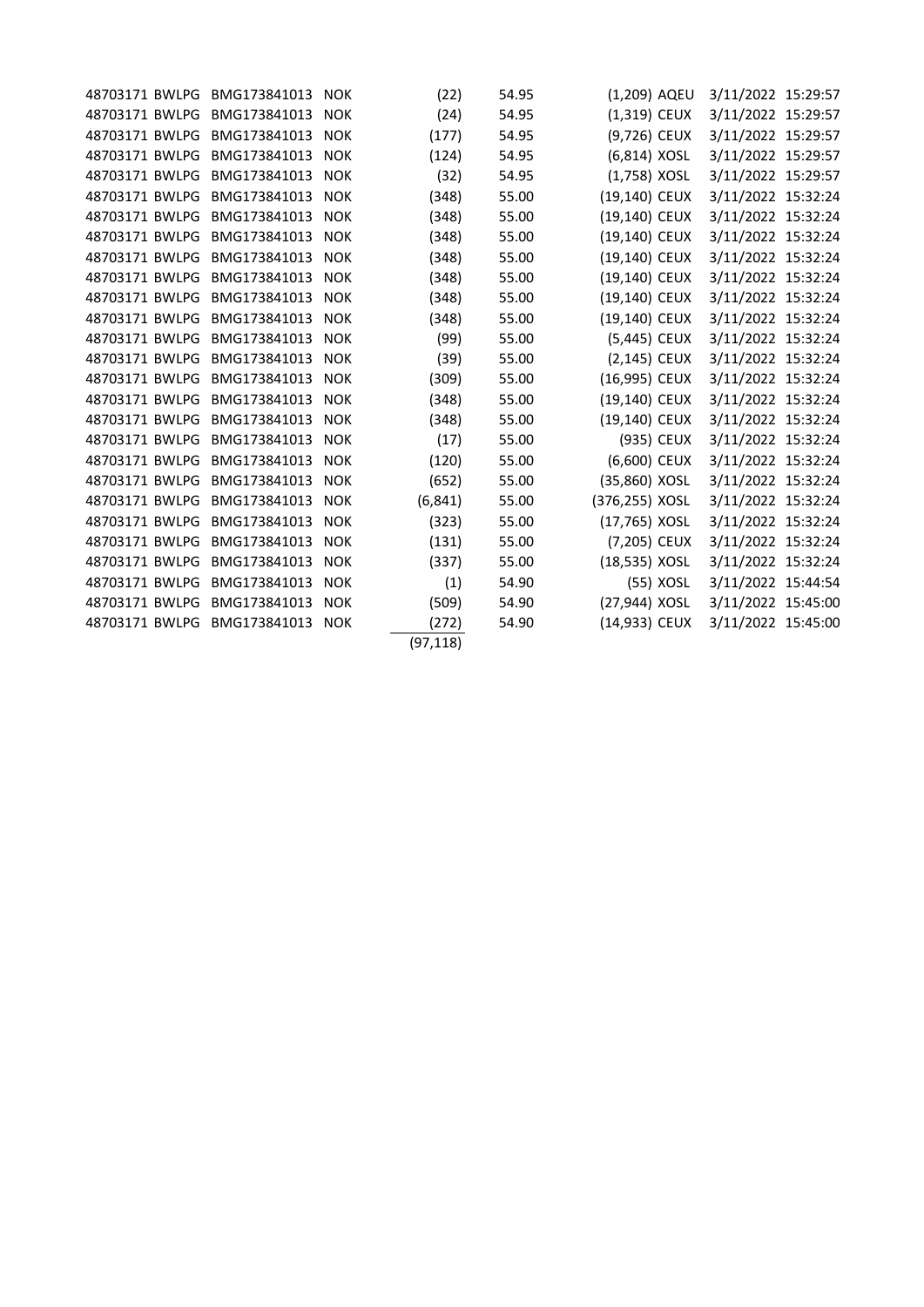| Order          | <b>Ticker</b> | <b>ISIN</b>                     | <b>Currency</b> | <b>Volume</b> | <b>Price</b> | <b>Consideration</b> | <b>MIC</b> | Date               | <b>Time</b> |
|----------------|---------------|---------------------------------|-----------------|---------------|--------------|----------------------|------------|--------------------|-------------|
| 48702717 BWLPG |               | BMG173841013                    | <b>NOK</b>      | (18)          | 53.63        |                      | (965) BEUP | 3/10/2022          | 9:14:27     |
| 48702717 BWLPG |               | BMG173841013                    | <b>NOK</b>      | (83)          | 53.63        | (4,451) MOSE         |            | 3/10/2022          | 9:14:27     |
| 48702717 BWLPG |               | BMG173841013                    | <b>NOK</b>      | (99)          | 54.00        | (5,346) XOSL         |            | 3/10/2022          | 9:32:17     |
| 48702717 BWLPG |               | BMG173841013                    | <b>NOK</b>      | (132)         | 54.00        | (7,128) CEUX         |            | 3/10/2022          | 9:32:17     |
| 48702717 BWLPG |               | BMG173841013                    | <b>NOK</b>      | (326)         | 54.00        | (17,604) XOSL        |            | 3/10/2022          | 9:32:17     |
| 48702717 BWLPG |               | BMG173841013                    | <b>NOK</b>      | (132)         | 54.00        | (7,128) CEUX         |            | 3/10/2022          | 9:34:08     |
| 48702717 BWLPG |               | BMG173841013                    | <b>NOK</b>      | (105)         | 54.00        | (5,670) XOSL         |            | 3/10/2022          | 9:34:08     |
| 48702717 BWLPG |               | BMG173841013                    | <b>NOK</b>      | (26)          | 54.00        | $(1,404)$ XOSL       |            | 3/10/2022          | 9:34:08     |
| 48702717 BWLPG |               | BMG173841013                    | <b>NOK</b>      | (138)         | 54.00        | (7,452) CEUX         |            | 3/10/2022          | 9:34:08     |
| 48702717 BWLPG |               | BMG173841013                    | <b>NOK</b>      | (453)         | 53.93        | (24,428) BEUP        |            | 3/10/2022          | 9:40:29     |
| 48702717 BWLPG |               | BMG173841013                    | <b>NOK</b>      | (59)          | 53.93        | (3,182) BEUP         |            | 3/10/2022          | 9:40:29     |
| 48702717 BWLPG |               | BMG173841013                    | <b>NOK</b>      | (18)          | 53.93        |                      | (971) TQEM | 3/10/2022          | 9:42:50     |
| 48702717 BWLPG |               | BMG173841013                    | <b>NOK</b>      | (94)          | 53.93        | (5,069) BEUP         |            | 3/10/2022          | 9:42:53     |
| 48702717 BWLPG |               | BMG173841013                    | <b>NOK</b>      | (42)          | 53.93        | (2,265) BEUP         |            | 3/10/2022          | 9:42:53     |
| 48702717 BWLPG |               | BMG173841013                    | <b>NOK</b>      | (302)         | 53.85        | (16,263) XOSL        |            | 3/10/2022          | 9:46:03     |
| 48702717 BWLPG |               | BMG173841013                    | <b>NOK</b>      | (132)         | 53.85        | (7,108) CEUX         |            | 3/10/2022          | 9:46:03     |
| 48702717 BWLPG |               | BMG173841013                    | <b>NOK</b>      | (199)         | 53.85        | (10,716) CEUX        |            | 3/10/2022          | 9:46:03     |
| 48702717 BWLPG |               | BMG173841013                    | <b>NOK</b>      | (250)         | 53.85        | (13,463) XOSL        |            | 3/10/2022          | 9:46:03     |
| 48702717 BWLPG |               | BMG173841013                    | <b>NOK</b>      | (153)         | 53.85        | (8,239) XOSL         |            | 3/10/2022          | 9:46:03     |
| 48702717 BWLPG |               | BMG173841013                    | <b>NOK</b>      | (199)         | 54.00        | (10,746) CEUX        |            | 3/10/2022          | 9:49:15     |
| 48702717 BWLPG |               | BMG173841013                    | <b>NOK</b>      | (132)         | 54.00        | (7,128) CEUX         |            | 3/10/2022          | 9:49:15     |
| 48702717 BWLPG |               | BMG173841013                    | <b>NOK</b>      | (359)         | 54.00        | (19,386) XOSL        |            | 3/10/2022          | 9:49:15     |
| 48702717 BWLPG |               | BMG173841013                    | <b>NOK</b>      | (258)         | 54.00        | (13,932) XOSL        |            | 3/10/2022          | 9:49:15     |
| 48702717 BWLPG |               | BMG173841013                    | <b>NOK</b>      | (266)         | 54.00        | (14,364) XOSL        |            | 3/10/2022          | 9:49:15     |
| 48702717 BWLPG |               | BMG173841013                    | <b>NOK</b>      | (1,409)       | 53.95        | (76,016) BEUP        |            | 3/10/2022          | 9:49:15     |
| 48702717 BWLPG |               | BMG173841013                    | <b>NOK</b>      | (26)          | 54.00        | (1,404) TQEM         |            | 3/10/2022          | 9:49:35     |
| 48702717 BWLPG |               | BMG173841013                    | <b>NOK</b>      | (102)         | 54.00        | (5,508) BEUP         |            | 3/10/2022          | 9:49:35     |
| 48702717 BWLPG |               | BMG173841013                    | <b>NOK</b>      | (132)         | 53.85        | (7,108) CEUX         |            | 3/10/2022          | 9:53:22     |
| 48702717 BWLPG |               | BMG173841013                    | <b>NOK</b>      | (318)         | 53.85        | (17,124) XOSL        |            | 3/10/2022          | 9:53:22     |
| 48702717 BWLPG |               | BMG173841013                    | <b>NOK</b>      | (132)         | 53.85        | (7,108) CEUX         |            | 3/10/2022          | 9:53:22     |
| 48702717 BWLPG |               | BMG173841013                    | <b>NOK</b>      | (184)         | 53.85        | (9,908) XOSL         |            | 3/10/2022          | 9:53:22     |
| 48702717 BWLPG |               | BMG173841013                    | <b>NOK</b>      | (71)          | 53.85        | (3,823) XOSL         |            | 3/10/2022          | 9:53:22     |
| 48702717 BWLPG |               | BMG173841013                    | <b>NOK</b>      | (684)         | 53.85        | (36,833) XTXE        |            | 3/10/2022          | 9:53:22     |
|                |               | 48702717 BWLPG BMG173841013     |                 |               | 53.70        | (5,263) BEUP         |            | 3/10/2022          | 9:53:31     |
| 48702717 BWLPG |               | BMG173841013                    | <b>NOK</b>      | (98)          | 53.70        | (2,363) BEUP         |            | 3/10/2022          | 9:53:31     |
| 48702717 BWLPG |               | BMG173841013                    | <b>NOK</b>      | (44)          |              |                      |            | 3/10/2022          | 9:53:59     |
|                |               |                                 | <b>NOK</b>      | (184)         | 53.88        | (9,913) MOSE         |            |                    |             |
| 48702717 BWLPG |               | BMG173841013                    | <b>NOK</b>      | (539)         | 53.90        | (29,052) BEUP        |            | 3/10/2022          | 9:55:02     |
| 48702717 BWLPG |               | BMG173841013                    | <b>NOK</b>      | (132)         | 53.95        | (7,121) CEUX         |            | 3/10/2022          | 9:56:22     |
| 48702717 BWLPG |               | BMG173841013                    | <b>NOK</b>      | (164)         | 53.95        | (8,848) XOSL         |            | 3/10/2022          | 9:56:22     |
| 48702717 BWLPG |               | BMG173841013                    | <b>NOK</b>      | (150)         | 53.95        | (8,093) XOSL         |            | 3/10/2022          | 9:56:22     |
| 48702717 BWLPG |               | BMG173841013                    | <b>NOK</b>      | (390)         | 53.93        | (21,031) BEUP        |            | 3/10/2022          | 9:56:22     |
| 48702717 BWLPG |               | BMG173841013                    | <b>NOK</b>      | (132)         | 54.00        | (7,128) CEUX         |            | 3/10/2022 10:00:33 |             |
| 48702717 BWLPG |               | BMG173841013                    | <b>NOK</b>      | (132)         | 54.00        | (7,128) CEUX         |            | 3/10/2022 10:00:33 |             |
| 48702717 BWLPG |               | BMG173841013                    | <b>NOK</b>      | (412)         | 54.00        | (22,248) XOSL        |            | 3/10/2022 10:00:33 |             |
| 48702717 BWLPG |               | BMG173841013                    | <b>NOK</b>      | (74)          | 54.00        | (3,996) XOSL         |            | 3/10/2022 10:00:33 |             |
| 48702717 BWLPG |               | BMG173841013                    | <b>NOK</b>      | (178)         | 54.00        | (9,612) XOSL         |            | 3/10/2022 10:00:33 |             |
| 48702717 BWLPG |               | BMG173841013                    | <b>NOK</b>      | (379)         | 53.90        | (20,428) BEUP        |            | 3/10/2022 10:00:33 |             |
| 48702717 BWLPG |               | BMG173841013                    | <b>NOK</b>      | (305)         | 54.00        | (16,470) XOSL        |            | 3/10/2022 11:08:34 |             |
| 48702717 BWLPG |               | BMG173841013                    | <b>NOK</b>      | (132)         | 54.00        | (7,128) CEUX         |            | 3/10/2022 11:14:06 |             |
| 48702717 BWLPG |               | BMG173841013 NOK                |                 | (349)         | 54.00        | (18,846) XOSL        |            | 3/10/2022 11:14:06 |             |
| 48702717 BWLPG |               | BMG173841013                    | <b>NOK</b>      | (70)          | 54.00        | (3,780) XOSL         |            | 3/10/2022 11:14:06 |             |
| 48702717 BWLPG |               | BMG173841013                    | <b>NOK</b>      | (34)          | 53.78        | (1,828) BEUP         |            | 3/10/2022 11:15:14 |             |
| 48702717 BWLPG |               | BMG173841013                    | <b>NOK</b>      | (20)          | 53.78        | (1,076) BEUP         |            | 3/10/2022 11:15:14 |             |
|                |               | 48702717 BWLPG BMG173841013 NOK |                 | (199)         | 54.00        | (10,746) CEUX        |            | 3/10/2022 11:17:02 |             |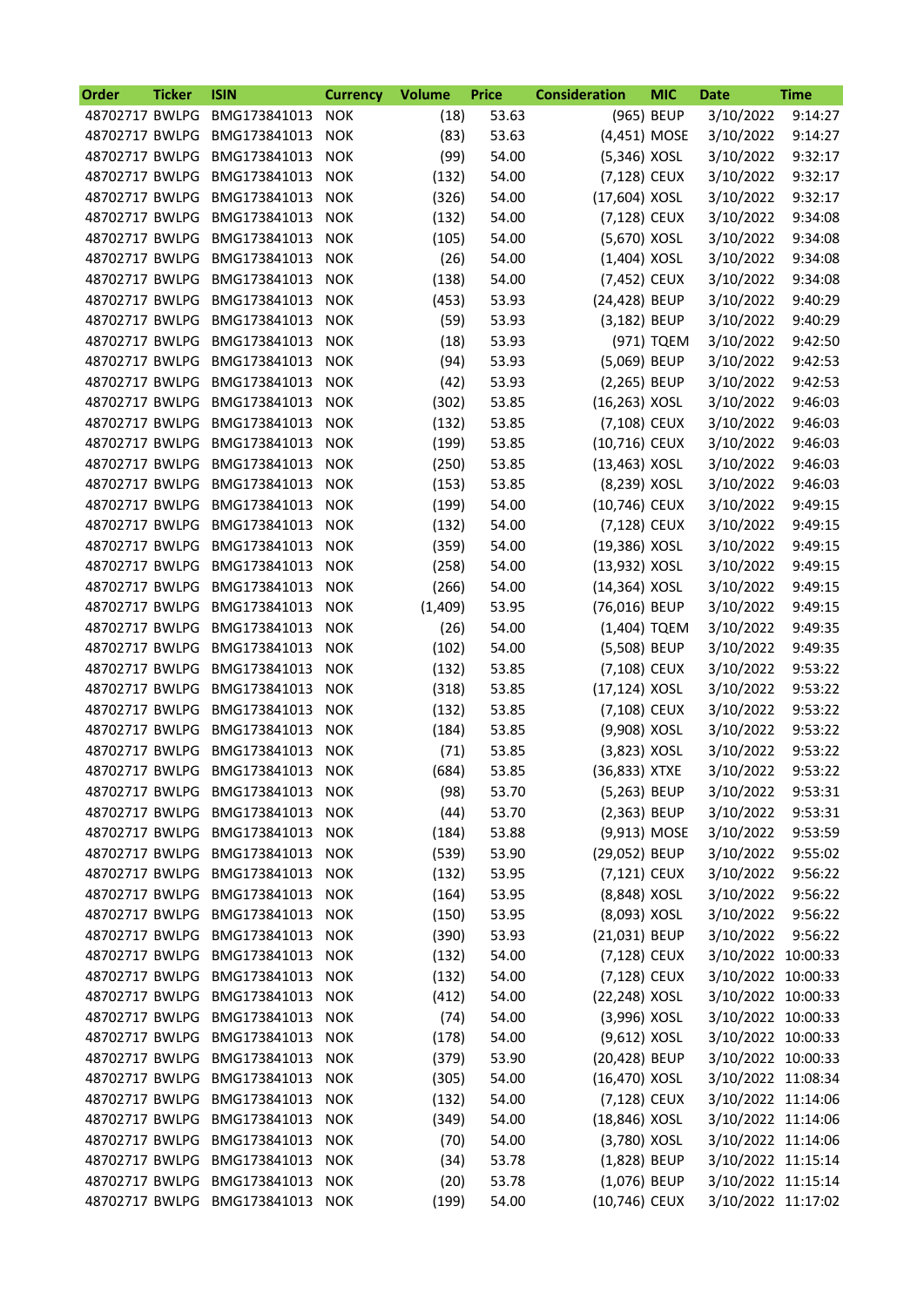| 48702717 BWLPG BMG173841013     |              | <b>NOK</b> | (340) | 54.00 | (18,360) CEUX  |            | 3/10/2022 11:17:02                       |  |
|---------------------------------|--------------|------------|-------|-------|----------------|------------|------------------------------------------|--|
| 48702717 BWLPG                  | BMG173841013 | <b>NOK</b> | (491) | 54.00 | (26,514) XOSL  |            | 3/10/2022 11:17:02                       |  |
| 48702717 BWLPG                  | BMG173841013 | <b>NOK</b> | (199) | 54.00 | (10,746) CEUX  |            | 3/10/2022 11:22:50                       |  |
| 48702717 BWLPG                  | BMG173841013 | <b>NOK</b> | (40)  | 54.00 | $(2,160)$ XOSL |            | 3/10/2022 13:04:33                       |  |
| 48702717 BWLPG                  | BMG173841013 | <b>NOK</b> | (69)  | 54.00 | (3,726) CEUX   |            | 3/10/2022 13:07:16                       |  |
| 48702717 BWLPG                  | BMG173841013 | <b>NOK</b> | (207) | 54.00 | (11,178) CEUX  |            | 3/10/2022 13:07:16                       |  |
| 48702717 BWLPG                  | BMG173841013 | <b>NOK</b> | (199) | 54.00 | (10,746) XOSL  |            | 3/10/2022 13:07:16                       |  |
| 48702717 BWLPG                  | BMG173841013 | <b>NOK</b> | (132) | 54.00 | (7,128) CEUX   |            | 3/10/2022 13:07:16                       |  |
| 48702717 BWLPG                  | BMG173841013 | <b>NOK</b> | (250) | 54.00 | (13,500) XOSL  |            | 3/10/2022 13:07:16                       |  |
| 48702717 BWLPG                  | BMG173841013 | <b>NOK</b> | (232) | 54.00 | (12,528) XOSL  |            | 3/10/2022 13:09:57                       |  |
| 48702717 BWLPG                  | BMG173841013 | <b>NOK</b> | (132) | 54.00 | (7,128) CEUX   |            | 3/10/2022 13:46:17                       |  |
| 48702717 BWLPG                  | BMG173841013 | <b>NOK</b> | (322) | 54.00 | (17,388) XOSL  |            | 3/10/2022 13:46:17                       |  |
| 48702717 BWLPG                  | BMG173841013 | <b>NOK</b> | (132) | 54.00 | (7,128) CEUX   |            | 3/10/2022 13:54:53                       |  |
| 48702717 BWLPG                  | BMG173841013 | <b>NOK</b> | (236) | 54.00 | (12,744) XOSL  |            | 3/10/2022 13:54:53                       |  |
| 48702717 BWLPG                  | BMG173841013 | <b>NOK</b> | (110) | 54.00 | (5,940) XOSL   |            | 3/10/2022 13:54:53                       |  |
| 48702717 BWLPG                  | BMG173841013 | <b>NOK</b> | (132) | 54.00 | (7,128) CEUX   |            | 3/10/2022 13:54:53                       |  |
| 48702717 BWLPG                  | BMG173841013 | <b>NOK</b> | (254) | 54.00 | (13,716) XOSL  |            | 3/10/2022 13:54:53                       |  |
| 48702717 BWLPG                  | BMG173841013 | <b>NOK</b> | (132) | 53.90 | (7,115) CEUX   |            | 3/10/2022 14:04:13                       |  |
| 48702717 BWLPG                  | BMG173841013 | <b>NOK</b> | (166) | 53.90 | (8,947) XOSL   |            | 3/10/2022 14:04:13                       |  |
| 48702717 BWLPG                  | BMG173841013 | <b>NOK</b> | (44)  | 54.00 | (2,376) AQEU   |            | 3/10/2022 16:11:38                       |  |
| 48702717 BWLPG                  | BMG173841013 | <b>NOK</b> | (143) | 54.00 | (7,722) XOSL   |            | 3/10/2022 16:11:38                       |  |
| 48702717 BWLPG                  | BMG173841013 | <b>NOK</b> | (162) | 54.00 | (8,748) CEUX   |            | 3/10/2022 16:11:38                       |  |
| 48702717 BWLPG                  | BMG173841013 | <b>NOK</b> | (150) | 54.00 | (8,100) XOSL   |            | 3/10/2022 16:11:38                       |  |
| 48702717 BWLPG                  | BMG173841013 | <b>NOK</b> | (162) | 54.00 | (8,748) CEUX   |            | 3/10/2022 16:11:38                       |  |
| 48702717 BWLPG                  | BMG173841013 | <b>NOK</b> | (162) | 54.00 | (8,748) CEUX   |            | 3/10/2022 16:11:38                       |  |
| 48702717 BWLPG                  | BMG173841013 | <b>NOK</b> |       | 54.00 |                |            |                                          |  |
| 48702717 BWLPG                  | BMG173841013 | <b>NOK</b> | (136) | 54.00 | (7,344) CEUX   |            | 3/10/2022 16:11:38                       |  |
|                                 |              |            | (293) |       | (15,822) XOSL  |            | 3/10/2022 16:11:38                       |  |
| 48702717 BWLPG                  | BMG173841013 | <b>NOK</b> | (632) | 54.00 | (34,128) XOSL  |            | 3/10/2022 16:11:38                       |  |
| 48702717 BWLPG                  | BMG173841013 | <b>NOK</b> | (1)   | 54.00 |                | (54) AQEU  | 3/10/2022 16:11:38                       |  |
| 48702717 BWLPG                  | BMG173841013 | <b>NOK</b> | (162) | 54.00 | (8,748) CEUX   |            | 3/10/2022 16:11:38                       |  |
| 48702717 BWLPG                  | BMG173841013 | <b>NOK</b> | (293) | 54.00 | (15,822) XOSL  |            | 3/10/2022 16:11:38<br>3/10/2022 16:11:51 |  |
| 48702717 BWLPG                  | BMG173841013 | <b>NOK</b> | (45)  | 54.00 | (2,430) AQEU   |            |                                          |  |
| 48702717 BWLPG                  | BMG173841013 | <b>NOK</b> | (162) | 54.00 | (8,748) CEUX   |            | 3/10/2022 16:11:51                       |  |
| 48702717 BWLPG                  | BMG173841013 | <b>NOK</b> | (256) | 54.00 | (13,824) XOSL  |            | 3/10/2022 16:11:51                       |  |
| 48702717 BWLPG BMG173841013     |              | NOK        | (26)  | 54.00 | (1,404) CEUX   |            | 3/10/2022 16:12:31                       |  |
| 48702717 BWLPG BMG173841013     |              | <b>NOK</b> | (58)  | 54.00 | (3,132) CEUX   |            | 3/10/2022 16:13:05                       |  |
| 48702717 BWLPG                  | BMG173841013 | <b>NOK</b> | (45)  | 54.00 | (2,430) AQEU   |            | 3/10/2022 16:13:38                       |  |
| 48702717 BWLPG                  | BMG173841013 | <b>NOK</b> | (78)  | 54.00 | (4,212) CEUX   |            | 3/10/2022 16:13:38                       |  |
| 48702717 BWLPG                  | BMG173841013 | <b>NOK</b> | (37)  | 54.00 | (1,998) XOSL   |            | 3/10/2022 16:13:38                       |  |
| 48702717 BWLPG                  | BMG173841013 | <b>NOK</b> | (162) | 54.00 | (8,748) CEUX   |            | 3/10/2022 16:13:42                       |  |
| 48702717 BWLPG                  | BMG173841013 | <b>NOK</b> | (266) | 54.00 | (14,364) XOSL  |            | 3/10/2022 16:14:16                       |  |
| 48702717 BWLPG                  | BMG173841013 | <b>NOK</b> | (10)  | 54.00 |                | (540) AQEU | 3/10/2022 16:16:45                       |  |
| 48702717 BWLPG                  | BMG173841013 | <b>NOK</b> | (35)  | 54.00 | (1,890) CEUX   |            | 3/10/2022 16:16:45                       |  |
| 48702717 BWLPG                  | BMG173841013 | <b>NOK</b> | (35)  | 54.00 | (1,890) CEUX   |            | 3/10/2022 16:16:45                       |  |
| 48702717 BWLPG                  | BMG173841013 | <b>NOK</b> | (35)  | 54.00 | (1,890) CEUX   |            | 3/10/2022 16:16:45                       |  |
| 48702717 BWLPG                  | BMG173841013 | <b>NOK</b> | (35)  | 54.00 | (1,890) CEUX   |            | 3/10/2022 16:16:45                       |  |
| 48702717 BWLPG                  | BMG173841013 | <b>NOK</b> | (35)  | 54.00 | (1,890) CEUX   |            | 3/10/2022 16:16:45                       |  |
| 48702717 BWLPG                  | BMG173841013 | <b>NOK</b> | (35)  | 54.00 | (1,890) CEUX   |            | 3/10/2022 16:16:45                       |  |
| 48702717 BWLPG                  | BMG173841013 | <b>NOK</b> | (17)  | 54.00 |                | (918) CEUX | 3/10/2022 16:16:45                       |  |
| 48702717 BWLPG                  | BMG173841013 | <b>NOK</b> | (66)  | 54.00 | $(3,564)$ XOSL |            | 3/10/2022 16:16:45                       |  |
| 48702717 BWLPG                  | BMG173841013 | NOK        | (10)  | 54.00 |                | (540) AQEU | 3/10/2022 16:16:46                       |  |
| 48702717 BWLPG                  | BMG173841013 | <b>NOK</b> | (35)  | 54.00 | (1,890) CEUX   |            | 3/10/2022 16:16:46                       |  |
| 48702717 BWLPG                  | BMG173841013 | <b>NOK</b> | (66)  | 54.00 | $(3,564)$ XOSL |            | 3/10/2022 16:16:46                       |  |
| 48702717 BWLPG                  | BMG173841013 | <b>NOK</b> | (66)  | 54.00 | $(3,564)$ XOSL |            | 3/10/2022 16:17:04                       |  |
| 48702717 BWLPG BMG173841013 NOK |              |            | (35)  | 54.00 | (1,890) CEUX   |            | 3/10/2022 16:17:04                       |  |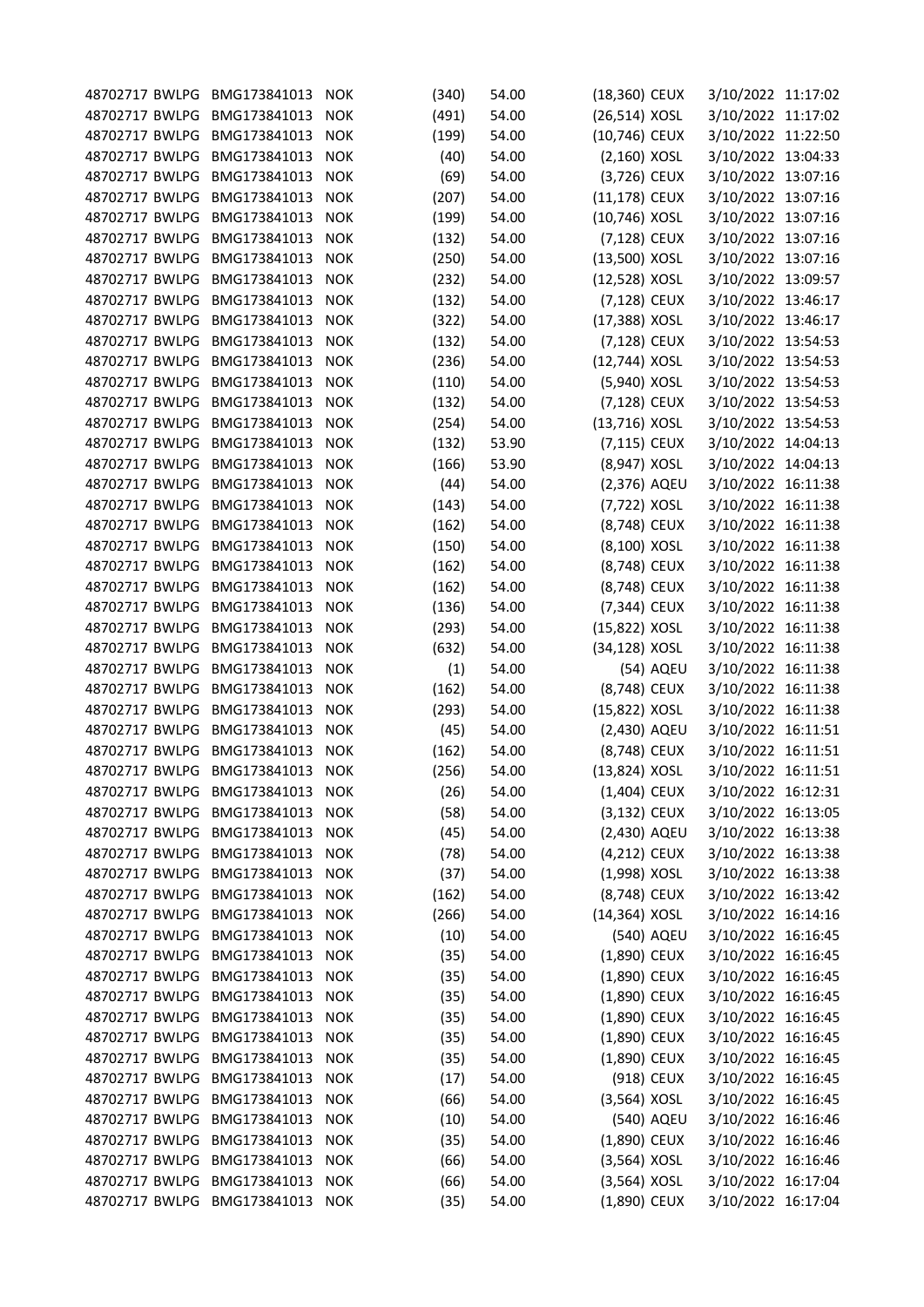| 48702717 BWLPG BMG173841013     |              | <b>NOK</b>               | (66)     | 54.00 | $(3,564)$ XOSL |            | 3/10/2022 16:18:00 |  |
|---------------------------------|--------------|--------------------------|----------|-------|----------------|------------|--------------------|--|
| 48702717 BWLPG                  | BMG173841013 | <b>NOK</b>               | (35)     | 54.00 | (1,890) CEUX   |            | 3/10/2022 16:18:00 |  |
| 48702717 BWLPG                  | BMG173841013 | <b>NOK</b>               | (35)     | 54.00 | (1,890) CEUX   |            | 3/10/2022 16:18:00 |  |
| 48702717 BWLPG                  | BMG173841013 | <b>NOK</b>               | (66)     | 54.00 | $(3,564)$ XOSL |            | 3/10/2022 16:18:00 |  |
| 48702717 BWLPG                  | BMG173841013 | <b>NOK</b>               | (319)    | 54.00 | (17,226) XOSL  |            | 3/10/2022 16:18:00 |  |
| 48702717 BWLPG                  | BMG173841013 | <b>NOK</b>               | (10)     | 54.00 |                | (540) AQEU | 3/10/2022 16:18:09 |  |
| 48702717 BWLPG                  | BMG173841013 | <b>NOK</b>               | (35)     | 54.00 | (1,890) CEUX   |            | 3/10/2022 16:18:09 |  |
| 48702717 BWLPG                  | BMG173841013 | <b>NOK</b>               | (66)     | 54.00 | $(3,564)$ XOSL |            | 3/10/2022 16:18:09 |  |
| 48702717 BWLPG                  | BMG173841013 | <b>NOK</b>               | (35)     | 54.00 | (1,890) CEUX   |            | 3/10/2022 16:18:11 |  |
| 48702717 BWLPG                  | BMG173841013 | <b>NOK</b>               | (35)     | 54.00 | (1,890) CEUX   |            | 3/10/2022 16:18:11 |  |
| 48702717 BWLPG                  | BMG173841013 | <b>NOK</b>               | (66)     | 54.00 | $(3,564)$ XOSL |            | 3/10/2022 16:18:11 |  |
| 48702717 BWLPG                  | BMG173841013 | <b>NOK</b>               | (66)     | 54.00 | $(3,564)$ XOSL |            | 3/10/2022 16:18:11 |  |
| 48702717 BWLPG                  | BMG173841013 | <b>NOK</b>               | (66)     | 54.00 | $(3,564)$ XOSL |            | 3/10/2022 16:18:11 |  |
| 48702717 BWLPG                  | BMG173841013 | <b>NOK</b>               | (2, 234) | 54.00 | (120,636) XOSL |            | 3/10/2022 16:18:11 |  |
| 48702717 BWLPG                  | BMG173841013 | <b>NOK</b>               | (35)     | 54.00 | (1,890) CEUX   |            | 3/10/2022 16:18:11 |  |
| 48702717 BWLPG                  | BMG173841013 | <b>NOK</b>               | (35)     | 54.00 | (1,890) CEUX   |            | 3/10/2022 16:18:11 |  |
| 48702717 BWLPG                  | BMG173841013 | <b>NOK</b>               | (35)     | 54.00 | (1,890) CEUX   |            | 3/10/2022 16:18:11 |  |
| 48702717 BWLPG                  | BMG173841013 | <b>NOK</b>               | (35)     | 54.00 | (1,890) CEUX   |            | 3/10/2022 16:18:11 |  |
| 48702717 BWLPG                  | BMG173841013 | <b>NOK</b>               | (35)     | 54.00 | (1,890) CEUX   |            | 3/10/2022 16:18:11 |  |
| 48702717 BWLPG                  | BMG173841013 | <b>NOK</b>               | (35)     | 54.00 | (1,890) CEUX   |            | 3/10/2022 16:18:11 |  |
| 48702717 BWLPG                  | BMG173841013 | <b>NOK</b>               | (35)     | 54.00 | (1,890) CEUX   |            | 3/10/2022 16:18:11 |  |
| 48702717 BWLPG                  | BMG173841013 | <b>NOK</b>               |          | 54.00 |                | (756) CEUX | 3/10/2022 16:18:11 |  |
| 48702717 BWLPG                  | BMG173841013 |                          | (14)     | 54.00 | $(3,564)$ XOSL |            | 3/10/2022 16:18:11 |  |
| 48702717 BWLPG                  | BMG173841013 | <b>NOK</b><br><b>NOK</b> | (66)     |       |                |            |                    |  |
|                                 |              |                          | (37)     | 54.00 | (1,998) XOSL   |            | 3/10/2022 16:18:11 |  |
| 48702717 BWLPG                  | BMG173841013 | <b>NOK</b>               | (45)     | 54.00 | (2,430) XOSL   |            | 3/10/2022 16:18:11 |  |
| 48702717 BWLPG                  | BMG173841013 | <b>NOK</b>               | (21)     | 54.00 | $(1,134)$ XOSL |            | 3/10/2022 16:18:11 |  |
| 48702717 BWLPG                  | BMG173841013 | <b>NOK</b>               | (10)     | 54.00 |                | (540) AQEU | 3/10/2022 16:18:11 |  |
| 48702717 BWLPG                  | BMG173841013 | <b>NOK</b>               | (35)     | 54.00 | (1,890) CEUX   |            | 3/10/2022 16:18:11 |  |
| 48702717 BWLPG                  | BMG173841013 | <b>NOK</b>               | (66)     | 54.00 | $(3,564)$ XOSL |            | 3/10/2022 16:18:11 |  |
| 48702717 BWLPG                  | BMG173841013 | <b>NOK</b>               | (66)     | 54.00 | $(3,564)$ XOSL |            | 3/10/2022 16:18:42 |  |
| 48702717 BWLPG                  | BMG173841013 | <b>NOK</b>               | (66)     | 54.00 | (3,564) XOSL   |            | 3/10/2022 16:18:42 |  |
| 48702717 BWLPG                  | BMG173841013 | <b>NOK</b>               | (66)     | 54.00 | $(3,564)$ XOSL |            | 3/10/2022 16:18:42 |  |
| 48702717 BWLPG                  | BMG173841013 | <b>NOK</b>               | (66)     | 54.00 | $(3,564)$ XOSL |            | 3/10/2022 16:18:42 |  |
| 48702717 BWLPG                  | BMG173841013 | <b>NOK</b>               | (66)     | 54.00 | (3,564) XOSL   |            | 3/10/2022 16:18:42 |  |
| 48702717 BWLPG BMG173841013     |              | <b>NOK</b>               | (66)     | 54.00 | (3,564) XOSL   |            | 3/10/2022 16:18:42 |  |
| 48702717 BWLPG BMG173841013     |              | <b>NOK</b>               | (35)     | 54.00 | (1,890) CEUX   |            | 3/10/2022 16:18:42 |  |
| 48702717 BWLPG                  | BMG173841013 | <b>NOK</b>               | (35)     | 54.00 | (1,890) CEUX   |            | 3/10/2022 16:18:42 |  |
| 48702717 BWLPG                  | BMG173841013 | <b>NOK</b>               | (35)     | 54.00 | $(1,890)$ CEUX |            | 3/10/2022 16:18:42 |  |
| 48702717 BWLPG                  | BMG173841013 | <b>NOK</b>               | (35)     | 54.00 | $(1,890)$ CEUX |            | 3/10/2022 16:18:42 |  |
| 48702717 BWLPG                  | BMG173841013 | <b>NOK</b>               | (35)     | 54.00 | (1,890) CEUX   |            | 3/10/2022 16:18:42 |  |
| 48702717 BWLPG                  | BMG173841013 | <b>NOK</b>               | (13)     | 54.00 |                | (702) CEUX | 3/10/2022 16:18:42 |  |
| 48702717 BWLPG                  | BMG173841013 | <b>NOK</b>               | (66)     | 54.00 | $(3,564)$ XOSL |            | 3/10/2022 16:18:42 |  |
| 48702717 BWLPG                  | BMG173841013 | <b>NOK</b>               | (66)     | 54.00 | $(3,564)$ XOSL |            | 3/10/2022 16:18:42 |  |
| 48702717 BWLPG                  | BMG173841013 | <b>NOK</b>               | (934)    | 54.00 | (50,436) XOSL  |            | 3/10/2022 16:18:42 |  |
| 48702717 BWLPG                  | BMG173841013 | <b>NOK</b>               | (66)     | 54.00 | $(3,564)$ XOSL |            | 3/10/2022 16:18:42 |  |
| 48702717 BWLPG                  | BMG173841013 | <b>NOK</b>               | (30)     | 54.00 | $(1,620)$ XOSL |            | 3/10/2022 16:18:42 |  |
| 48702717 BWLPG                  | BMG173841013 | <b>NOK</b>               | (36)     | 54.00 | $(1,944)$ XOSL |            | 3/10/2022 16:18:42 |  |
| 48702717 BWLPG                  | BMG173841013 | <b>NOK</b>               | (35)     | 54.00 | (1,890) CEUX   |            | 3/10/2022 16:18:42 |  |
| 48702717 BWLPG                  | BMG173841013 | <b>NOK</b>               | (4)      | 54.00 |                | (216) CEUX | 3/10/2022 16:18:42 |  |
| 48702717 BWLPG                  | BMG173841013 | <b>NOK</b>               | (10)     | 54.00 |                | (540) AQEU | 3/10/2022 16:18:42 |  |
| 48702717 BWLPG                  | BMG173841013 | <b>NOK</b>               | (35)     | 54.00 | (1,890) CEUX   |            | 3/10/2022 16:18:42 |  |
| 48702717 BWLPG                  | BMG173841013 | <b>NOK</b>               | (66)     | 54.00 | $(3,564)$ XOSL |            | 3/10/2022 16:18:42 |  |
| 48702717 BWLPG                  | BMG173841013 | <b>NOK</b>               | (330)    | 54.00 | (17,820) XOSL  |            | 3/10/2022 16:18:42 |  |
| 48702717 BWLPG                  | BMG173841013 | <b>NOK</b>               | (66)     | 54.00 | $(3,564)$ XOSL |            | 3/10/2022 16:18:42 |  |
| 48702717 BWLPG BMG173841013 NOK |              |                          | (66)     | 54.00 | $(3,564)$ XOSL |            | 3/10/2022 16:18:42 |  |
|                                 |              |                          |          |       |                |            |                    |  |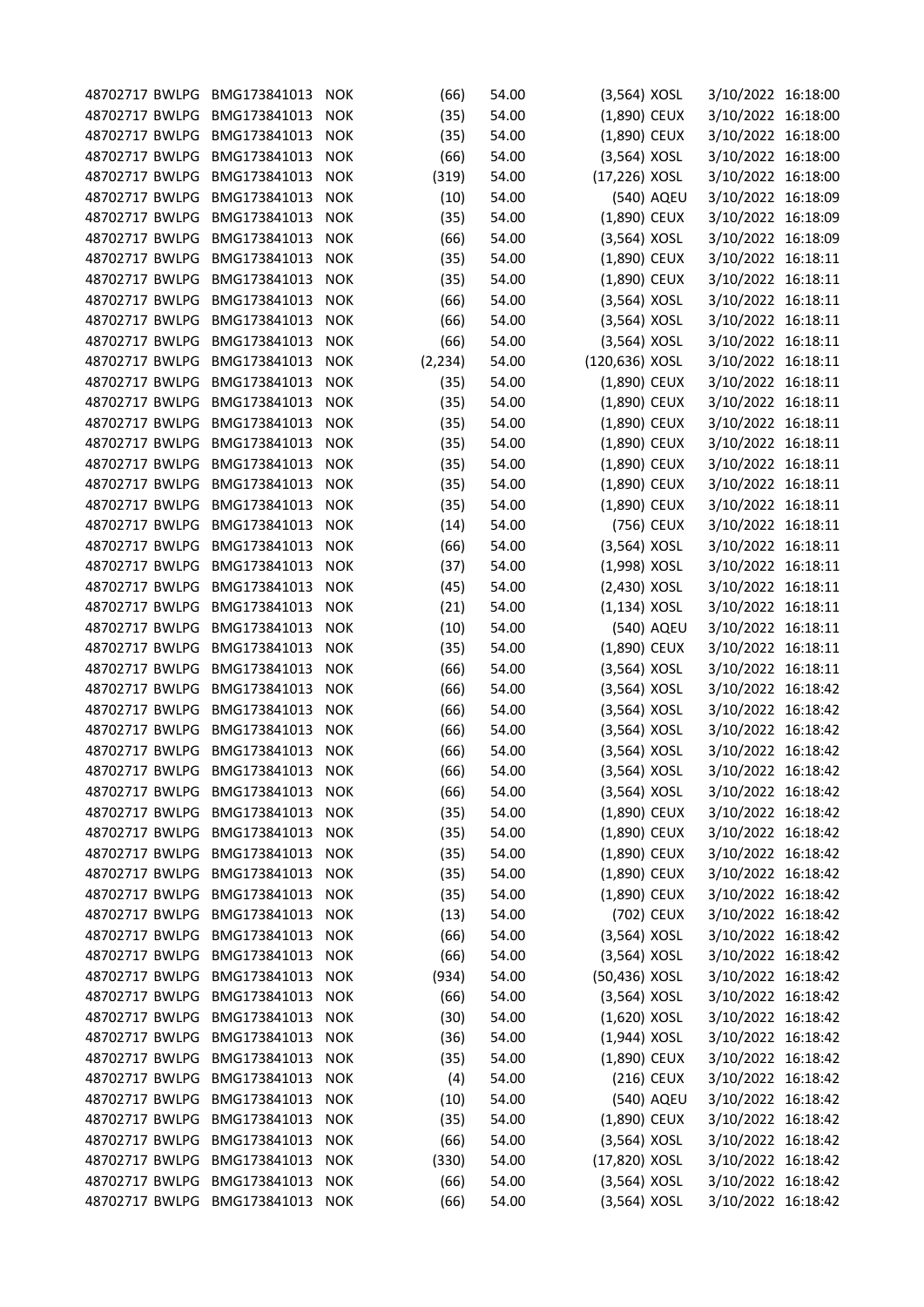| 48702717 BWLPG BMG173841013     |              | <b>NOK</b> | (10)  | 54.00 |                | (540) AQEU | 3/10/2022 16:18:48 |  |
|---------------------------------|--------------|------------|-------|-------|----------------|------------|--------------------|--|
| 48702717 BWLPG                  | BMG173841013 | <b>NOK</b> | (16)  | 54.00 |                | (864) AQEU | 3/10/2022 16:18:48 |  |
| 48702717 BWLPG                  | BMG173841013 | <b>NOK</b> | (35)  | 54.00 | (1,890) CEUX   |            | 3/10/2022 16:18:48 |  |
| 48702717 BWLPG                  | BMG173841013 | <b>NOK</b> | (35)  | 54.00 | (1,890) CEUX   |            | 3/10/2022 16:18:48 |  |
| 48702717 BWLPG                  | BMG173841013 | <b>NOK</b> | (35)  | 54.00 | (1,890) CEUX   |            | 3/10/2022 16:18:48 |  |
| 48702717 BWLPG                  | BMG173841013 | <b>NOK</b> | (35)  | 54.00 | (1,890) CEUX   |            | 3/10/2022 16:18:48 |  |
| 48702717 BWLPG                  | BMG173841013 | <b>NOK</b> | (35)  | 54.00 | (1,890) CEUX   |            | 3/10/2022 16:18:48 |  |
| 48702717 BWLPG                  | BMG173841013 | <b>NOK</b> | (35)  | 54.00 | (1,890) CEUX   |            | 3/10/2022 16:18:48 |  |
| 48702717 BWLPG                  | BMG173841013 | <b>NOK</b> | (35)  | 54.00 | (1,890) CEUX   |            | 3/10/2022 16:18:48 |  |
| 48702717 BWLPG                  | BMG173841013 | <b>NOK</b> | (35)  | 54.00 | (1,890) CEUX   |            | 3/10/2022 16:18:48 |  |
| 48702717 BWLPG                  | BMG173841013 | <b>NOK</b> | (35)  | 54.00 | (1,890) CEUX   |            | 3/10/2022 16:18:48 |  |
| 48702717 BWLPG                  | BMG173841013 | <b>NOK</b> | (35)  | 54.00 | (1,890) CEUX   |            | 3/10/2022 16:18:48 |  |
| 48702717 BWLPG                  | BMG173841013 | <b>NOK</b> | (35)  | 54.00 | (1,890) CEUX   |            | 3/10/2022 16:18:48 |  |
| 48702717 BWLPG                  | BMG173841013 | <b>NOK</b> | (35)  | 54.00 | $(1,890)$ CEUX |            | 3/10/2022 16:18:48 |  |
| 48702717 BWLPG                  | BMG173841013 | <b>NOK</b> | (35)  | 54.00 | (1,890) CEUX   |            | 3/10/2022 16:18:48 |  |
| 48702717 BWLPG                  | BMG173841013 | <b>NOK</b> | (14)  | 54.00 |                | (756) CEUX | 3/10/2022 16:18:48 |  |
| 48702717 BWLPG                  | BMG173841013 | <b>NOK</b> | (66)  | 54.00 | $(3,564)$ XOSL |            | 3/10/2022 16:18:48 |  |
| 48702717 BWLPG                  | BMG173841013 | <b>NOK</b> | (108) | 54.00 | (5,832) XOSL   |            | 3/10/2022 16:18:48 |  |
| 48702717 BWLPG                  | BMG173841013 | <b>NOK</b> | (35)  | 54.00 | (1,890) CEUX   |            | 3/10/2022 16:18:48 |  |
| 48702717 BWLPG                  | BMG173841013 | <b>NOK</b> | (66)  | 54.00 | $(3,564)$ XOSL |            | 3/10/2022 16:18:48 |  |
| 48702717 BWLPG                  | BMG173841013 | <b>NOK</b> | (203) | 54.00 | (10,962) XOSL  |            | 3/10/2022 16:18:48 |  |
| 48702717 BWLPG                  | BMG173841013 | <b>NOK</b> | (66)  | 54.00 | (3,564) XOSL   |            | 3/10/2022 16:19:02 |  |
| 48702717 BWLPG                  | BMG173841013 | <b>NOK</b> | (23)  | 54.00 | $(1,242)$ XOSL |            | 3/10/2022 16:19:02 |  |
| 48702717 BWLPG                  | BMG173841013 | <b>NOK</b> | (10)  | 54.00 |                | (540) AQEU | 3/10/2022 16:19:02 |  |
| 48702717 BWLPG                  | BMG173841013 | <b>NOK</b> | (66)  | 54.00 | $(3,564)$ XOSL |            | 3/10/2022 16:19:02 |  |
| 48702717 BWLPG                  | BMG173841013 | <b>NOK</b> | (35)  | 54.00 | (1,890) CEUX   |            | 3/10/2022 16:19:02 |  |
| 48702717 BWLPG                  | BMG173841013 | <b>NOK</b> | (35)  | 54.00 | (1,890) CEUX   |            | 3/10/2022 16:19:02 |  |
| 48702717 BWLPG                  | BMG173841013 | <b>NOK</b> | (66)  | 54.00 | $(3,564)$ XOSL |            | 3/10/2022 16:19:02 |  |
| 48702717 BWLPG                  | BMG173841013 | <b>NOK</b> | (162) | 54.00 | (8,748) XOSL   |            | 3/10/2022 16:19:02 |  |
| 48702717 BWLPG                  | BMG173841013 | <b>NOK</b> | (35)  | 54.00 | (1,890) CEUX   |            | 3/10/2022 16:19:04 |  |
| 48702717 BWLPG                  | BMG173841013 | <b>NOK</b> |       | 54.00 | $(3,564)$ XOSL |            | 3/10/2022 16:19:04 |  |
| 48702717 BWLPG                  | BMG173841013 | <b>NOK</b> | (66)  | 54.00 | $(3,564)$ XOSL |            | 3/10/2022 16:19:04 |  |
| 48702717 BWLPG                  | BMG173841013 |            | (66)  |       |                | (540) AQEU | 3/10/2022 16:19:16 |  |
| 48702717 BWLPG                  | BMG173841013 | <b>NOK</b> | (10)  | 54.00 |                |            |                    |  |
|                                 |              | <b>NOK</b> | (45)  | 54.00 | (2,430) AQEU   |            | 3/10/2022 16:19:16 |  |
| 48702717 BWLPG BMG173841013     |              | <b>NOK</b> | (35)  | 54.00 | (1,890) CEUX   |            | 3/10/2022 16:19:16 |  |
| 48702717 BWLPG BMG173841013     |              | <b>NOK</b> | (35)  | 54.00 | (1,890) CEUX   |            | 3/10/2022 16:19:16 |  |
| 48702717 BWLPG                  | BMG173841013 | <b>NOK</b> | (10)  | 54.00 |                | (540) CEUX | 3/10/2022 16:19:16 |  |
| 48702717 BWLPG                  | BMG173841013 | <b>NOK</b> | (66)  | 54.00 | $(3,564)$ XOSL |            | 3/10/2022 16:19:16 |  |
| 48702717 BWLPG                  | BMG173841013 | <b>NOK</b> | (70)  | 54.00 | (3,780) XOSL   |            | 3/10/2022 16:19:16 |  |
| 48702717 BWLPG                  | BMG173841013 | <b>NOK</b> | (35)  | 54.00 | (1,890) CEUX   |            | 3/10/2022 16:19:16 |  |
| 48702717 BWLPG                  | BMG173841013 | <b>NOK</b> | (10)  | 54.00 |                | (540) XOSL | 3/10/2022 16:19:16 |  |
| 48702717 BWLPG                  | BMG173841013 | <b>NOK</b> | (17)  | 54.00 | (918) GSEI     |            | 3/10/2022 16:19:46 |  |
| 48702717 BWLPG                  | BMG173841013 | <b>NOK</b> | (10)  | 54.00 |                | (540) AQEU | 3/10/2022 16:19:47 |  |
| 48702717 BWLPG                  | BMG173841013 | <b>NOK</b> | (27)  | 54.00 | $(1,458)$ XOSL |            | 3/10/2022 16:19:47 |  |
| 48702717 BWLPG                  | BMG173841013 | <b>NOK</b> | (20)  | 54.00 | (1,080) CEUX   |            | 3/10/2022 16:19:47 |  |
| 48702717 BWLPG                  | BMG173841013 | <b>NOK</b> | (4)   | 54.00 |                | (216) AQEU | 3/10/2022 16:19:48 |  |
| 48702717 BWLPG                  | BMG173841013 | <b>NOK</b> | (6)   | 54.00 |                | (324) AQEU | 3/10/2022 16:19:52 |  |
| 48702717 BWLPG                  | BMG173841013 | <b>NOK</b> | (94)  | 54.00 | (5,076) AQEU   |            | 3/10/2022 16:19:52 |  |
| 48702717 BWLPG                  | BMG173841013 | <b>NOK</b> | (15)  | 54.00 |                | (810) CEUX | 3/10/2022 16:19:52 |  |
| 48702717 BWLPG                  | BMG173841013 | <b>NOK</b> | (35)  | 54.00 | $(1,890)$ CEUX |            | 3/10/2022 16:19:52 |  |
| 48702717 BWLPG                  | BMG173841013 | <b>NOK</b> | (35)  | 54.00 | (1,890) CEUX   |            | 3/10/2022 16:19:52 |  |
| 48702717 BWLPG                  | BMG173841013 | <b>NOK</b> | (24)  | 54.00 | (1,296) CEUX   |            | 3/10/2022 16:19:52 |  |
| 48702717 BWLPG                  | BMG173841013 | <b>NOK</b> | (39)  | 54.00 | $(2,106)$ XOSL |            | 3/10/2022 16:19:52 |  |
| 48702717 BWLPG                  | BMG173841013 | <b>NOK</b> | (141) | 54.00 | (7,614) XOSL   |            | 3/10/2022 16:19:52 |  |
| 48702717 BWLPG BMG173841013 NOK |              |            | (10)  | 54.00 |                | (540) AQEU | 3/10/2022 16:19:52 |  |